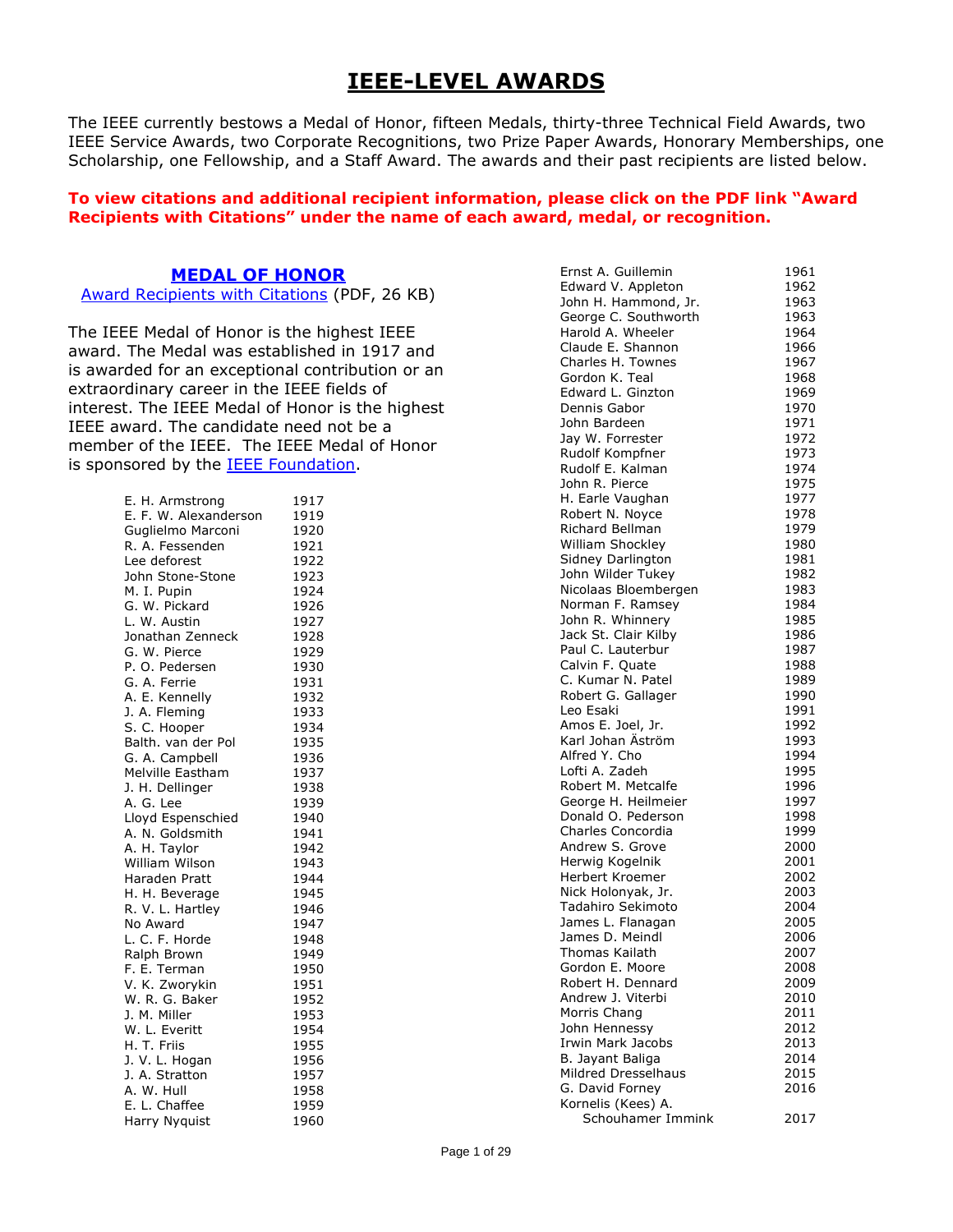| 2018 |
|------|
| 2019 |
| 2020 |
| 2021 |
| 2022 |
|      |

# **IEEE MAJOR MEDALS**

#### **[Alexander Graham Bell Medal](https://corporate-awards.ieee.org/corporate-awards/#medals)**

[Award Recipients with Citations](https://www.ieee.org/content/dam/ieee-org/ieee/web/org/about/awards/recipients/bell-rl.pdf) (PDF, 12 KB)

The IEEE Alexander Graham Bell Medal was established in 1976 and is awarded for exceptional contributions to communications and networking sciences and engineering. The Medal is sponsored by Nokia Bell Labs.

| Amos E. Joel, Jr.                     | 1976         |
|---------------------------------------|--------------|
| William Keister                       | 1976         |
| Raymond W. Ketchledge                 | 1976         |
| Eberhardt Rechtin                     | 1977         |
| M. Robert Aaron                       | 1978         |
| John S. Mayo                          | 1978         |
| Eric E. Sumner                        | 1978         |
| Christian Jacobaeus                   | 1979         |
| Richard R. Hough                      | 1980         |
| David Slepian                         | 1981         |
| Harold A. Rosen                       | 1982         |
| Stephen O. Rice                       | 1983         |
| Andrew J. Viterbi                     | 1984         |
| Charles K. Kao                        | 1985         |
| <b>Bernard Widrow</b>                 | 1986         |
| Joel S. Engel                         | 1987         |
| Richard H. Frenkiel                   | 1987         |
| William C. Jakes, Jr.                 | 1987         |
| Robert M. Metcalfe                    | 1988         |
| Gerald R. Ash                         | 1989         |
| Billy B. Oliver                       | 1989         |
| Paul Baran                            | 1990         |
| C. Chapin Cutler                      | 1991         |
| John O. Limb                          | 1991         |
| Arun N. Netravali                     | 1991         |
| James L. Massey                       | 1992         |
| Donald C. Cox                         | 1993         |
| Hiroshi Inose                         | 1994         |
| Irwin M. Jacobs                       | 1995         |
| Tadahiro Sekimoto                     | 1996         |
| Vinton G. Cerf                        | 1997         |
| Robert E. Kahn                        | 1997         |
| Richard E. Blahut                     | 1998         |
| David G. Messerschmitt                | 1999         |
| Vladimir A. Kotelnikov                | 2000         |
| No Award                              | 2001         |
| Tsuneo Nakahara                       | 2002         |
| Joachim Hagenauer                     | 2003         |
| No Award                              | 2004         |
| Jim K. Omura                          | 2005         |
| John Wozencraft                       | 2006         |
| Norman Abramson<br>Gerard J. Foschini | 2007         |
| Robert J. McEliece                    | 2008<br>2009 |
| John M. Cioffi                        | 2010         |
| Arogyaswami J. Paulraj                | 2011         |
| Leonard Kleinrock                     | 2012         |
| Andrew Chraplyvy                      | 2013         |
| Robert Tkach                          | 2013         |
|                                       |              |

| Dariush Divsalar      | 2014 |
|-----------------------|------|
| Frank Kelly           | 2015 |
| Roberto Padovani      | 2016 |
| H. Vincent Poor       | 2017 |
| Nambirajan Seshadri   | 2018 |
| Teresa Huai-Ying Meng | 2019 |
| Rajiv Laroia          | 2020 |
| Nicholas M. McKeown   | 2021 |
| P.R. Kumar            | 2022 |
|                       |      |

# **[Frances E. Allen Medal](https://corporate-awards.ieee.org/corporate-awards/#medals)**

[Award Recipients with Citations](https://www.ieee.org/content/dam/ieee-org/ieee/web/org/about/awards/recipients/allen-rl.pdf) (PDF, 38KB)

The IEEE Frances E. Allen Medal was established in 2020 and is presented for innovative work in computing leading to lasting impact on other fields of engineering, technology, or science. The Medal is sponsored by IBM.

| Eugene W. Myers | 2022 |
|-----------------|------|
| Webb Miller     | 2022 |

#### **[Mildred Dresselhaus Medal](https://corporate-awards.ieee.org/corporate-awards/#medals)**

[Award Recipients with Citations](https://www.ieee.org/content/dam/ieee-org/ieee/web/org/about/awards/recipients/dresselhaus-rl.pdf) (PDF, 38 KB)

The IEEE Mildred Dresselhaus Medal was established in 2019 and is presented for outstanding technical contributions in science and engineering, of great impact to IEEE fields of interest. The Medal is sponsored by Google.

> Kristina M. Johnson 2021<br>Anantha Chandrakasan 2022 Anantha Chandrakasan

#### **[Edison Medal](https://corporate-awards.ieee.org/corporate-awards/#medals)**

# [Award Recipients with Citations](https://www.ieee.org/content/dam/ieee-org/ieee/web/org/about/awards/recipients/edison-rl.pdf) (PDF, 74 KB)

The IEEE Edison Medal was established in 1904 and is presented for a career of meritorious achievement in electrical science, electrical engineering or the electrical arts. The Medal is sponsored by Samsung Electronics Co., Ltd.

| Elihu Thomson          | 1909 |
|------------------------|------|
| Frank J. Sprague       | 1910 |
| George Westinghouse    | 1911 |
| <b>William Stanley</b> | 1912 |
| Charles F. Brush       | 1913 |
| Alexander Graham Bell  | 1914 |
| Nikola Tesla           | 1916 |
| John J. Carty          | 1917 |
| Benjamin G. Lamme      | 1918 |
| W. L. R. Emmet         | 1919 |
| Michael I. Pupin       | 1920 |
| Cummings C. Chesney    | 1921 |
| Robert A. Millikan     | 1922 |
| John W. Lieb           | 1923 |
| John W. Howell         | 1924 |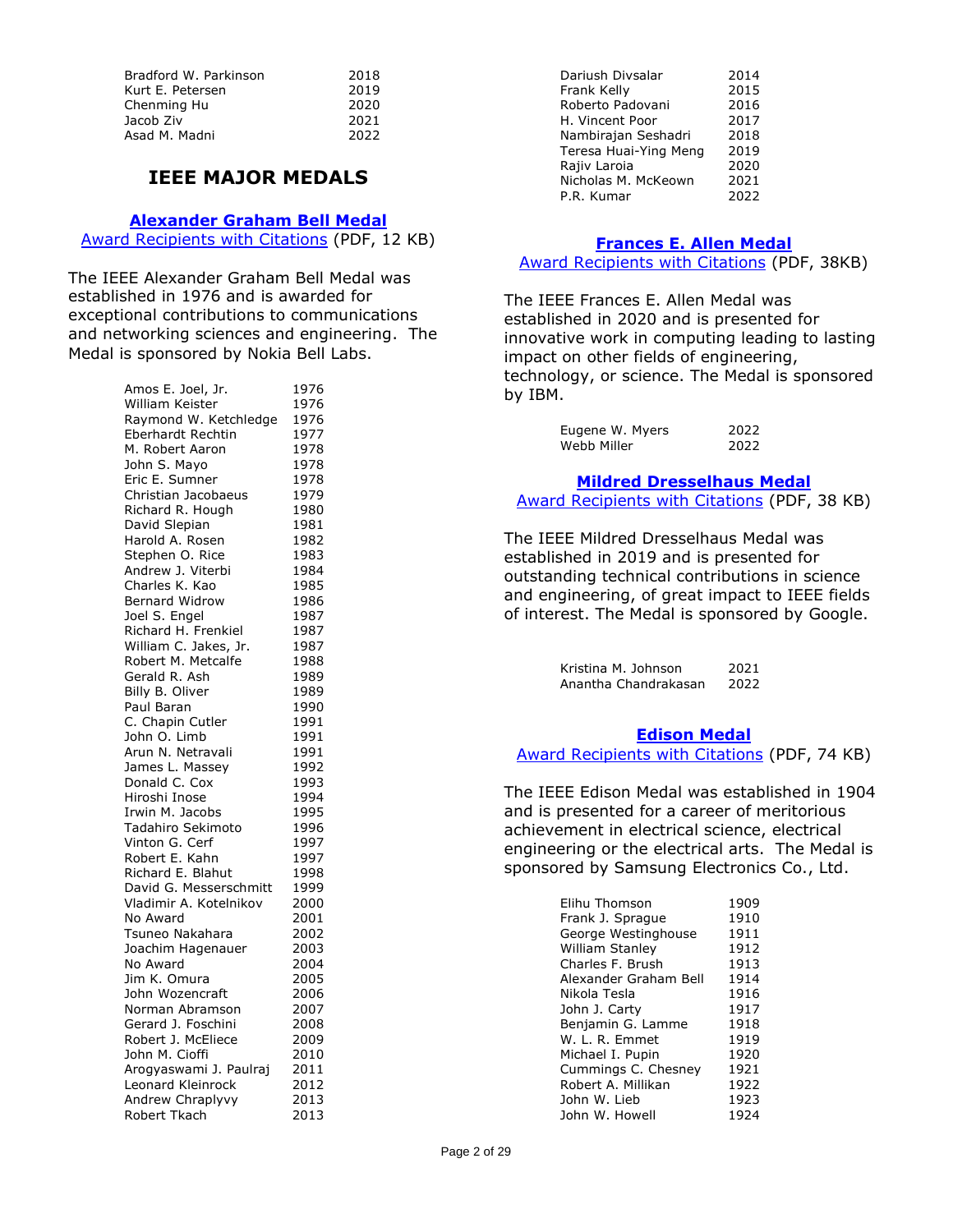Harris J. Ryan 1925 William D. Coolidge 1927 Frank B. Jewett 1928<br>Charles F. Scott 1929 Charles F. Scott 1929<br>Frank Conrad 1930 Frank Conrad E. W. Rice, Jr. 1931 Bancroft Gherardi 1932 Arthur E. Kennelly 1933 Willis R. Whitney 1934 Lewis B. Stillwell 1935 Alex Dow 1936 Gano Dunn 1937 Dugald C. Jackson 1938 Philip Torchio 1939 George A. Campbell 1940 John B. Whitehead 1941 Edwin H. Armstrong 1942 Vannevar Bush 1943 E. R. W. Alexanderson 1944 Philip Sporn 1945 Lee de Forest 1946 Joseph Slepian 1947 Morris E. Leeds 1948 Karl B. McEachron 1949 Otto B. Blackwell 1950 Charles F. Wagner 1951 Vladimir K. Zworykin 1952 John F. Peters 1953 Oliver E. Buckley 1954<br>Leonid A. Umansky 1955 Leonid A. Umansky Comfort A. Adams 1956 John K. Hodnette 1957 Charles F. Kettering 1958 James F. Fairman 1959<br>Harold S. Osborne 1960 Harold S. Osborne William B. Kouwenhoven 1961 Alexander C. Monteith 1962 John R. Pierce 1963 Schedule revised 1964\* Walker L. Cisler 1965 Wilmer L. Barrow 1966 George H. Brown 1967 Charles F. Avila 1968 Hendrik W. Bode 1969 Howard H. Aiken 1970 John W. Simpson 1971 William H. Pickering 1972 B. D. H. Tellegen 1973 Jan A. Rajchman 1974 Sidney Darlington 1975 Murray Joslin 1976 Henri Busignies 1977 Daniel E. Noble 1978 Albert Rose 1979 Robert Adler 1980 C. Chapin Cutler 1981<br>Nathan Cohn 1982 Nathan Cohn Herman P. Schwan 1983 Eugene I. Gordon 1984 John D. Kraus 1985<br>James L. Flanagan 1986 James L. Flanagan Robert A. Henle 1987 James Ross Macdonald 1988 Nick Holonyak, Jr. 1989 Archie W. Straiton 1990 John Louis Moll 1991 G. David Forney, Jr. 1992 James H. Pomerene 1993 Leslie A. Geddes 1994 Robert W. Lucky 1995

| Floyd Dunn                | 1996 |
|---------------------------|------|
| Esther M. Conwell         | 1997 |
| Rolf Landauer             | 1998 |
| Kees A. Schouhamer Immink | 1999 |
| Jun-ichi Nishizawa        | 2000 |
| Robert H. Dennard         | 2001 |
| Ed Hammer                 | 2002 |
| No Award                  | 2003 |
| Federico Capasso          | 2004 |
| Peter Lawrenson           | 2005 |
| Fawwaz T. Ulaby           | 2006 |
| Russell D. Dupuis         | 2007 |
| Dov Frohman-Bentchkowsky  | 2008 |
| Tingye Li                 | 2009 |
| Ray Dolby                 | 2010 |
| Isamu Akasaki             | 2011 |
| Michael F. Tompsett       | 2012 |
| Ivan Paul Kaminow         | 2013 |
| Ralph H. Baer             | 2014 |
| James Julius Spilker, Jr. | 2015 |
| Robert W. Brodersen       | 2016 |
| Magnus George Craford     | 2017 |
| Eli Yablonovitch          | 2018 |
| Ursula Keller             | 2019 |
| Frede Blaabjerg           | 2020 |
| Kenichi Iga               | 2021 |
| Alan C. Bovik             | 2022 |

(\*) Date of selection changed to date of presentation.

#### **Medal for Engineering Excellence**

The Medal for Engineering Excellence was established in 1986 and is presented for exceptional achievement in application engineering in the technical disciplines of the IEEE, for the benefit of the public and the engineering profession. The medal was discontinued in November 2009.

| Karl E. Martersteck, Jr. | 1988 |
|--------------------------|------|
| Walter A. Elmore         | 1989 |
| John A. Pierce           | 1990 |
| Alexander Feiner         | 1991 |
| Charles Elachi           | 1992 |
| Bernard C. DeLoach, Jr.  | 1993 |
| Richard W. Dixon         | 1993 |
| Robert L. Hartman        | 1993 |
| Heiner Sussner           | 1994 |
| Masasuke Morita          | 1995 |
| John R. Dunki-Jacobs     | 1996 |
| John G. Anderson         | 1997 |
| C. James Erickson        | 1998 |
| Kiyoji Morii             | 1999 |
| Cyril G. Veinott         | 2000 |
| L. Bruce McClung         | 2001 |
| No Award                 | 2002 |
| Ralph S. Gens            | 2003 |
| Richard L. Doughty       | 2004 |
| H. Landis Floyd          | 2004 |
| Thomas E. Neal           | 2004 |
| No Award                 | 2005 |
| No Award                 | 2006 |
| No Award                 | 2007 |
| No Award                 | 2008 |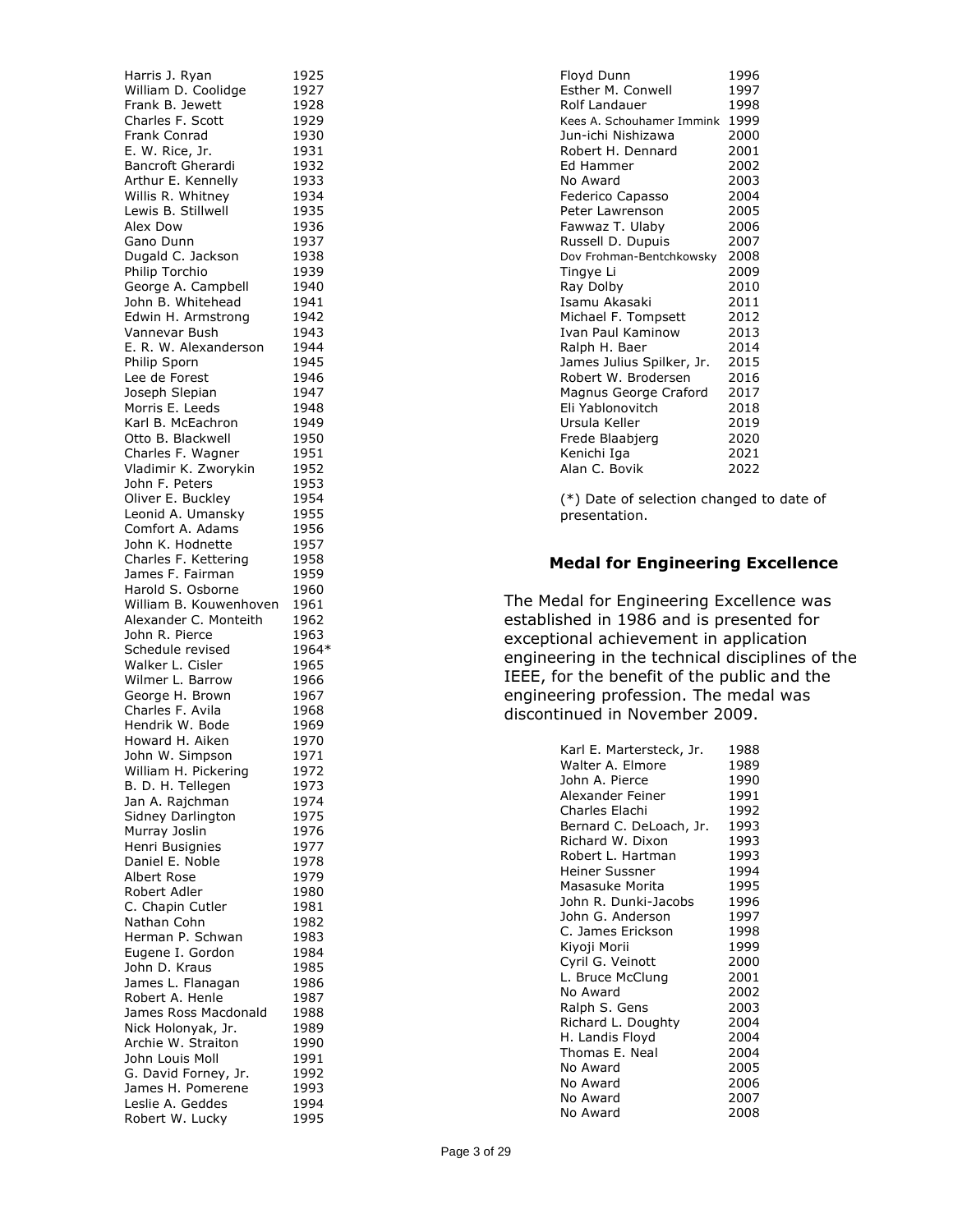# **[Medal for Environmental and](https://corporate-awards.ieee.org/corporate-awards/#medals) Safety [Technologies](https://corporate-awards.ieee.org/corporate-awards/#medals)**

[Award Recipients with Citations](https://www.ieee.org/content/dam/ieee-org/ieee/web/org/about/awards/recipients/env-safety-rl.pdf) (PDF, 01 KB)

The IEEE Medal for Environmental and Safety Technologies was established in 2008 and is awarded for outstanding accomplishments in the application of technology in the fields of interest to the IEEE that improve the environment and/or public safety. The medal is sponsored by Toyota Motor Corporation.

| Larry Chalfan             | 2010 |
|---------------------------|------|
| Viccy Salazar             | 2010 |
| Wayne F. Rifer            | 2010 |
| Shoichi Sasaki            | 2011 |
| John B. Goodenough        | 2012 |
| Rachid Yazami             | 2012 |
| Akira Yoshino             | 2012 |
| Tsuneo Takahashi          | 2013 |
| No award                  | 2014 |
| Rodolfo Schoeneburg       | 2015 |
| Marica Paurevic           | 2015 |
| Hans Weisbarth            | 2015 |
| Masahiko Miyaki           | 2016 |
| Yukihiro Shinohara        | 2016 |
| Katsuhiko Takeuchi        | 2016 |
| Alberto Broggi            | 2017 |
| Jerome Faist              | 2018 |
| Frank Klaus Tittel        | 2018 |
| <b>Richard Nute</b>       | 2019 |
| Ray Corson                | 2019 |
| James Gordon Barrick, Jr. | 2019 |
| Nancy Leveson             | 2020 |
| Kaushik Rajashekara       | 2021 |
| Masato Sagawa             | 2022 |
| John J. Croat             | 2022 |

#### **[Founders Medal](https://corporate-awards.ieee.org/corporate-awards/#medals)**

[Award Recipients with Citations](https://www.ieee.org/content/dam/ieee-org/ieee/web/org/about/awards/recipients/founders-rl.pdf) (PDF, 35 KB)

The IEEE Founders Medal was established in 1952 and is awarded for outstanding contributions in the leadership, planning, and administration of affairs of great value to the electrical and electronics engineering profession

| David Sarnoff                | 1953 |
|------------------------------|------|
| Alfred N. Goldsmith          | 1954 |
| Raymond A. Heising           | 1957 |
| W. R. G. Baker               | 1958 |
| Haraden Pratt                | 1960 |
| Ralph Bown                   | 1961 |
| Frederick E. Terman          | 1963 |
| Andrew G. L. McNaughton 1964 |      |
| Elmer W. Engstrom            | 1966 |
| Harvey Fletcher              | 1967 |
| Patrick E. Haggerty          | 1968 |
|                              |      |

| E. Finley Carter      | 1969 |
|-----------------------|------|
| Morris D. Hooven      |      |
|                       | 1970 |
| Ernst Weber           | 1971 |
| Masaru Ibuka          | 1972 |
| William R. Hewlett    | 1973 |
| David Packard         | 1973 |
| Lawrence A. Hyland    | 1974 |
| John G. Brainerd      | 1975 |
| Edward W. Herold      | 1976 |
| Jerome B. Weisner     |      |
|                       | 1977 |
| Donald G. Fink        | 1978 |
| Hanzo Omi             | 1979 |
| Simon Ramo            | 1980 |
| James Hillier         | 1981 |
| Shigeru Yonezawa      | 1982 |
| Joseph M. Pettit      | 1983 |
| Koji Kobayashi        | 1984 |
| William C. Norris     |      |
|                       | 1985 |
| George H. Heilmeier   | 1986 |
| James B. Owens        | 1987 |
| Ian M. Ross           | 1988 |
| Ivan A. Getting       | 1989 |
| Erich Bloch           | 1990 |
| <b>Irwin Dorros</b>   | 1991 |
| Roland W. Schmitt     | 1992 |
| Kenneth H. Olsen      |      |
|                       | 1993 |
| Akio Morita           | 1994 |
| Malcolm R. Currie     | 1995 |
| Norman R. Augustine   | 1996 |
| Gordon E. Moore       | 1997 |
| Alan W. Rudge         | 1998 |
| Benjamin M. Rosen     | 1999 |
| Robert W. Galvin      | 2000 |
| Robert A. Frosch      | 2001 |
| Thomas E. Everhart    | 2002 |
| Ray Stata             | 2003 |
|                       |      |
| Mildred Dresselhaus   | 2004 |
| Eugene Wong           | 2005 |
| Toshiharu Aoki        | 2006 |
| Anita K. Jones        | 2007 |
| Steven B. Sample      | 2008 |
| Craig R. Barrett      | 2009 |
| Paul E. Gray          | 2010 |
| James F. Gibbons      | 2011 |
| Faqir Chand Kohli     | 2012 |
|                       |      |
| Leo Beranek           | 2013 |
| Eric Schmidt          | 2014 |
| James Plummer         | 2015 |
| No Award              | 2016 |
| Takeo Kanade          | 2017 |
| N.R. Narayana Murthy  | 2018 |
| Robin Keith Saxby     | 2019 |
| Jen-Hsun Huang        | 2020 |
| Henry Samueli         | 2021 |
|                       |      |
| John Brooks Slaughter | 2022 |

## **[Richard W. Hamming Medal](https://corporate-awards.ieee.org/corporate-awards/#medals)** [Award Recipients with Citations](https://www.ieee.org/content/dam/ieee-org/ieee/web/org/about/awards/recipients/hamming-rl.pdf) (PDF, 22 KB)

The IEEE Richard W. Hamming Medal was established in 1986 and is presented for exceptional contributions to information sciences, systems and/or technology. The Medal is sponsored by Qualcomm, Inc.

Richard W. Hamming 1988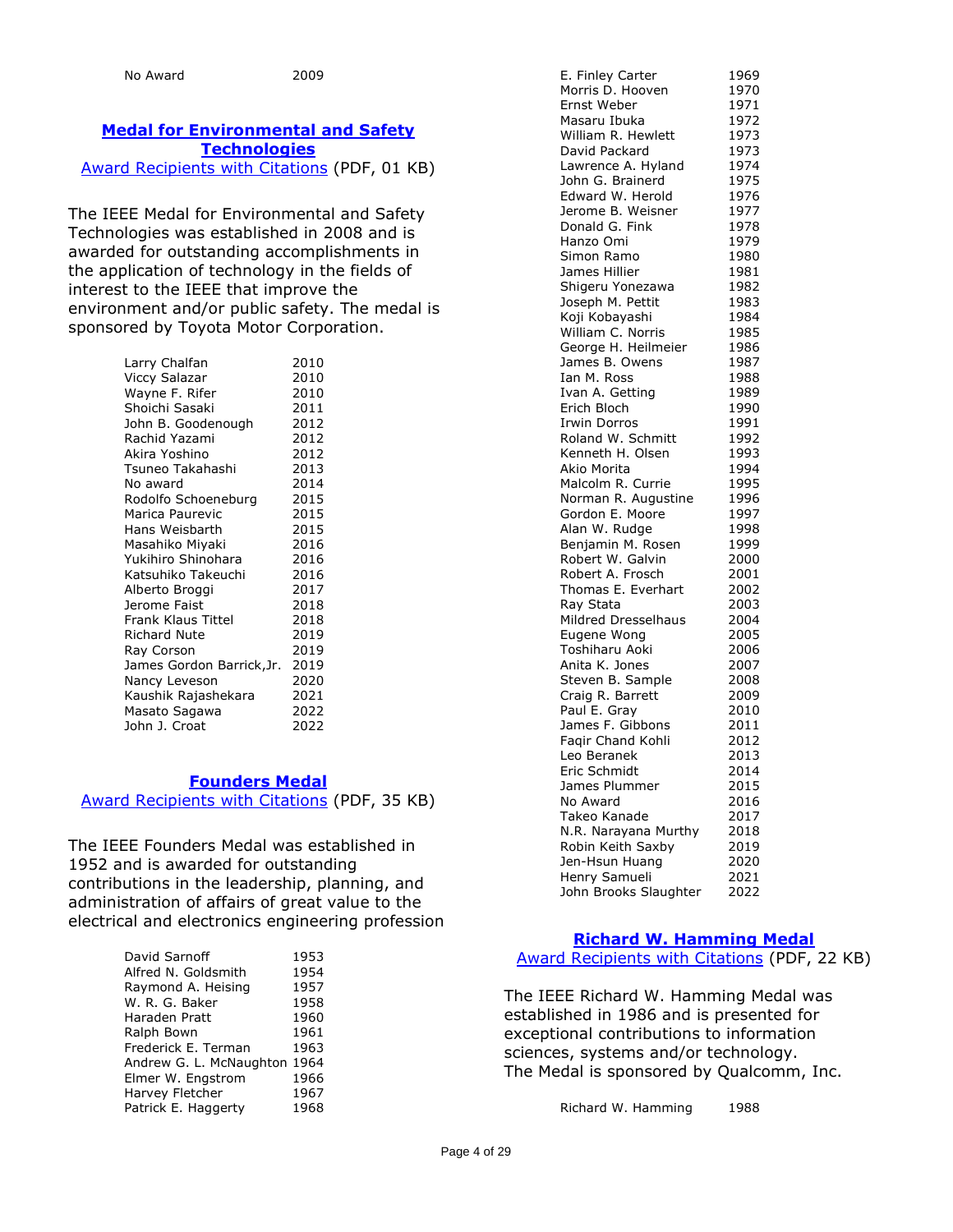| Irving S. Reed           | 1989 |
|--------------------------|------|
| Dennis M. Ritchie        | 1990 |
| Kenneth L. Thompson      | 1990 |
| Elwyn R. Berlekamp       | 1991 |
| Lotfi A. Zadeh           | 1992 |
| Jorma Rissanen           | 1993 |
| Gottfried Ungerboeck     | 1994 |
| Jacob Ziv                | 1995 |
| Mark S. Pinsker          | 1996 |
| Thomas M. Cover          | 1997 |
| David D. Clark           | 1998 |
| David A. Huffman         | 1999 |
| Solomon W. Golomb        | 2000 |
| A.G. Fraser              | 2001 |
| <b>Peter Elias</b>       | 2002 |
| Claude Berrou            | 2003 |
| Alain Glavieux           | 2003 |
| Jack Keil Wolf           | 2004 |
| Neil J. A. Sloane        | 2005 |
| Vladimir I. Levenshtein  | 2006 |
| Abraham Lempel           | 2007 |
| Sergio Verdú             | 2008 |
| <b>Peter Franaszek</b>   | 2009 |
| <b>Whitfield Diffie</b>  | 2010 |
| Martin E. Hellman        | 2010 |
| Ralph C. Merkle          | 2010 |
| Toby Berger              | 2011 |
| Michael G. Luby          | 2012 |
| Amin Shokrollahi         | 2012 |
| Arthur Robert Calderbank | 2013 |
| <b>Thomas Richardson</b> | 2014 |
| Rüdiger Urbanke          | 2014 |
| Imre Csiszar             | 2015 |
| Abbas El Gamal           | 2016 |
| Shlomo Shamai            | 2017 |
| Erdal Arikan             | 2018 |
| David Tse                | 2019 |
| Cynthia Dwork            | 2020 |
| Raymond W. Yeung         | 2021 |
| Madhu Sudan              | 2022 |

## **Heinrich Hertz Medal**

The IEEE Heinrich Hertz Medal was established in 1987 and is awarded for outstanding achievements in electromagnetic waves. The medal was discontinued in November 2009.

| Nathan Marcuvitz    | 1989 |
|---------------------|------|
| John D. Kraus       | 1990 |
| Leopold B. Felsen   | 1991 |
| James R. Wait       | 1992 |
| Kenneth G. Budden   | 1993 |
| Ronald N. Bracewell | 1994 |
| Jean Van Bladel     | 1995 |
| Martin A. Uman      | 1996 |
| L. R. Owen Storey   | 1997 |
| Chen-To Tai         | 1998 |
| Akira Ishimaru      | 1999 |
| Arthur A. Oliner    | 2000 |
| Adrianus T. De Hoop | 2001 |
| No Award            | 2002 |
| No Award            | 2003 |
| No Award            | 2004 |
| No Award            | 2005 |
| No Award            | 2006 |
| No Award            | 2007 |

# **[Medal for Innovations in Healthcare](https://corporate-awards.ieee.org/corporate-awards/#medals)  [Technology](https://corporate-awards.ieee.org/corporate-awards/#medals)**

[Award Recipients with Citations](https://www.ieee.org/content/dam/ieee-org/ieee/web/org/about/awards/recipients/healthcare-rl.pdf) (PDF, 01 KB)

The IEEE Medal for Innovations in Healthcare Technology was established in 2009 and is presented for exceptional contributions to technologies and applications benefitting healthcare, medicine, and the health sciences. The medal is sponsored by the IEEE Engineering in Medicine and Biology Society.

| Ronald Nutt          | 2010 |
|----------------------|------|
| David Townsend       | 2010 |
| Harrison H. Barrett  | 2011 |
| Savio L.Y. Woo       | 2012 |
| Robert Langer        | 2013 |
| Leroy Hood           | 2014 |
| Takuo Aoyagi         | 2015 |
| Charles A. Mistretta | 2016 |
| Yulun Wang           | 2017 |
| Thomas F. Budinger   | 2018 |
| Kamil Ugurbil        | 2019 |
| Mark S. Humayun      | 2020 |
| Ruzena Bajcsy        | 2021 |
| James G. Fujimoto    | 2022 |

#### **[Jack S. Kilby Signal Processing Medal](https://corporate-awards.ieee.org/corporate-awards/#medals)**

[Award Recipients with Citations](https://www.ieee.org/content/dam/ieee-org/ieee/web/org/about/awards/recipients/kilby-rl.pdf) (PDF, 35 KB)

The IEEE Jack S. Kilby Signal Processing Medal was established in 1995 and is presented for outstanding achievements in signal processing. The Medal is sponsored by the Kilby Medal Fund.

| <b>Bernard Gold</b>      | 1997 |
|--------------------------|------|
| Charles M. Rader         | 1997 |
| Thomas G. Stockham       | 1998 |
| Lawrence R. Rabiner      | 1999 |
| James F. Kaiser          | 2000 |
| Thomas S. Huang          | 2001 |
| James W. Cooley          | 2002 |
| Hans W. Schuessler       | 2003 |
| Thomas W. Parks          | 2004 |
| James H. McClellan       | 2004 |
| Fumitada Itakura         | 2005 |
| Thomas Kailath           | 2006 |
| Alan V. Oppenheim        | 2007 |
| Robert M. Gray           | 2008 |
| Charles Sidney Burrus    | 2009 |
| Ronald Schafer           | 2010 |
| <b>Ingrid Daubechies</b> | 2011 |
| <b>Clifford Carter</b>   | 2012 |
| Bishnu S. Atal           | 2013 |
| Thomas P. Barnwell, III  | 2014 |
| Harry L. Van Trees       | 2015 |
| Louis Scharf             | 2016 |
| Martin Vetterli          | 2017 |
| Bede Liu                 | 2018 |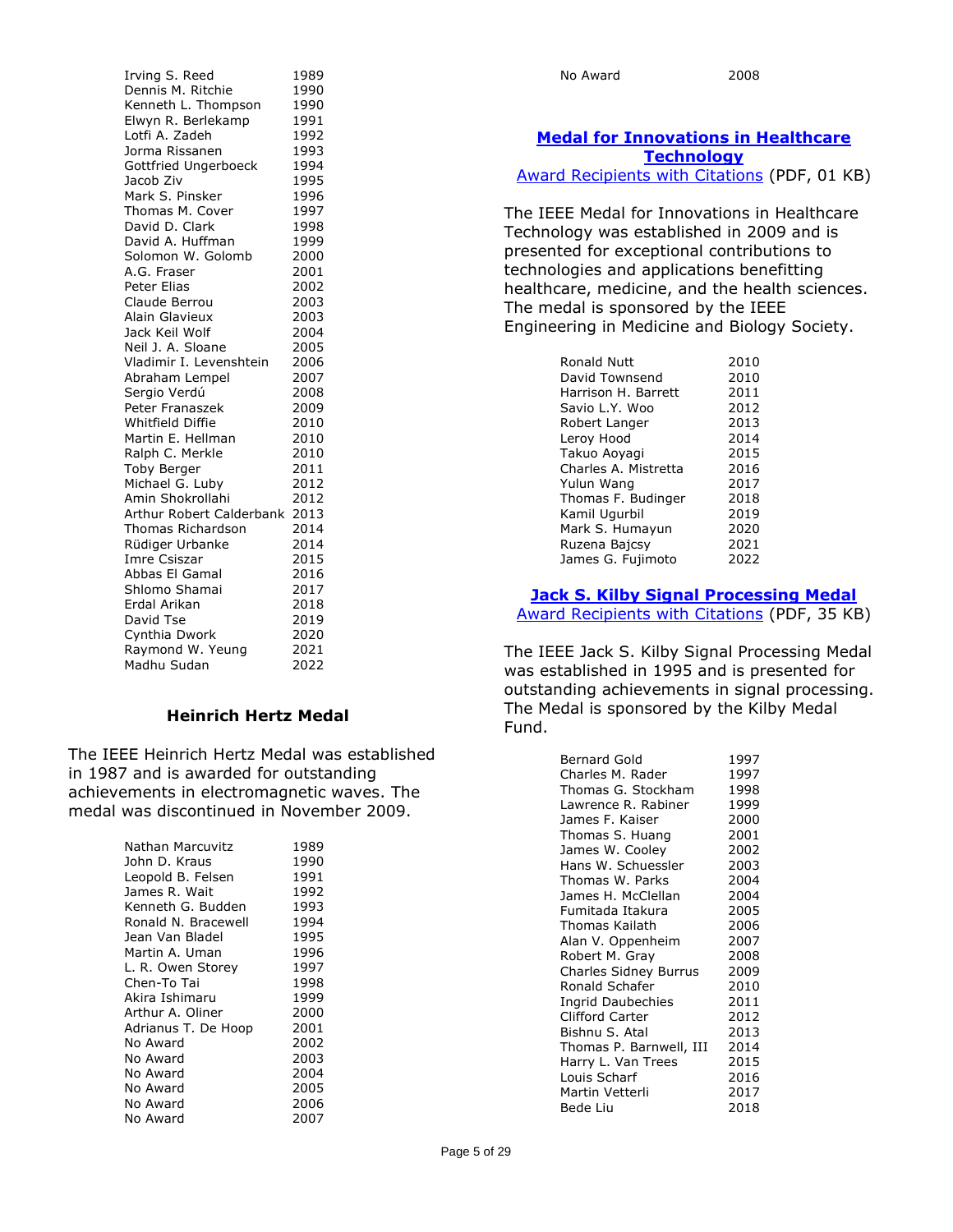| Alan Willsky         | 2019 |
|----------------------|------|
| Ramalingam Chellappa | 2020 |
| Emmanuel Candès      | 2021 |
| Terence Tao          | 2021 |
| David L. Donoho      | 2022 |

#### **Lamme Medal**

The IEEE Lamme Medal was established in 1928 and is presented for meritorious achievement in the development of electrical or electronic power apparatus or systems. The award was discontinued in August 2008.

| Allan Bertram Field  | 1928  |
|----------------------|-------|
| Rudolf E. Hellmund   | 1929  |
| William J. Foster    | 1930  |
| Giuseppe Faccioli    | 1931  |
| <b>Edward Weston</b> | 1932  |
| Lewis B. Stillwell   | 1933  |
| Henry E. Warren      | 1934  |
| Vannevar Bush        | 1935  |
|                      |       |
| Frank Conrad         | 1936  |
| Robert E. Doherty    | 1937  |
| Marion A. Savage     | 1938  |
| Norman W. Storer     | 1939  |
| Comfort A. Adams     | 1940  |
| Forrest E. Ricketts  | 1941  |
| Joseph Slepian       | 1942  |
| A. H. Kehoe          | 1943  |
| S. H. Mortensen      | 1944  |
| David C. Prince      | 1945  |
| J. B. MacNeill       | 1946  |
| A. M. MacCutcheon    | 1947  |
| V. K. Zworykin       | 1948  |
| C. M. Laffoon        | 1949  |
| Donald I. Bohn       | 1950  |
| Arthur E. Silver     | 1951  |
| I. F. Kinnard        | 1952  |
| F. A. Cowan          | 1953  |
| A. M. deBellis       | 1954  |
| C. R. Hanna          | 1955  |
| H. H. Beverage       | 1956  |
| H. S. Black          | 1957  |
| P. L. Alger          | 1958  |
| S. Beckwith          | 1958  |
| L. W. Kilgore        | 1959  |
|                      |       |
| John G. Trump        | 1960  |
| Charles Concordia    | 1961  |
| E. L. Harder         | 1962  |
| Loyal V. Bewley      | 1963  |
| Schedule revised     | 1964* |
| A. Uno Lamm          | 1965  |
| Rene Andre Baudry    | 1966  |
| Warren P. Mason      | 1967  |
| Nathan Cohn          | 1968  |
| James D. Cobine      | 1969  |
| Harry F. Olson       | 1970  |
| Winthrop M. Leeds    | 1971  |
| Yu H. Ku             | 1972  |
| Robert H. Park       | 1972  |
| Charles S. Draper    | 1973  |
| Seymour B. Cohn      | 1974  |
| Harold B. Law        | 1975  |
| C. Kumar N. Patel    | 1976  |
| Bernard M. Oliver    | 1977  |
| Harry W. Mergler     | 1978  |

| James M. Lafferty                        | 1979 |
|------------------------------------------|------|
| Eugene C. Starr                          | 1980 |
| George B. Litchford                      | 1981 |
| Marvin Chodorow                          | 1982 |
| Marion E. Hines                          | 1983 |
| William McMurray                         | 1984 |
| Loren Frank Stringer                     | 1985 |
| Ingolf Birger Johnson                    | 1986 |
| Leon K. Kirchmayer                       | 1988 |
| Eugene C. Sakshaug                       | 1989 |
| Thomas W. Dakin                          | 1990 |
| Shotaro Tominaga                         | 1991 |
| Dietrich R. Lambrecht                    | 1992 |
| Masayuki Ieda                            | 1993 |
| Michael E. Poloujadoff                   | 1994 |
| Narain G. Hingorani                      | 1995 |
| Bimal K. Bose                            | 1996 |
| Andre J. Calvaer                         | 1997 |
| Herbert H. Woodson                       | 1998 |
| B. Jayant Baliga                         | 1999 |
| Joachim Holtz                            | 2000 |
| No Award                                 | 2001 |
| Sakae Yamamura                           | 2002 |
| No Award                                 | 2003 |
| No Award                                 | 2004 |
| No Award                                 | 2005 |
| No Award                                 | 2006 |
| No Award                                 | 2007 |
| No Award                                 | 2008 |
| (*) Date of selection changed to date of |      |
| presentation.                            |      |

# **[James H. Mulligan, Jr. Education Medal](https://corporate-awards.ieee.org/corporate-awards/#medals)**

[Award Recipients](https://www.ieee.org/content/dam/ieee-org/ieee/web/org/about/awards/recipients/education-rl.pdf) with Citations (PDF, 45 KB)

The IEEE James H. Mulligan, Jr. Education Medal was established in 1956 and is awarded for a career of outstanding contributions to education in the fields of interest of IEEE. The medal was renamed in 1999 in honor of James H. Mulligan, Jr. The medal is sponsored by MathWorks, Pearson, and the IEEE Life Members Fund.

| F. E. Terman         | 1956 |
|----------------------|------|
| W. L. Everitt        | 1957 |
| J. F. Calvert        | 1958 |
| G. S. Brown          | 1959 |
| Ernst Weber          | 1960 |
| George F. Corcoran   | 1961 |
| Ernst A. Guillemin   | 1962 |
| William G. Dow       | 1963 |
| B. R. Teare, Jr.     | 1964 |
| Hugh H. Skilling     | 1965 |
| William H. Huggins   | 1966 |
| John R. Whinnery     | 1967 |
| Edward C. Jordan     | 1968 |
| Donald O. Pederson   | 1969 |
| Jacob Millman        | 1970 |
| Franz Ollendorff     | 1971 |
| M. E. Van Valkenburg | 1972 |
| Lotfi A. Zadeh       | 1973 |
| John G. Truxal       | 1974 |
| Charles A. Desoer    | 1975 |
| John G. Linvill      | 1976 |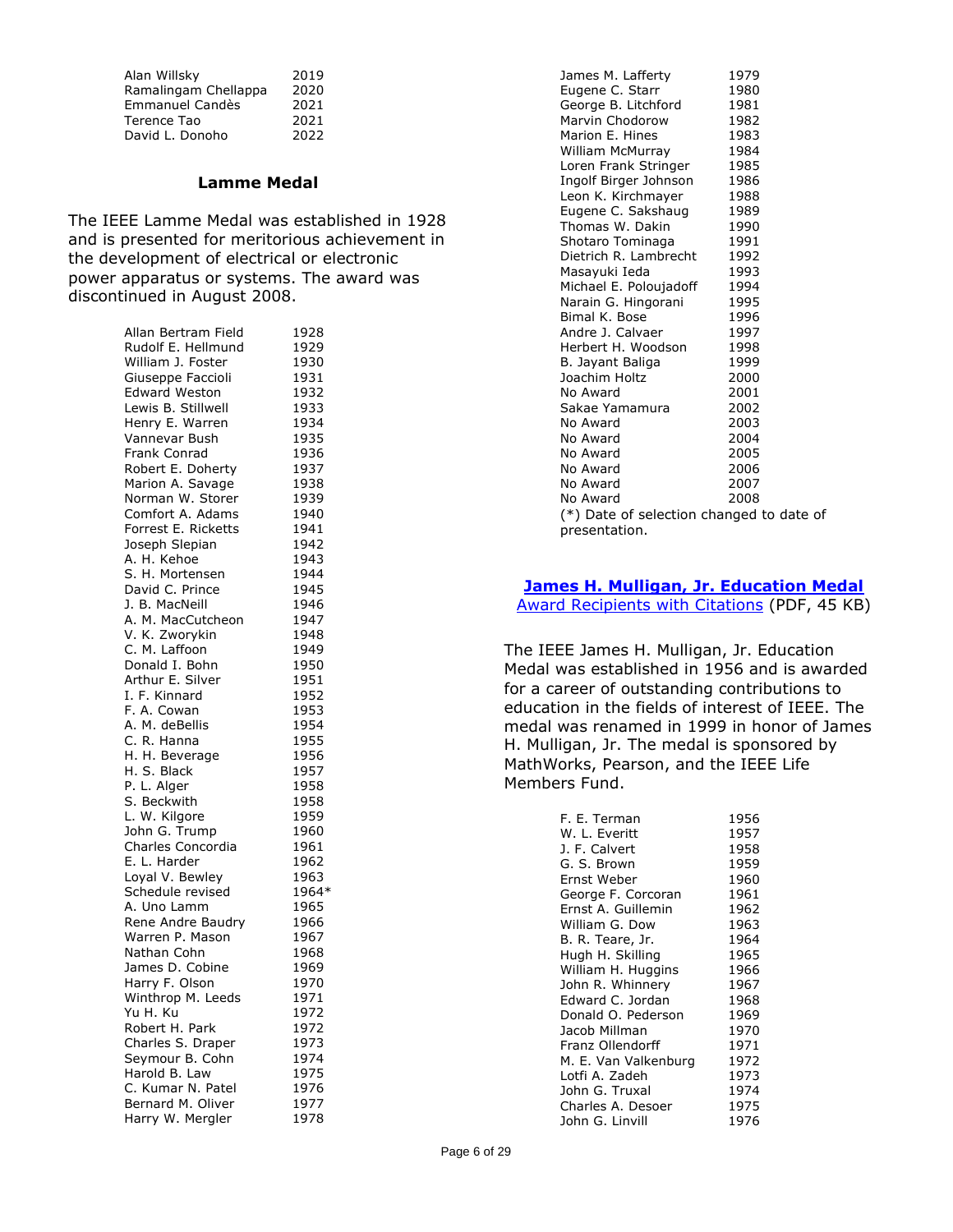Robert M. Fano 1977 Harold A. Peterson 1978 John R. Ragazzini 1979 Aldert van der Ziel 1980 Ernest S. Kuh 1981 King-Sun Fu 1982 Mischa Schwartz 1983 Athanasios Papaoulis 1984 James F. Gibbons 1985 Richard B. Adler 1986 Joseph W. Goodman 1987 Alan V. Oppenheim 1988 Ben G. Streetman 1989 James D. Meindl 1990 Hermann A. Haus 1991 Ronald W. Schafer 1992 Ronald A. Rohrer 1993 Chung Laung Liu 1994 Thomas Kailath 1995 Adel S. Sedra 1996 David A. Hodges 1997 Stephen W. Director 1998 Andries van Dam 1999 David A. Patterson 2000 Brian D. O. Anderson 2001 Petar V. Kokotovic 2002 Yasuharu Suematsu 2003 Paul R. Gray 2004 H. Vincent Poor 2005 Sanjit K. Mitra 2006 Andrew S. Tanenbaum 2007 Joseph Bordogna 2008 Jose B. Cruz 2009 Randy H. Katz 2010 Raj Mittra 2011 Fawwaz T. Ulaby 2012 J. David Irwin 2013 John George Proakis 2014 Richard Gordon Baraniuk 2015 Simon S. Haykin 2016 Stephen P. Boyd 2017 Delores M. Etter 2018 John G. Webster 2019 Leah Jamieson 2020 John D. Cressler 2021 Ned Mohan 2022

#### **[Jun-ichi Nishizawa Medal](https://corporate-awards.ieee.org/corporate-awards/#medals)**

[Award Recipients with Citations](https://www.ieee.org/content/dam/ieee-org/ieee/web/org/about/awards/recipients/nishizawa-rl.pdf) (PDF, 35 KB)

The IEEE Jun-ichi Nishizawa Medal was established in 2002 and is awarded for outstanding contributions to material and device science technology, including practical application. The medal is sponsored by the Federation of Electric Power Companies, Japan.

| Frederick H. Dill       | 2004 |
|-------------------------|------|
| Jerry M. Woodall        | 2005 |
| Hideo Sunami            | 2006 |
| Mitsumasa Koyanagi      | 2006 |
| Kiyoo Itoh              | 2006 |
| Nicolaas Frans De Rooij | 2007 |
| Wolfgang Helfrich       | 2008 |
| Martin Schadt           | 2008 |
| James Fergason          | 2008 |
|                         |      |

| Chenming Hu         | 2009 |
|---------------------|------|
| Richard M. Swanson  | 2010 |
| Bernard Lechner     | 2011 |
| Peter Brody         | 2011 |
| Fang-Chen Luo       | 2011 |
| Mark T. Bohr        | 2012 |
| Robert S. Chau      | 2012 |
| Tahir Ghani         | 2012 |
| Burn Lin            | 2013 |
| Franz Laermer       | 2014 |
| Andrea Urban        | 2014 |
| Dimitri Antoniadis  | 2015 |
| Masayoshi Esashi    | 2016 |
| Ching W. Tang       | 2017 |
| Stephen R. Forrest  | 2017 |
| Mark Thompson       | 2017 |
| Joe C. Campbell     | 2018 |
| Yasuhiko Arakawa    | 2019 |
| Pallab Bhattacharya | 2019 |
| Dieter Bimberg      | 2019 |
| Paul Daniel Dapkus  | 2020 |
| James J. Coleman    | 2021 |
| Umesh K. Mishra     | 2022 |
|                     |      |

# **[Robert N. Noyce Medal](https://corporate-awards.ieee.org/corporate-awards/#medals)** [Award Recipients with Citations](https://www.ieee.org/content/dam/ieee-org/ieee/web/org/about/awards/recipients/noyce-rl.pdf) (PDF, 35 KB)

The IEEE Robert N. Noyce Medal was established in 1999 and is awarded for exceptional contributions to the microelectronics industry. The medal is funded in perpetuity through an endowment from Intel Corporation.

| Morris Chang           | 2000 |
|------------------------|------|
| Hajime Sasaki          | 2001 |
| Yoshio Nishi           | 2002 |
| Donald R. Scifres      | 2003 |
| Craig R. Barrett       | 2004 |
| Wilfred J. Corrigan    | 2005 |
| Shoichiro Yoshida      | 2006 |
| Aart J. De Geus        | 2007 |
| Paul R. Gray           | 2008 |
| Eliyahou Harari        | 2009 |
| James C. Morgan        | 2010 |
| Pasquale Pistorio      | 2011 |
| Yoon-Woo Lee           | 2012 |
| Sunlin Chou            | 2013 |
| Youssef A. El-Mansy    | 2013 |
| John E. Kelly, III     | 2014 |
| Martin van den Brink   | 2015 |
| Takeuo Sugano          | 2016 |
| Henry I. Smith         | 2017 |
| Tsugio Makimoto        | 2018 |
| Antun Domic            | 2019 |
| Susumu Kohyama         | 2020 |
| Lisa Su                | 2021 |
| Jason (Jingsheng) Cong | 2022 |

## **[Dennis J. Picard Medal for Radar](https://corporate-awards.ieee.org/corporate-awards/#medals)**

**[Technologies and Applications](https://corporate-awards.ieee.org/corporate-awards/#medals)** [Award Recipients with Citations](https://www.ieee.org/content/dam/ieee-org/ieee/web/org/about/awards/recipients/picard-rl.pdf) (PDF, 35 KB)

The IEEE Dennis J. Picard Medal for Radar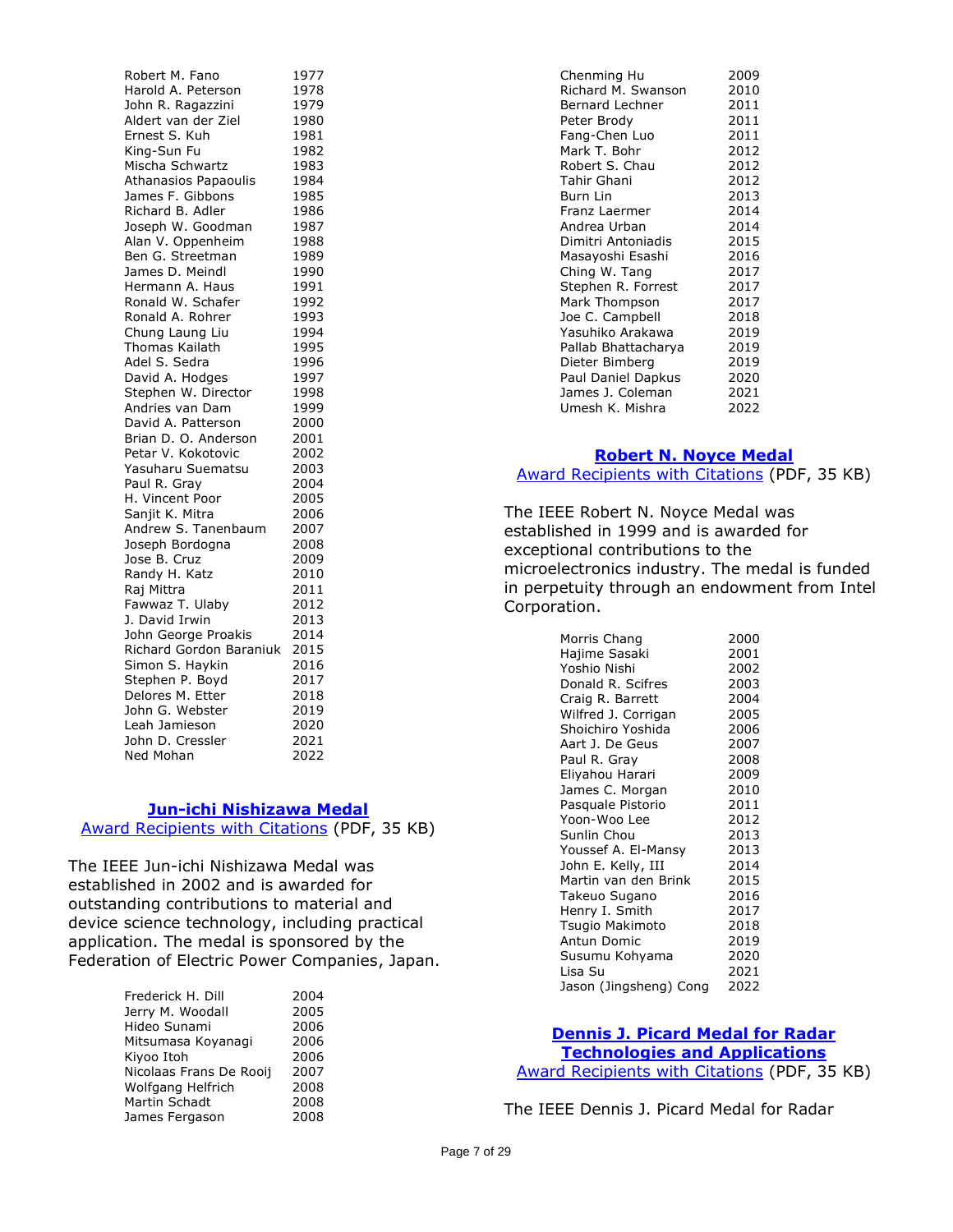Technologies and Applications was established in 1999 and is awarded for outstanding accomplishments in advancing the fields of radar technologies and their applications. The medal is sponsored by Raytheon Company.

> Merrill Skolnik 2000 Fritz Steudel 2001 David K. Barton 2002 William A. Skillman 2003 David Atlas 1988 2004<br>William J. Caputi, Jr. 2005 William J. Caputi, Jr. Eli Brookner 2006 Russell K. Raney 2007<br>Yaakov Bar-Shalom 2008 Yaakov Bar-Shalom 2008<br>Philip M. Woodward 2009 Philip M. Woodward Alfonso Farina (2010)<br>James Headrick (2011) James Headrick Karl Gerlach 2012 Michael Wicks 2013 Yuri Abramovich 2014 Marshall Greenspan 2015 Nadav Levanon 2016 Hugh Griffiths 2017 Mark Edward Davis 2018 Richard Klemm 2019 Joseph R. Guerci 2020 Simon Haykin 2021 Moeness G. Amin 2022

#### **[Medal in Power Engineering](https://corporate-awards.ieee.org/corporate-awards/#medals)**

[Award Recipients with Citations](https://www.ieee.org/content/dam/ieee-org/ieee/web/org/about/awards/recipients/pwr-engrg-rl.pdf) (PDF, 22 KB)

The IEEE Medal in Power Engineering was established in 2008 and is awarded for outstanding contributions to the technology associated with the generation, transmission, distribution, application and utilization of electric power for the betterment of society. The medal is sponsored by IEEE Industry Applications Society, IEEE Industrial Electronics Society, IEEE Power Electronics Society, and the IEEE Power & Energy Society.

| Prabha S. Kundur              | 2010 |
|-------------------------------|------|
| William F. Tinney             | 2011 |
| Edmund O. Schweitzer III 2012 |      |
| Hermann W. Dommel             | 2013 |
| Thomas Anthony Lipo           | 2014 |
| Fred C. Lee                   | 2015 |
| Arun G. Phadke                | 2016 |
| Marian P. Kazmierkowski       | 2017 |
| Hirofumi Akagi                | 2018 |
| Lionel Olav Barthold          | 2019 |
| Rik W. De Doncker             | 2020 |
| Praveen K. Jain               | 2021 |
| Thomas M. Jahns               | 2022 |
|                               |      |

#### **[Simon Ramo Medal](https://corporate-awards.ieee.org/corporate-awards/#medals)**

[Award Recipients with Citations](https://www.ieee.org/content/dam/ieee-org/ieee/web/org/about/awards/recipients/ramo-rl.pdf) (PDF, 35 KB)

The IEEE Simon Ramo Medal was established in

1982 and is awarded for exceptional achievement in systems engineering and systems science. The medal is sponsored by Northrop Grumman Corporation.

| Samuel C. Phillips              | 1984 |
|---------------------------------|------|
| Amaldo M. Angelini              | 1986 |
| William W. Simmons              | 1987 |
| John S. Mayo                    | 1988 |
| Edward H. Sussenguth            | 1989 |
| Paul E. Green, Jr.              | 1991 |
| Claud M. Davis                  | 1993 |
| Jack M. Sipress                 | 1994 |
| Joseph T. Threston              | 1995 |
| Donald J. Leonard               | 1996 |
| No Award                        | 1997 |
| No Award                        | 1998 |
| No Award                        | 1999 |
| Andrew P. Sage                  | 2000 |
| Kurt E. Petersen                | 2001 |
| <b>Bradford Wells Parkinson</b> | 2002 |
| David R. Heebner                | 2003 |
| Boris E. Chertok                | 2004 |
| Nikolai N. Sheremetevsky        | 2004 |
| Neal A. Richardson              | 2005 |
| George Gelb                     | 2005 |
| Baruch Berman                   | 2005 |
| Donald C. Wetzel                | 2006 |
| Victor B. Lawrence              | 2007 |
| Chrysostomos L. Nikias          | 2008 |
| Albert F. Myers                 | 2009 |
| Barry W. Boehm                  | 2010 |
| Neil Siegel                     | 2011 |
| William "Red" Whittaker         | 2012 |
| B. Gentry Lee                   | 2013 |
| Lyndon Evans                    | 2014 |
| Paul Kaminski                   | 2015 |
| John P. Lehoczky                | 2016 |
| Ragunathan Rajkumar             | 2016 |
| Lui Sha                         | 2016 |
| John Baras                      | 2017 |
| Heinz Stoewer                   | 2018 |
| <b>Harold Lawson</b>            | 2019 |
| Byrana N. Suresh                | 2020 |
| K. Sivan                        | 2020 |
| Elisabeth Paté-Cornell          | 2021 |
| Pravin P. Varaiya               | 2022 |

#### **[John von Neumann Medal](https://corporate-awards.ieee.org/corporate-awards/#medals)**

[Award Recipients with Citations](https://www.ieee.org/content/dam/ieee-org/ieee/web/org/about/awards/recipients/von-neumann_rl.pdf) (PDF, 36 KB)

The IEEE John von Neumann Medal was established in 1990 and is presented for outstanding achievements in computer-related science and technology. The Medal is sponsored by IBM Corporation.

| C. Gordon Bell           | 1992 |
|--------------------------|------|
| Frederick P. Brooks, Jr. | 1993 |
| John Cocke               | 1994 |
| Donald E. Knuth          | 1995 |
| Carver A. Mead           | 1996 |
| Maurice V. Wilkes        | 1997 |
| Ivan E. Sutherland       | 1998 |
| Douglas C. Engelbart     | 1999 |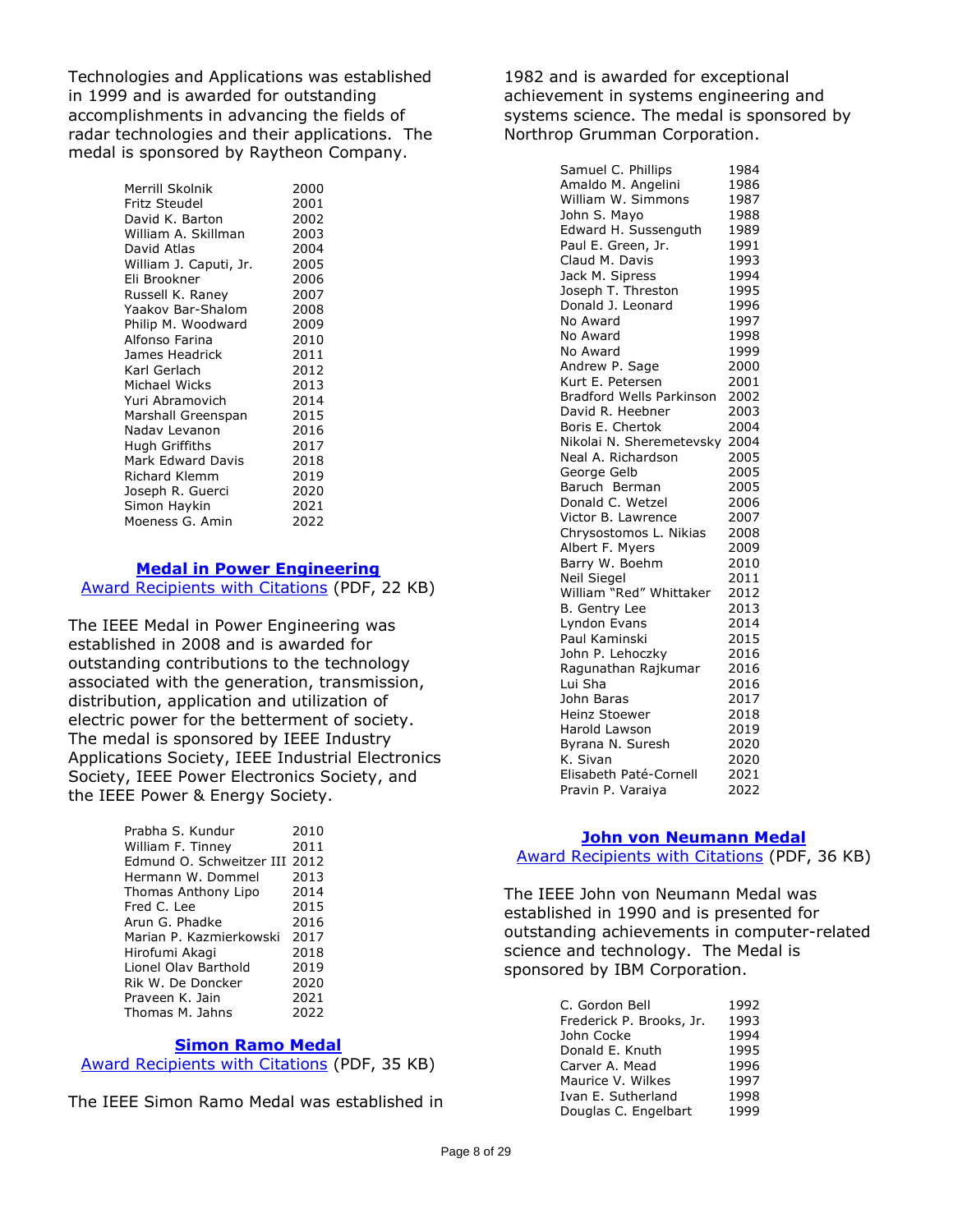| John L. Hennessy          | 2000 |
|---------------------------|------|
| David A. Patterson        | 2000 |
| Butler W. Lampson         | 2001 |
| Ole-Johan Dahl            | 2002 |
| Kristen Nygaard           | 2002 |
| Alfred V. Aho             | 2003 |
| Barbara H. Liskov         | 2004 |
| Michael Stonebraker       | 2005 |
| Edwin Catmul              | 2006 |
| <b>Charles Thacker</b>    | 2007 |
| Leslie Lamport            | 2008 |
| Susan L. Graham           | 2009 |
| John Hopcroft             | 2010 |
| Jeffrey D. Ullman         | 2010 |
| C.A.R. (Tony) Hoare       | 2011 |
| <b>Edward McCluskey</b>   | 2012 |
| Jack Dennis               | 2013 |
| Cleve Moler               | 2014 |
| James A. Gosling          | 2015 |
| Christos H. Papadimitriou | 2016 |
| Vladimir Vapnik           | 2017 |
| <b>Patrick Cousot</b>     | 2018 |
| Eva Tardos                | 2019 |
| Michael I. Jordan         | 2020 |
| Jeffrey Adgate Dean       | 2021 |
| Deborah Estrin            | 2022 |

#### **[IEEE/RSE JAMES CLERK MAXWELL MEDAL](https://corporate-awards.ieee.org/corporate-awards/#medals)**

[Award Recipients with Citations](https://www.ieee.org/content/dam/ieee-org/ieee/web/org/about/awards/recipients/maxwell-rl.pdf) (PDF, 34 KB)

The IEEE/RSE Wolfson James Clerk Maxwell Medal was established in 2006 and is awarded for groundbreaking contributions that have had an exceptional impact on the development of electronics and electrical engineering or related fields.

| Irwin M. Jacobs                 | 2007 |
|---------------------------------|------|
| Andrew J. Viterbi               | 2007 |
| Sir Timothy Berners-Lee         | 2008 |
| A. Sangiovanni- Vinentelli 2009 |      |
| Amar G. Bose                    | 2010 |
| Marcian Edward Hoff             | 2011 |
| Gerhard Sessler                 | 2012 |
| Richard M. White                | 2013 |
| Richard S. Muller               | 2013 |
| David Neil Payne                | 2014 |
| Lynn Conway                     | 2015 |
| Geoffrey Hinton                 | 2016 |
| No Award                        | 2017 |
| Thomas Bryn Haug                | 2018 |
| <b>Philippe Dupuis</b>          | 2018 |
| David Flynn                     | 2019 |
| David Jaggar                    | 2019 |
| No Award                        | 2020 |
| Evelyn Lynn Hu                  | 2021 |
| Ingo Wolff                      | 2022 |

# **IEEE RECOGNITIONS**

#### **[IEEE HONORARY MEMBERSHIP](https://corporate-awards.ieee.org/corporate-awards/#recognitions)**

[Award Recipients with Citations](https://www.ieee.org/content/dam/ieee-org/ieee/web/org/about/awards/recipients/hon-mem-rl.pdf) (PDF, 37 KB)

IEEE Honorary Members are elected by the IEEE

Board of Directors from among those who have rendered meritorious service to mankind in IEEE's designated fields of interest and who are not members of the IEEE. The award is sponsored by IEEE.

| John Bardeen                                     | 1981         |
|--------------------------------------------------|--------------|
| Walter H. Brattain                               | 1981         |
| Edwin H. Land                                    | 1981         |
| Brian W. Josephson                               | 1982         |
| Donald E. Knuth                                  | 1982         |
| Wolfgang K. H. Panofsky                          | 1982         |
| George D. Dantzig                                | 1983         |
| Cecil H. Green                                   | 1983         |
| Norman Ramsey                                    | 1983         |
| M. G. K. Menon                                   | 1984         |
| Herbert A. Simon                                 | 1984         |
| Hideo Yamashita                                  | 1985         |
| Arthur E. Bryson, Jr.                            | 1986         |
| Gene H. Golub<br>Arno A. Penzias                 | 1987         |
| Luis W. Alvarez                                  | 1987         |
| No Award                                         | 1988<br>1989 |
| No Award                                         | 1990         |
| Akio Morita                                      | 1991         |
| Mark Krivocheev                                  | 1992         |
| Robert W. Galvin                                 | 1993         |
| Michael Carpentier                               | 1994         |
| Ralph E. Gomory                                  | 1994         |
| Lars Henry Ramquist                              | 1995         |
| Leon M. Lederman                                 | 1996         |
| Hiroyuki Mizuno                                  | 1996         |
| Pekka J. Tarjanne                                | 1997         |
| Pavagada V. Indiresan                            | 1998         |
| Sheila E. Widnall                                | 1998         |
| No Award                                         | 1999         |
| Norio Ohga                                       | 2000         |
| Charles M. Geschke                               | 2001         |
| James C. Morgan                                  | 2002         |
| Jorma Ollila                                     | 2003         |
| Tadashi Sasaki                                   | 2003         |
| No Award                                         | 2004         |
| Dean Kamen                                       | 2005         |
| Vladimir Rokhlin                                 | 2006         |
| Ian C. McRae                                     | 2007         |
| Tsutae Shinoda                                   | 2007         |
| Jong Yong Yun                                    | 2008         |
| Gerald Posakony                                  | 2009<br>2010 |
| N. R. Narayana Murthy<br>Avul Pakir Jainulabdeen |              |
| Abdul Kalam                                      | 2011         |
| Wang Jianzhou                                    | 2011         |
| Yoshio Utsumi                                    | 2012         |
| No award                                         | 2013         |
| Shirley M. Tilghman                              | 2014         |
| Elon Musk                                        | 2015         |
| Serge Haroche                                    | 2016         |
| Rodolfo Zich                                     | 2016         |
| James Dyson                                      | 2017         |
| Mihal (Mike) Lazaridis                           | 2018         |
| Anton Zeilinger                                  | 2018         |
| Telle Whitney                                    | 2019         |
| Borys Paton                                      | 2020         |
| Edward C. Stone                                  | 2021         |
| Calyampudi Radhakrishna (C.R.) Rao               | 2022         |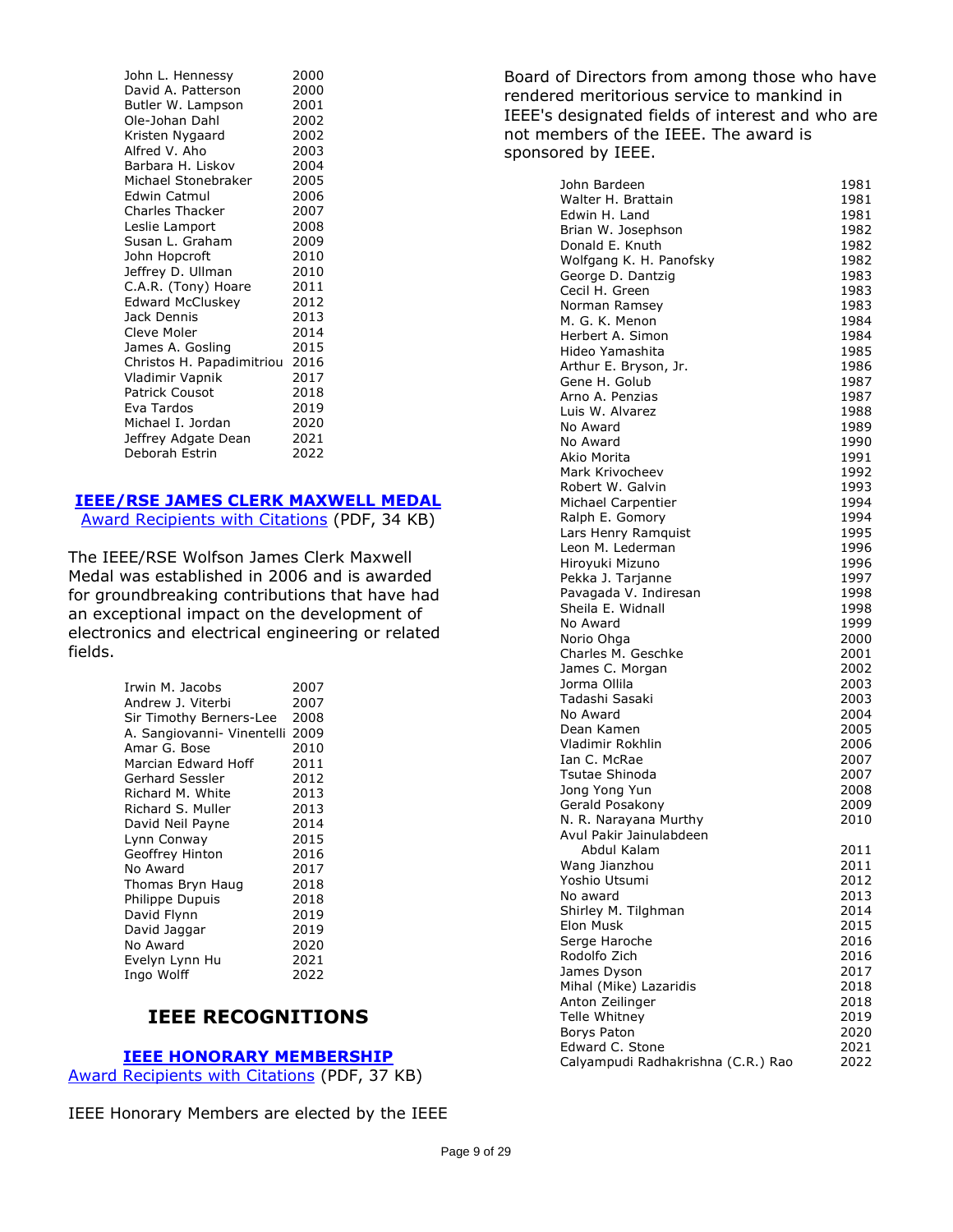# **[IEEE THEODORE W. HISSEY OUTSTANDING](https://corporate-awards.ieee.org/corporate-awards/#recognitions)  [YOUNG PROFESSIONAL AWARD](https://corporate-awards.ieee.org/corporate-awards/#recognitions)**

[Award Recipients with Citations](https://www.ieee.org/content/dam/ieee-org/ieee/web/org/about/awards/recipients/hissey-rl.pdf) (PDF, 78 KB)

The IEEE Theodore W. Hissey Outstanding Young Professional Award, established in 2017, may be awarded to a young professional for contributions to the technical community and IEEE fields of interest. The Award is sponsored by IEEE.

| Mario Milicevic            | 2019 |
|----------------------------|------|
| Sampathkumar Veeraraghavan | 2020 |
| Kartik Kulkarni            | 2021 |
| Edhem Custovic             | 2022 |

# **IEEE SERVICE AWARDS**

**[Richard M. Emberson Award](https://corporate-awards.ieee.org/corporate-awards/#recognitions)**

[Award Recipients with Citations](https://www.ieee.org/content/dam/ieee-org/ieee/web/org/about/awards/recipients/emberson-rl.pdf) (PDF, 25 KB)

The IEEE Richard M. Emberson Award was established in 1986 and is presented for distinguished service advancing the technical objectives of the IEEE. The Award is sponsored by the IEEE Technical Activities Board.

| Merlin G. Smith         | 1988 |
|-------------------------|------|
| Jose B. Cruz, Jr.       | 1989 |
| <b>Harold Chestnut</b>  | 1990 |
| Stephen J. Kahne        | 1991 |
| Bruno O. Weinschel      | 1992 |
| William R. Tackaberry   | 1993 |
| Oscar N. Garcia         | 1994 |
| Theodore W. Hissey, Jr. | 1995 |
| Theodore S. Saad        | 1996 |
| Friedolf M. Smits       | 1997 |
| H. Troy Nagle           | 1998 |
| Edward A. Parrish       | 1999 |
| J. David Irwin          | 2000 |
| Charles J. Robinson     | 2001 |
| Robert W. Lucky         | 2002 |
| Wilfred Kenneth Dawson  | 2003 |
| Kenneth R. Laker        | 2004 |
| Lloyd A. (Pete) Morley  | 2005 |
| Don Bolle               | 2006 |
| No Award                | 2007 |
| James T. (Tom) Cain     | 2008 |
| Harold L. Flescher      | 2009 |
| James M. Tien           | 2010 |
| Donald C. Loughry       | 2011 |
| <b>Bruce Eisenstein</b> | 2012 |
| Leah H. Jamieson        | 2013 |
| Wanda K. Reder          | 2014 |
| Raymond S. Larsen       | 2015 |
| Stephen Weinstein       | 2016 |
| David Hodges            | 2017 |
| Donald Heirman          | 2018 |
| Marcel Keschner         | 2019 |
| John Vig                | 2020 |
| Lewis Terman            | 2021 |
| Frederick C. Mintzler   | 2022 |

**[Haraden Pratt Award](https://corporate-awards.ieee.org/corporate-awards/#recognitions)** [Award Recipients with Citations](https://www.ieee.org/content/dam/ieee-org/ieee/web/org/about/awards/recipients/pratt-rl.pdf) (PDF, 31 KB)

The IEEE Haraden Pratt Award was established in 1971 and is presented for outstanding volunteer service to the IEEE. The Award is sponsored by the **IEEE Foundation**.

| Alfred N. Goldsmith       | 1972  |
|---------------------------|-------|
| Elgin B. Robertson, Sr.   | 1973  |
| James H. Mulligan, Jr.    | 1974  |
| Walter J. Barrett         | 1975  |
| Clarence H. Linder        | 1976  |
| Schedule revised          | 1977* |
| Ivan S. Coggeshall        | 1978  |
| John D. Ryder             | 1979  |
| Raymond W. Sears          | 1980  |
| Robert H. Tanner          | 1981  |
| Thomas H. Lee             | 1983  |
| William W. Middleton      | 1984  |
| Donald S. Brereton        | 1985  |
| Robert C. Winton          | 1986  |
| Robert F. Cotellessa      | 1987  |
| Irene C. Peden            | 1988  |
| Edward J. Doyle           | 1989  |
| Robert M. Saunders        | 1990  |
| Thelma Estrin             | 1991  |
| Richard J. Backe          | 1992  |
| Harold S. Goldberg        | 1993  |
| Ronald G. Hoelzeman       | 1994  |
| Henry L. Bachman          | 1995  |
| Walter E. Proebster       | 1996  |
| Robert A. Rivers          | 1997  |
| Frederick T. Andrews      | 1998  |
| Vijay K. Bhargava         | 1999  |
| Charles A. Eldon          | 2000  |
| Arthur P. Stern           | 2001  |
| Robert T. H. Alden        | 2002  |
| Charles Turner            | 2003  |
| Jerry Yeargan             | 2004  |
| Daniel Benigni            | 2005  |
| Antonio C. Bastos         | 2006  |
| Luis T. Gandia            | 2007  |
| Maurice Papo              | 2008  |
| James H. Beall            | 2009  |
| Raymond D. Findlay        | 2010  |
| Levent Onural             | 2011  |
| Hugh Rudnick              | 2012  |
| Barry L. Shoop            | 2013  |
| V. Prasad Kodali          |       |
|                           | 2014  |
| Fumio Harashima           | 2015  |
| Moshe Kam<br>John T. Barr | 2016  |
|                           | 2017  |
| Loretta J. Arellano       | 2018  |
| David Green               | 2019  |
| Mary Ellen Randall        | 2020  |
| Evelyn H. Hirt            | 2021  |
| Joseph V. Lillie          | 2022  |

(\*) Date of selection changed to date of presentation.

# **IEEE CORPORATE RECOGNITIONS**

**[Corporate Innovation Award](https://corporate-awards.ieee.org/corporate-awards/#recognitions)**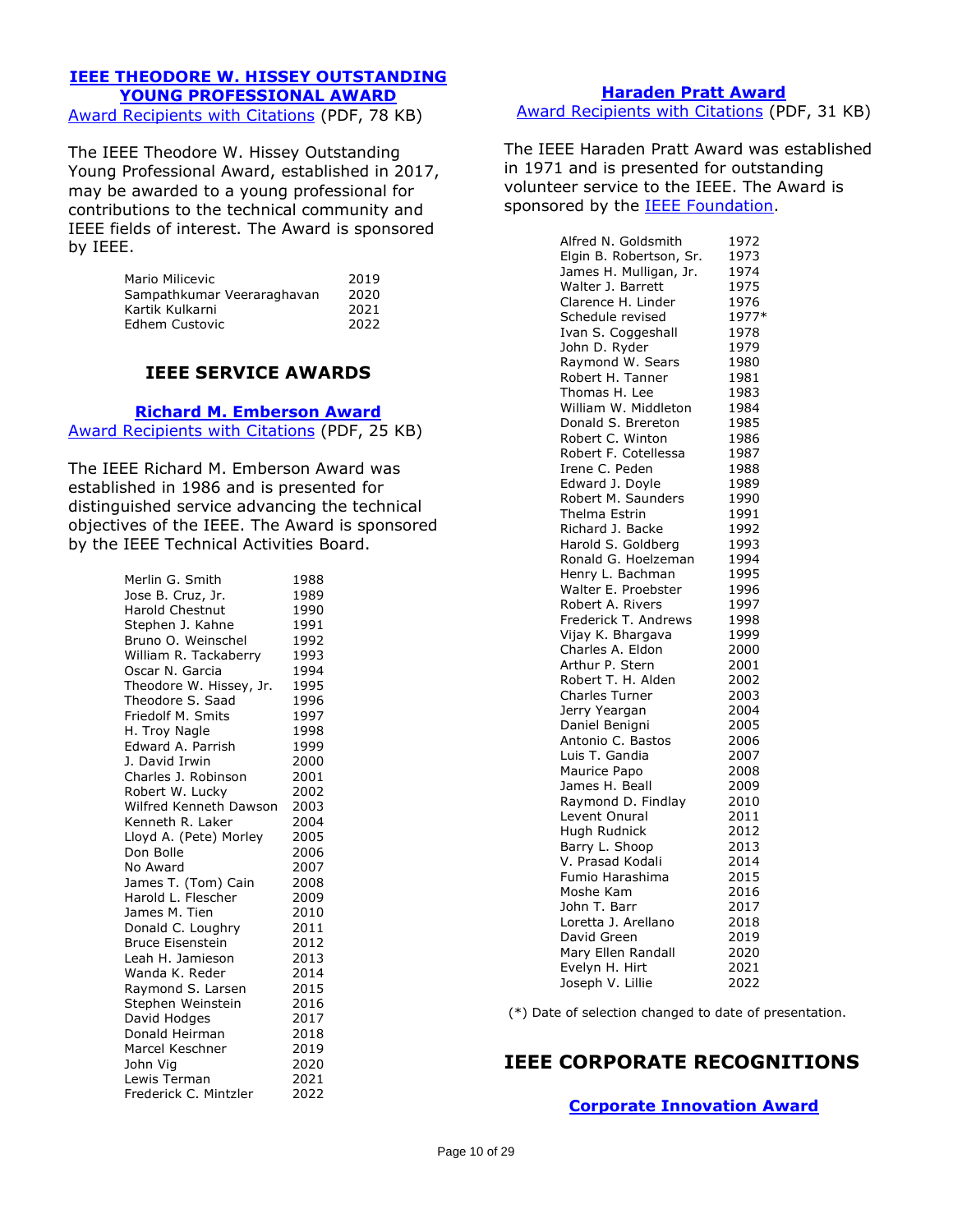The Corporate Innovation Award was established in 1985 as the Corporate Innovation Recognition and is presented for outstanding innovation by an organization in an IEEE field of interest. The award is sponsored by IEEE.

> Intel Corporation 1986 Southern California 1986 Sony Corporation 1987 IBM Corporation 1987 AT&T Bell Laboratories 1988 Hewlett-Packard Company 1989 IBM Corp. - Somers, NY 1990 Apple Computer, Inc. 1991 Ericsson Radio Systems AB 1992 Philips Electronics 1992 Jet Propulsion Laboratory 1993 Bellcore 1994 IBM Corp. - Armonk, NY 1995 Texas Instruments/Digital Signal Processing Group 1996 Motorola, Inc. 1997 Microsoft Corporation 1998 BBN Technologies 1999 Nokia Corporation 1999 Lucent Technologies 2000 Sun Microsystems 2000 No Award 2001 Cadence DesignSystems, Inc. 2002 Seiko Epson Corporation 2002 Taiwan Semiconductor Manufacturing Co., Ltd. 2002 Xerox Corporation 2003 Titan Corporation 2003 Hewlett-Packard Company 2004 QUALCOMM, Inc. 2004 AMD 2005 NTT DoCoMo 2005 ARM Limited 2006 Toyota Motor Corporation 2007 Texas Instruments DLP Products 2007 Research in Motion 2008 Corning, Inc. 2009 IBM T.J. Watson Research Center 2009 Samsung Electronics Co., Ltd 2010 IMEC 2011 SANYO Electric Co., Ltd. 2012 Applied Materials, Inc. 2013 Defense Advanced Research Projects (DARPA) 2014 Sandisk Corporation 2015 Intel Corporation 2016 Analog Devices, Inc. 2017<br>Pixar Animation Studios 2018 Pixar Animation Studios Bose Corporation 2019 Apple, Inc. 2020 Taiwan Semiconductor Manufacturing Company, Ltd. 2021 The Argo Program 2022

#### **Ernst Weber Managerial Leadership Award**

The IEEE Ernst Weber Managerial Leadership Award was established in 1985 as the Ernst Weber Engineering Leadership Recognition and is awarded for exceptional managerial leadership in the fields of interest to the IEEE. The award is sponsored by IEEE. The award was discontinued after 2016.

| William C. Norris     | 1986 |
|-----------------------|------|
| Kenneth H. Olsen      | 1986 |
| Andrew S. Grove       | 1987 |
| Ralph E. Gomory       | 1988 |
| Arnaldo M. Angelini   | 1989 |
| Roland W. Schmitt     | 1989 |
| <b>Irwin Dorros</b>   | 1990 |
| Edson Fregni          | 1990 |
| Seymour R. Cray       | 1991 |
| Bernard M. Gordon     | 1992 |
| Percy Barnevik        | 1993 |
| Clarence G. Thornton  | 1994 |
| John B. Terry         | 1995 |
| Alan G. Chynoweth     | 1996 |
| Sol Triebwasser       | 1996 |
| William J. Weisz      | 1997 |
| John H. Crawford      | 1997 |
| Jerome Swartz         | 1998 |
| Angus McMillian Tait  | 1998 |
| Bernard S. Meyerson   | 1999 |
| Joel S. Birnbaum      | 2000 |
| Michael J. Birck      | 2001 |
| Chris Earnshaw        | 2001 |
| No Award              | 2002 |
| William J. Spencer    | 2003 |
| Pasquale Pistorio     | 2004 |
| No Award              | 2005 |
| No Award              | 2006 |
| Narayana N. R. Murthy | 2007 |
| No Award              | 2008 |
| No Award              | 2009 |
| Hidehito Obayashi     | 2010 |
| Tze-Chiang Chen       | 2011 |
| Tetsuya Iizuka        | 2012 |
| Gururaj Deshpande     | 2013 |
| Paul E. Jacobs        | 2014 |
| Shang-Yi Chiang       | 2015 |
| David Fairbanks Welch | 2016 |

# **IEEE PRIZE PAPER AWARDS**

#### **W. R. G. Baker Award**

The IEEE W. R. G. Baker Award was established in 1956 and is presented for the most outstanding paper reporting original work published in any IEEE archival publications (such as TRANSACTIONS, JOURNALS, and LETTERS), MAGAZINES, or PROCEEDINGS published during a three to five year window prior to the presentation of the award. It is sponsored by the IEEE Circuits and Systems, Communications, Control Systems, Information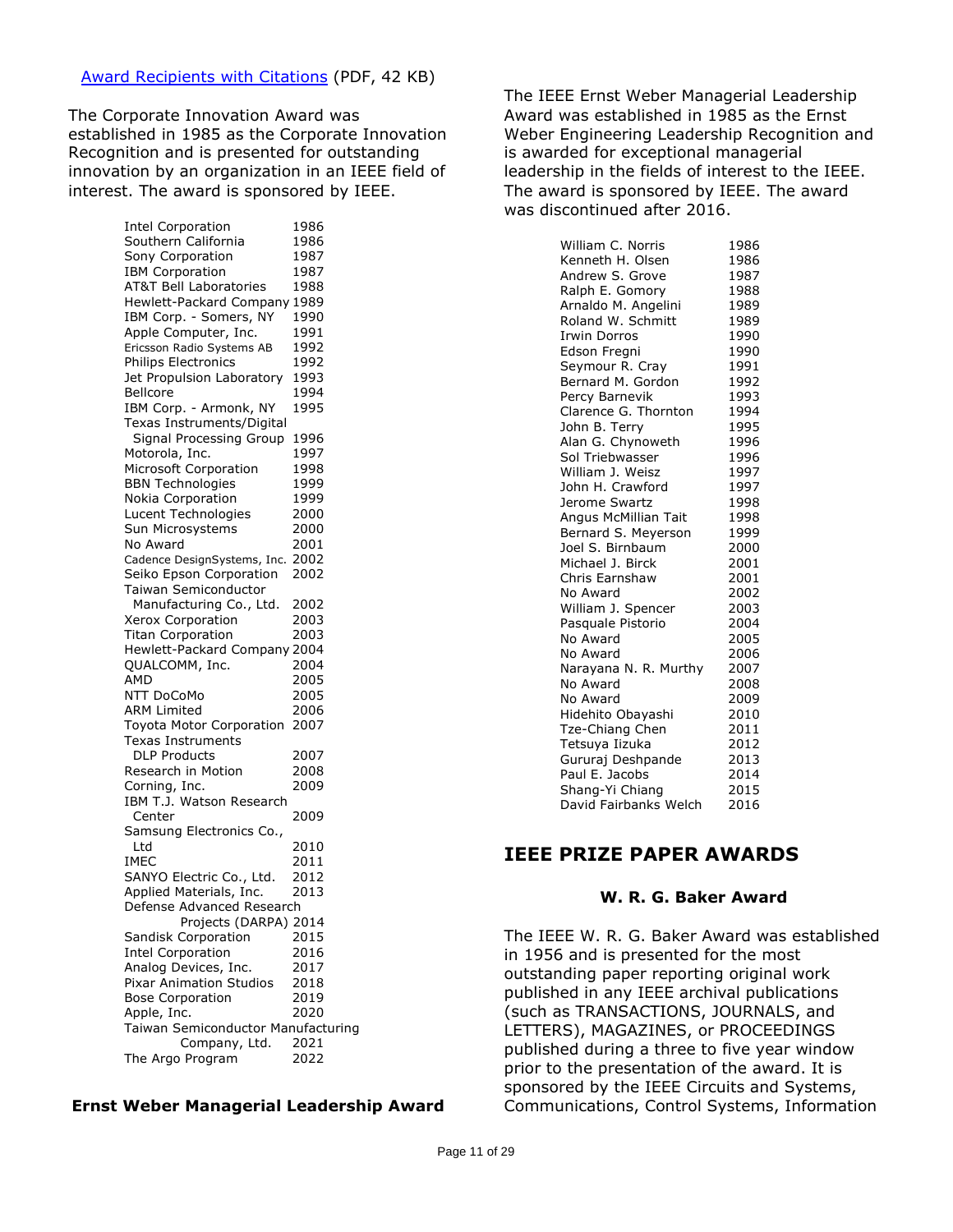Theory, Power and Energy, Signal Processing, and Vehicular Technology Societies. The award was discontinued in February 2016.

| D. R. Fewer             | 1957 |
|-------------------------|------|
| R. J. Kircher           | 1957 |
| R. L. Trent             | 1957 |
| R. L. Kyhl              |      |
|                         | 1958 |
| H. F. Webster           | 1958 |
| R. D. Thronton          | 1959 |
| E. J. Nalos             | 1960 |
|                         |      |
| Manfred Clynes          | 1961 |
| Marvin Chodorow         | 1962 |
| Tore Wessel-Berg        | 1962 |
| Leonard Lewin           | 1963 |
|                         |      |
| Donald L. White         | 1964 |
| D. C. Youla             | 1965 |
| Robert G. Gallager      | 1966 |
| Dean E. McCumber        | 1967 |
|                         |      |
| Allan G. Chynoweth      | 1967 |
| J. Anderson             | 1968 |
| H. B. Lee               | 1968 |
|                         |      |
| <b>Tosior Koga</b>      | 1969 |
| George J. Friedman      | 1970 |
| Cornelius T. Leondes    | 1970 |
| Andrew H. Bobeck        | 1971 |
|                         |      |
| Robert F. Fischer       | 1971 |
| Anthony J. Perneski     | 1971 |
| J. P. Remeika           | 1971 |
| L. G. Van Uitert        | 1971 |
|                         |      |
| Dirk J. Kuizenga        | 1972 |
| Anthony E. Siegman      | 1972 |
| Leon O. Chua            | 1973 |
|                         |      |
| David B. Large          | 1973 |
| Lawrence Ball           | 1974 |
| Arnold J. Farstad       | 1974 |
| Stewart E. Miller       | 1975 |
|                         |      |
| Enrique A. J. Marcatili | 1975 |
| Tingye Li               | 1975 |
| Robert W. Keyes         | 1976 |
| Manfred R. Schroeder    | 1977 |
|                         |      |
| Eugene C. Sakshaug      | 1977 |
| James S. Kresge         | 1978 |
| Stanley A. Miske, Jr.   | 1978 |
|                         |      |
| Stephen W. Director     | 1979 |
| Gary D. Hachtel         | 1979 |
| Gordon M. Jacobs        | 1980 |
| David J. Allstot        | 1980 |
|                         |      |
| Robert W. Brodersen     | 1980 |
| Paul R. Gray            | 1980 |
| Timothy C. May          | 1981 |
| Murray H. Woods         | 1981 |
|                         |      |
| Garry D. Alley          | 1982 |
| Carl O. Bozler          | 1982 |
| Ryszard A. Malewski     | 1983 |
| Chinh T. Nguyen         | 1983 |
|                         |      |
| Kurt Feser              | 1983 |
| Nils Hylten-Cavallius   | 1983 |
| Yannis Tsividis         | 1984 |
| John W. Adams           | 1985 |
|                         |      |
| Alan N. Willson, Jr.    | 1985 |
| Adi Shamir              | 1986 |
| James L. Massey         | 1987 |
|                         |      |
| Peter Mathys            | 1987 |
| Benjamin Kedem          | 1988 |
| Randal E. Bryant        | 1989 |
| Allen C. Newell         | 1990 |
|                         |      |
| John C. Doyle           | 1991 |
| Keith Glover            | 1991 |

| Bruce A. Francis      | 1991 |
|-----------------------|------|
| Pramod P. Khargonekar | 1991 |
| Alon Orlitsky         | 1992 |
| Narasimham Vempati    | 1993 |
| Ilya W. Slutsker      | 1993 |
| William F. Tinney     | 1993 |
| Michael M. Green      | 1994 |
| Alan N. Willson       | 1994 |
|                       | 1995 |
| Petros Maragos        |      |
| James F. Kaiser       | 1995 |
| Thomas F. Quatieri    | 1995 |
| Will E. Leland        | 1996 |
| Walter Willinger      | 1996 |
| Daniel V. Wilson      | 1996 |
| Murad S. Taqqu        | 1996 |
| Rajiv Ramaswami       | 1997 |
| Kumar N. Sivarajan    | 1997 |
| Paul F. McManamon     | 1998 |
| Terry A. Dorschner    | 1998 |
| David L. Corkum       | 1998 |
| Larry J. Friedman     | 1998 |
| Douglas S. Hobbs      | 1998 |
| Michael Holz          | 1998 |
| Sergey Liberman       | 1998 |
| Huy Q. Nguyen         | 1998 |
| Daniel P. Resler      | 1998 |
| Richard C. Sharp      | 1998 |
| Edward A. Watson      | 1998 |
| Wayne D. Grover       | 1999 |
| A. Lee Swindlehurst   | 2000 |
| Petra Stoica          | 2000 |
| Keshab K. Parhi       | 2001 |
| No Award              | 2002 |
| No Award              | 2003 |
| No Award              | 2004 |
| No Award              | 2005 |
| No Award              | 2006 |
| No Award              | 2007 |
| No Award              | 2008 |
| No Award              | 2009 |
| No Award              | 2010 |
| No Award              | 2011 |
| Gerhard Krieger       | 2012 |
| Alberto Moreira       | 2012 |
| <b>Hauke Fiedler</b>  | 2012 |
| Irena Hajnsek         | 2012 |
| Marian Werner         | 2012 |
| Marwan Younis         | 2012 |
| Manfred Zink          | 2012 |
| Erdal Arikan          | 2013 |
| Stephen J. Wright     | 2014 |
| Robert Nowak          | 2014 |
| Mario A.T. Figueiredo | 2014 |
| Thomas L. Marzetta    | 2015 |
| No Award              | 2016 |
|                       |      |

#### **Donald G. Fink Award**

The IEEE Donald G. Fink Award was established in 1979 and is presented for the outstanding survey, review, or tutorial paper in any of the IEEE TRANSACTIONS, JOURNALS, MAGAZINES, or PROCEEDINGS issued between 1 January and 31 December of the preceding year. The Award is sponsored by the IEEE Life Members Fund. The award was discontinued after 2016.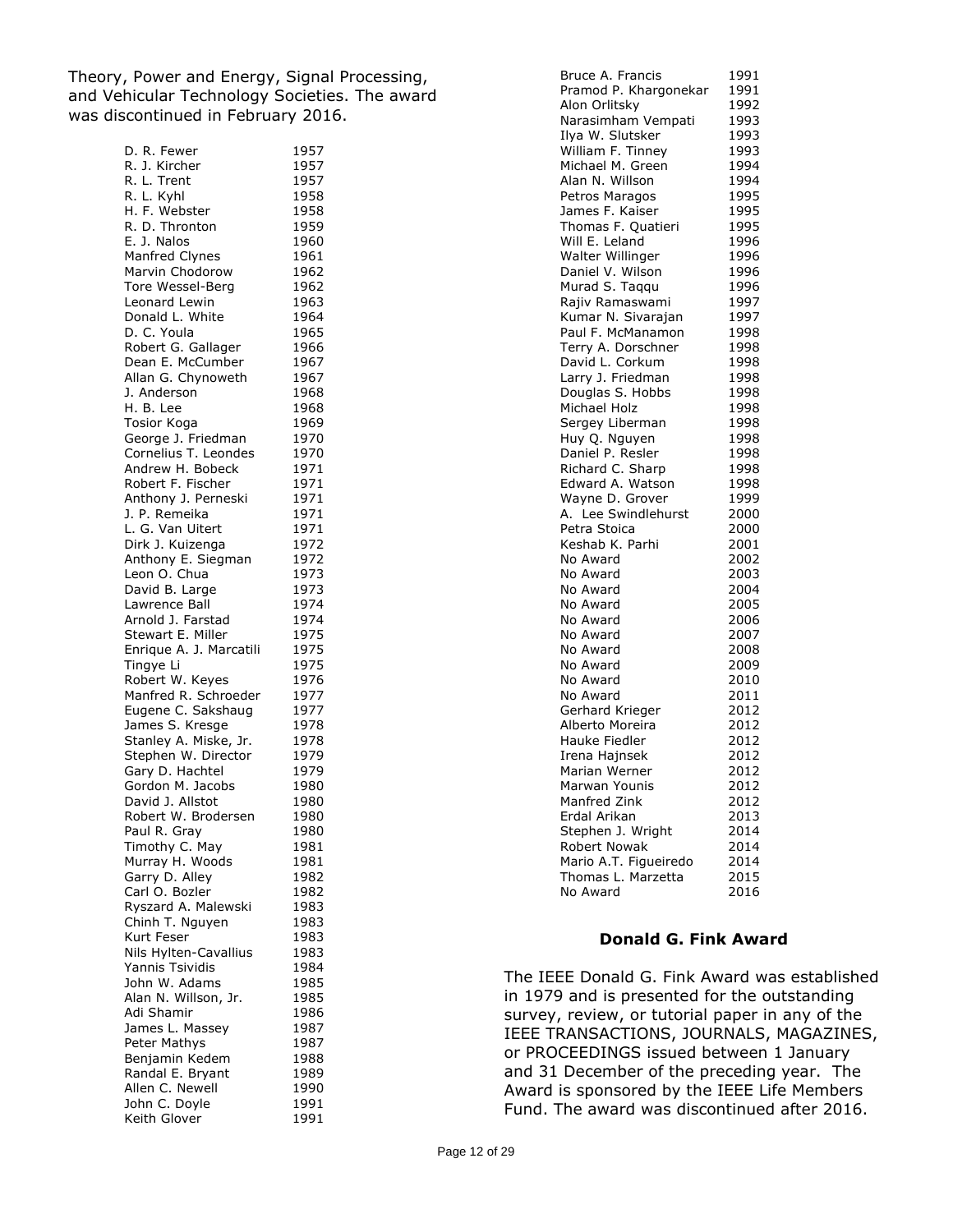| Whitfield Diffie                     | 1981         |
|--------------------------------------|--------------|
| Martin E. Hellman                    | 1981         |
| John O. Limb<br>Arun N. Netravali    | 1982<br>1982 |
| Anil K. Jain                         | 1983         |
| Robert A. Scholtz                    | 1984         |
| Enders A. Robinson                   | 1984         |
| Arnold Reisman                       | 1985         |
| Thomas H. Johnson                    | 1986         |
| Shahid U. H. Qureshi                 | 1987         |
| Raymond L. Murray                    | 1988         |
| Karl Johan Astrom                    | 1989         |
| G. David Forney, Jr.<br>Tadao Murata | 1990         |
| Anthony Ephremides                   | 1991<br>1992 |
| Sergio Verdu                         | 1992         |
| Pravas R. Mahapatra                  | 1993         |
| Dusan S. Zrnic                       | 1993         |
| Andrew P. Sage                       | 1994         |
| Nikil Jayant                         | 1995         |
| James D. Johnston                    | 1995         |
| Robert J. Safranek                   | 1995         |
| Thomas Kailath                       | 1996         |
| Ali H. Sayed<br>Asad A. Abidi        | 1996<br>1997 |
| Francis T. S. Yu                     | 1998         |
| Don A. Gregory                       | 1998         |
| Richard P. Wildes                    | 1999         |
| Ezio Biglieri                        | 2000         |
| Shlomo Shamai                        | 2000         |
| Xin Yao                              | 2001         |
| <b>Ted Painter</b>                   | 2002         |
| Andreas S. Spanias<br>Sunil R. Das   | 2002<br>2003 |
| C. V. Ramamoorthy                    | 2003         |
| Mansour H. Assaf                     | 2003         |
| Emil M. Petriu                       | 2003         |
| Wen-Ben Jone                         | 2003         |
| Alan Willsky                         | 2004         |
| Henry Baltes                         | 2005         |
| Oliver Brand                         | 2005         |
| Christoph Hagleitner                 | 2005         |
| Andreas Hierlemann<br>S.N. Diggavi   | 2005<br>2006 |
| N. Al-Dhahir                         | 2006         |
| A. Stamoulis                         | 2006         |
| A. Calderbank                        | 2006         |
| Arturas Zukauskas                    | 2007         |
| Michael Shur                         | 2007         |
| Yann Frauel                          | 2008         |
| Thomas J. Naughton                   | 2008         |
| Osamu Matoba                         | 2008<br>2008 |
| Enrique Tajahuerce<br>Bahram Javidi  | 2008         |
| Daniel J. Costello                   | 2009         |
| G. David Forney                      | 2009         |
| John W. Arthur                       | 2010         |
| Andreas F. Molisch                   | 2011         |
| Larry J. Greenstein                  | 2011         |
| Mansoor Shafi                        | 2011         |
| Kannan Krishnan                      | 2012         |
| Stefano Galli                        | 2013<br>2013 |
| Anna Scaglione<br>Zhifang Wang       | 2013         |
| Dipankar Raychaudhuri                | 2014         |
| Narayan B. Mandayam                  | 2014         |
| Theodore S. Rappaport                | 2015         |
| Shu Sun                              | 2015         |
| Rimma Mayzus                         | 2015         |

| Hang Zhao            | 2015 |
|----------------------|------|
| Yaniv Azar           | 2015 |
| Kevin Wang           | 2015 |
| George N. Wong       | 2015 |
| Jocelyn K. Schulz    | 2015 |
| Mathew Samimi        | 2015 |
| Felix Guttierrez Jr. | 2015 |
| Timothy York         | 2016 |
| Samuel Bear Powell   | 2016 |
| Shengkui Gao         | 2016 |
| Lindsey Kahan        | 2016 |
| Tauseef Charanya     | 2016 |
| Debajit Saha         | 2016 |
| Nicholas Roberts     | 2016 |
| Thomas W. Cronin     | 2016 |
| Justin Marshall      | 2016 |
| Samuel Achilefu      | 2016 |
| Spencer P. Lake      | 2016 |
| Baranidharan Raman   | 2016 |
| Viktor Gruev         | 2016 |
|                      |      |

#### **Leon K. Kirchmayer Prize Paper Award**

The IEEE Leon K. Kirchmayer Prize Paper Award was established in 1997 and is presented for the most outstanding paper in any IEEE publication issued between 1 January and 31 December of the preceding year by an author or joint authors under thirty years of age at the time the original manuscript was submitted. The award was discontinued in 2002.

| Andrew R. Teel    | 1998 |
|-------------------|------|
| Naresh Shanbhag   | 1999 |
| Geoffrey M. Davis | 2000 |
| A. Annamalai, Jr. | 2001 |
| Muriel Medard     | 2002 |

# **Browder J. Thompson Memorial Prize Paper Award**

The IEEE Browder J. Thompson Memorial Prize Paper Award was established in 1945 and is presented for the most outstanding paper in any IEEE publication issued between 1 January and 31 December of the preceding year by an author or joint authors under thirty years of age at the time the original manuscript was submitted. This award was discontinued after the 1997 Award and replaced by the Leon K. Kirchmayer Prize Paper Award.

| G. M. Lee         | 1946 |
|-------------------|------|
| C. L. Dolph       | 1947 |
| W. H. Huggins     | 1948 |
| R. V. Pound       | 1949 |
| J. F. Hull        | 1950 |
| A. W. Randals     | 1950 |
| A. B. Macnee      | 1951 |
| H. W. Welch, Jr.  | 1952 |
| R. C. Booton, Jr. | 1953 |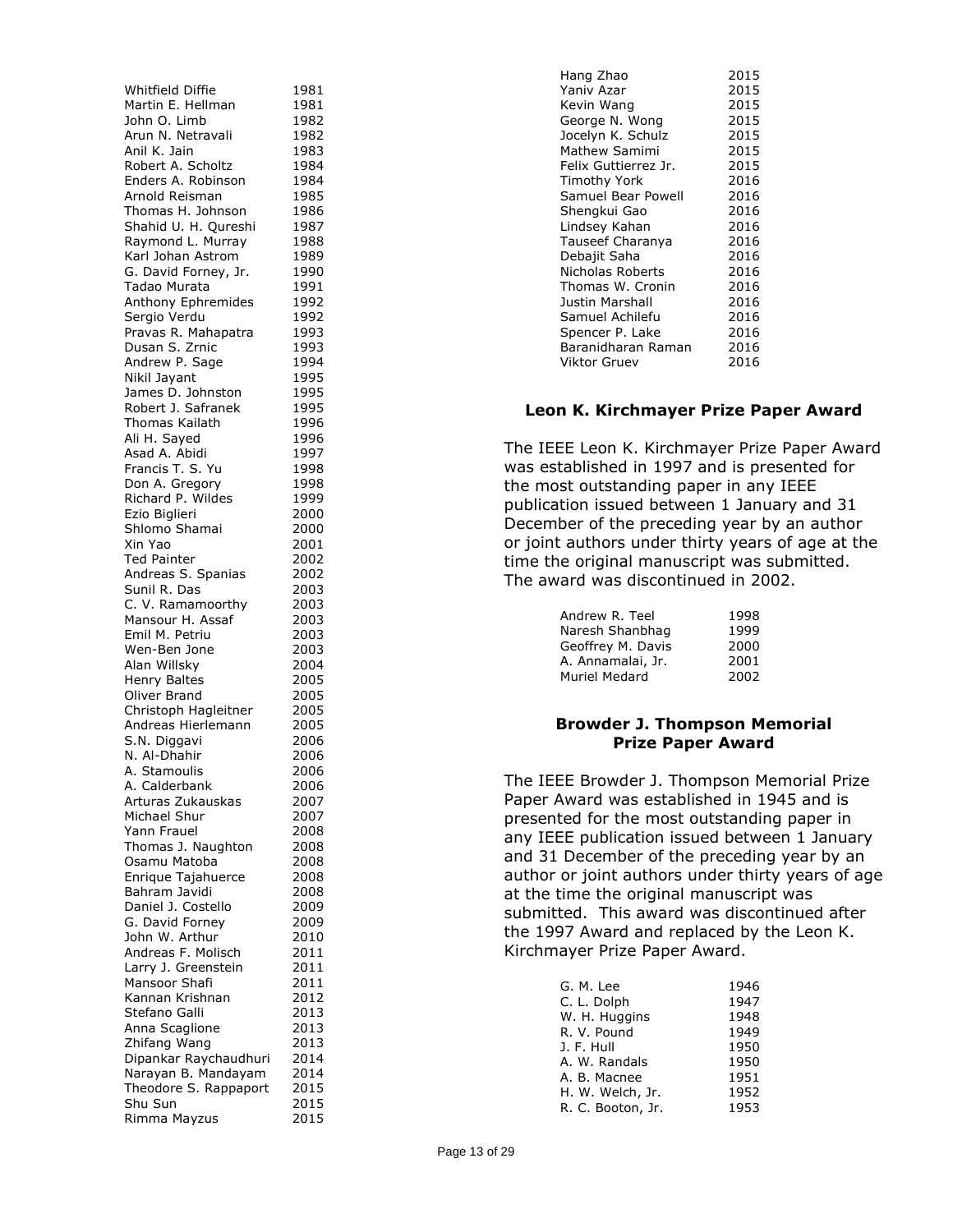| R. L. Petritz                          | 1954 |
|----------------------------------------|------|
| B. D. Smith, Jr.                       | 1955 |
| J. E. Bridges                          | 1956 |
| D. A. Buck                             | 1957 |
| Arthur Karp                            | 1958 |
| F. H. Blecher                          | 1959 |
| J. W. Gewartowski                      | 1960 |
| Eiichi Goto                            | 1961 |
| Henri B. Smets                         | 1962 |
| Chih-Tang Sah                          | 1963 |
| Harry B. Lee                           | 1964 |
| S. R. Hofstein                         | 1965 |
| F. P. Heiman                           | 1965 |
| Kenneth M. Johnson                     | 1966 |
| Leon O. Chua                           | 1967 |
| R. A. Rohrer                           | 1967 |
| Michael L. Dertouzos                   | 1968 |
| Malvin C. Teich                        |      |
| J. David Rhodes                        | 1969 |
|                                        | 1970 |
| L. J. Griffiths                        | 1971 |
| G. David Forney, Jr.                   | 1972 |
| Jerry Mar                              | 1973 |
| J. Justesen                            | 1974 |
| Nuggehally S. Jayant                   | 1975 |
| Russell M. Mersereau                   | 1976 |
| Dan E. Dudgeon                         | 1976 |
| Michael R. Portnoff                    | 1977 |
| David A. Hounshell                     | 1978 |
| Marvin B. Lieberman                    | 1979 |
| Alan S. Willsky                        | 1980 |
| Lawrence H. Goldstein                  | 1981 |
| Sig Skelboe                            | 1982 |
| Daniel S. Kimes                        | 1983 |
| Julie A. Kirchner                      | 1983 |
| John C. Curlander                      | 1984 |
| Douglas MacGregor                      | 1985 |
| David S. Mothersole                    | 1985 |
| John K. Ousterhout                     | 1986 |
| Daniel Welt                            | 1987 |
| Jon Webb                               | 1987 |
| Lothar Thiele                          | 1988 |
| Roberto G. Rojas                       | 1990 |
| Keshab K. Parhi                        | 1991 |
| Bertrand S. Clark                      | 1992 |
| Andrew R. Barron                       | 1992 |
| Ramsey W. Haddad                       | 1993 |
| Anton T. Dahbura                       | 1993 |
| Anup B. Sharma                         | 1993 |
| Oliver M. Collins                      | 1994 |
| No Award                               | 1995 |
| Carl W. Baum                           | 1996 |
| Venugopal V. Veeravalli                | 1996 |
|                                        |      |
| Hong-Yi Tzeng<br>Kai-Yeung (Sunny) Siu | 1997 |
|                                        | 1997 |

# **IEEE STAFF AWARD**

#### **[Eric Herz Outstanding Staff Member Award](https://corporate-awards.ieee.org/corporate-awards/#recognitions)** [Award Recipients with Citations](https://www.ieee.org/content/dam/ieee-org/ieee/web/org/about/awards/recipients/herz-rl.pdf) (PDF, 37 KB)

The IEEE Eric Herz Outstanding Staff Member Award was established in 2005 in honor of Eric Herz, for sustained contributions by a present or past full-time staff member. The award may be awarded on an annual basis when a suitable

## candidate is nominated.

| Thomas W. Bartlett      | 2006 |
|-------------------------|------|
| William F. Van Der Vort | 2007 |
| Fern E. Katronetsky     | 2008 |
| Ann Burgmeyer           | 2009 |
| Julie Cozin             | 2010 |
| Angela R. Burgess       | 2011 |
| Judith L. Gorman        | 2012 |
| Cecelia Jankowski       | 2013 |
| Fran Zappulla           | 2014 |
| Susan Hassler           | 2015 |
| Karen Galuchie          | 2016 |
| Mary Ward-Callan        | 2017 |
| Michael Geselowitz      | 2018 |
| Jonathan Dahl           | 2019 |
| Patrick Ryan            | 2020 |
| David Bankowski         | 2021 |
|                         |      |

# **IEEE TECHNICAL FIELD AWARDS**

## **[Biomedical Engineering Award](https://corporate-awards.ieee.org/corporate-awards/#field-awards)** [Award Recipients with Citations \(PDF, 16 KB\)](https://www.ieee.org/content/dam/ieee-org/ieee/web/org/about/awards/recipients/biomedical-engineering-rl.pdf)

The IEEE Biomedical Engineering Award was established in 2011 and is presented for outstanding contributions to the field of biomedical engineering. The award is sponsored by the IEEE Engineering in Medicine and Biology, Circuits and Systems, and Signal Processing Societies

| Robert Plonsey       | 2013 |
|----------------------|------|
| Lihong Wang          | 2014 |
| Christofer Toumazou  | 2015 |
| K. Kirk Shung        | 2016 |
| Bin He               | 2017 |
| Mark S. Humayun      | 2018 |
| Matthew O'Donnell    | 2019 |
| F. Stuart Foster     | 2020 |
| Katherine W. Ferrara | 2021 |
| Rory A. Cooper       | 2022 |

## **[Cledo Brunetti Award](https://corporate-awards.ieee.org/corporate-awards/#field-awards)**

[Award Recipients with Citations](https://www.ieee.org/content/dam/ieee-org/ieee/web/org/about/awards/recipients/brunetti-rl.pdf) (PDF, 59 KB)

The IEEE Cledo Brunetti Award was established in 1975 and is presented for outstanding contributions to nanotechnology and technologies for microsystem miniaturization. The award is sponsored by the Brunetti Bequest.

| Jack S. Kilby         | 1978 |
|-----------------------|------|
| Robert N. Noyce       | 1978 |
| Geoffrey W. A. Dummer | 1979 |
| Philip J. Franklin    | 1979 |
| Marcian E. Hoff, Jr.  | 1980 |
| Donald R. Herriott    | 1981 |
| Robert H. Dennard     | 1982 |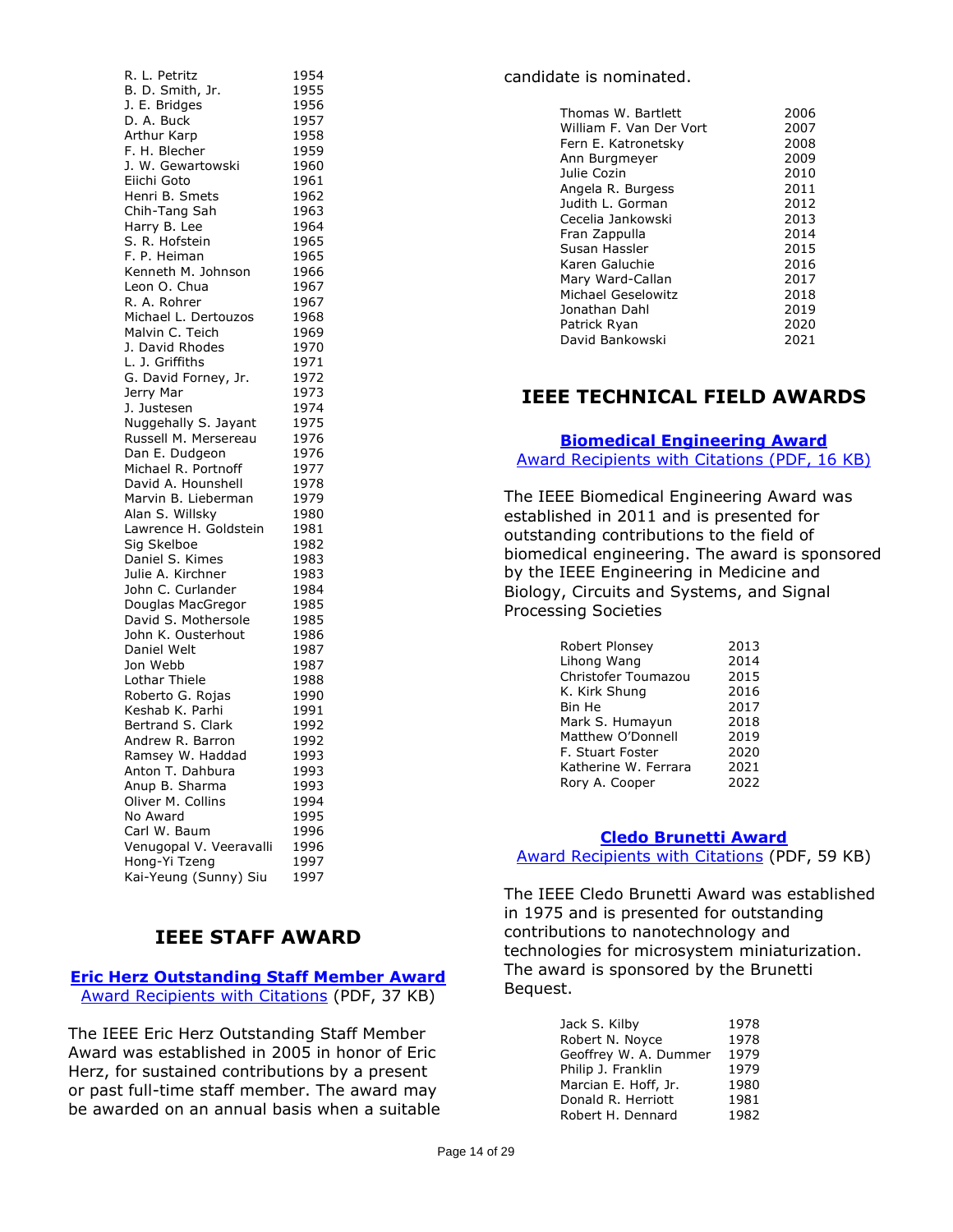Abe Offner 1983 Harry W. Rubinstein 1984 Alec N. Broers 1985<br>Richard M. White 1986 Richard M. White 1986<br>Michael Hatzakis 1987 Michael Hatzakis Irving Ames 1988 Francois M. d'Heurle 1988 Richard E. Horstmann 1988 Shun-Ichi Iwasaki 1989 Else Kooi 1990 Hideo Sunami 1991 David A. Thompson 1992<br>Takafumi Nambu 1993 Takafumi Nambu Mitsuru Ida 1993 Kamon Yoshiyuki 1993 Eiji Takeda 1994 Henry I. Smith 1995 Mitsumasa Koyanagi 1996 Dieter P. Kern 1997 George A. Sai-Halasz 1997 Matthew R. Wordeman 1997 Richard S. Muller 1998 Roger T. Howe 1998 David K. Ferry 1999 Robert E. Fontana, Jr. 2000 R. Fabian W. Pease 2001 Mark Lundstrom 2002 Supriyo Datta 2002 Andrew R. Neureuther 2003 Stephen Y. Chou 2004 William Oldham 2005 Susumu Namba 2006 Sandip Tiwari 2007 Michel Bruel 2008 Burn Jeng Lin 2009 Ghavam Shahidi 2010 Massimo Fischetti 2011 David Frank 2011 Steven Laux 2011 Yan Borodovsky 2012 Sam Sivakumar 2012 Giorgio Baccarani 2013 Martin van den Brink 2014 Hiroshi Iwai 2015 Akira Toriumi 2016 Guido Groeseneken 2017 Siegfried Selberherr 2018 Daniel C. Edelstein 2019 Alfred Grill 2019 Chao-Kun Hu 2019 James H. Stathis 2020 Ernest Yue Wu 2020 Jesus del Alamo 2021 Simon Deleonibus 2022

## **IEEE Rao [R. Tummala Electronics](https://corporate-awards.ieee.org/corporate-awards/#field-awards)  [Packaging Award](https://corporate-awards.ieee.org/corporate-awards/#field-awards)** [Award Recipients with Citations](https://www.ieee.org/content/dam/ieee-org/ieee/web/org/about/awards/recipients/tummala-rl.pdf) (PDF, 35 KB)

The IEEE Rao R. Tummala Electronics Packaging Award was established in 2002 as the IEEE Electronics Packaging Award. It was renamed in 2020 as the IEEE Rao R. Tummala Electronics Packaging Award in honor of Professor Tummala and recognizes outstanding contributions to advancing components,

electronic packaging, or manufacturing technologies. The award is sponsored by the IEEE Electronics Packaging Society.

| John W. Balde         | 2004 |
|-----------------------|------|
| Yutaka Tsukada        | 2005 |
| C.P. Wong             | 2006 |
| Dimitry Grabbe        | 2007 |
| Karl Puttlitz         | 2008 |
| Paul A. Totta         | 2008 |
| George G. Harman      | 2009 |
| Herbert Riechl        | 2010 |
| Rao R. Tummala        | 2011 |
| Mauro Walker          | 2012 |
| John Lau              | 2013 |
| Avram Bar-Cohen       | 2014 |
| Nasser Bozorg-Grayeli | 2015 |
| Michael Pecht         | 2016 |
| Paul S. Ho            | 2017 |
| King-Ning Tu          | 2017 |
| William Chen          | 2018 |
| Ephraim Suhir         | 2019 |
| Mitsumasa Koyanagi    | 2020 |
| Peter Ramm            | 2020 |
| Chin C. Lee           | 2021 |
| Douglas C.H. Yu       | 2022 |

# **[Control Systems Award](https://corporate-awards.ieee.org/corporate-awards/#field-awards)**

Award [Recipients with Citations](https://www.ieee.org/content/dam/ieee-org/ieee/web/org/about/awards/recipients/control-sys-rl.pdf) (PDF, 57 KB)

The IEEE Control Systems Award was established in 1980 and is presented for outstanding contributions to control systems engineering, science, or technology. The award is sponsored by the IEEE Control Systems Society.

| Howard H. Rosenbrock    | 1982 |
|-------------------------|------|
| Arthur E. Bryson, Jr.   | 1984 |
| George Zames            | 1985 |
| Charles A. Desoer       | 1986 |
| Walter Murray Wonham    | 1987 |
| Dante C. Youla          | 1988 |
| Yu-Chi Ho               | 1989 |
| Karl Johan Astrom       | 1990 |
| Roger W. Brockett       | 1991 |
| Harold J. Kushner       | 1992 |
| Moshe M. Zakai          | 1993 |
| Elmer G. Gilbert        | 1994 |
| Petar V. Kokotovic      | 1995 |
| Vladimir A. Yakubovich  | 1996 |
| Brian D. O. Anderson    | 1997 |
| Jan C. Willems          | 1998 |
| A. Stephen Morse        | 1999 |
| Sanjoy K. Mitter        | 2000 |
| Keith Glover            | 2001 |
| Pravin Varaiya          | 2002 |
| N. N. Krasovski         | 2003 |
| John Doyle              | 2004 |
| Manfred Morari          | 2005 |
| P.R. Kumar              | 2006 |
| Lennart Ljung           | 2007 |
| Mathukumalli Vidyasagar | 2008 |
| David Q. Mayne          | 2009 |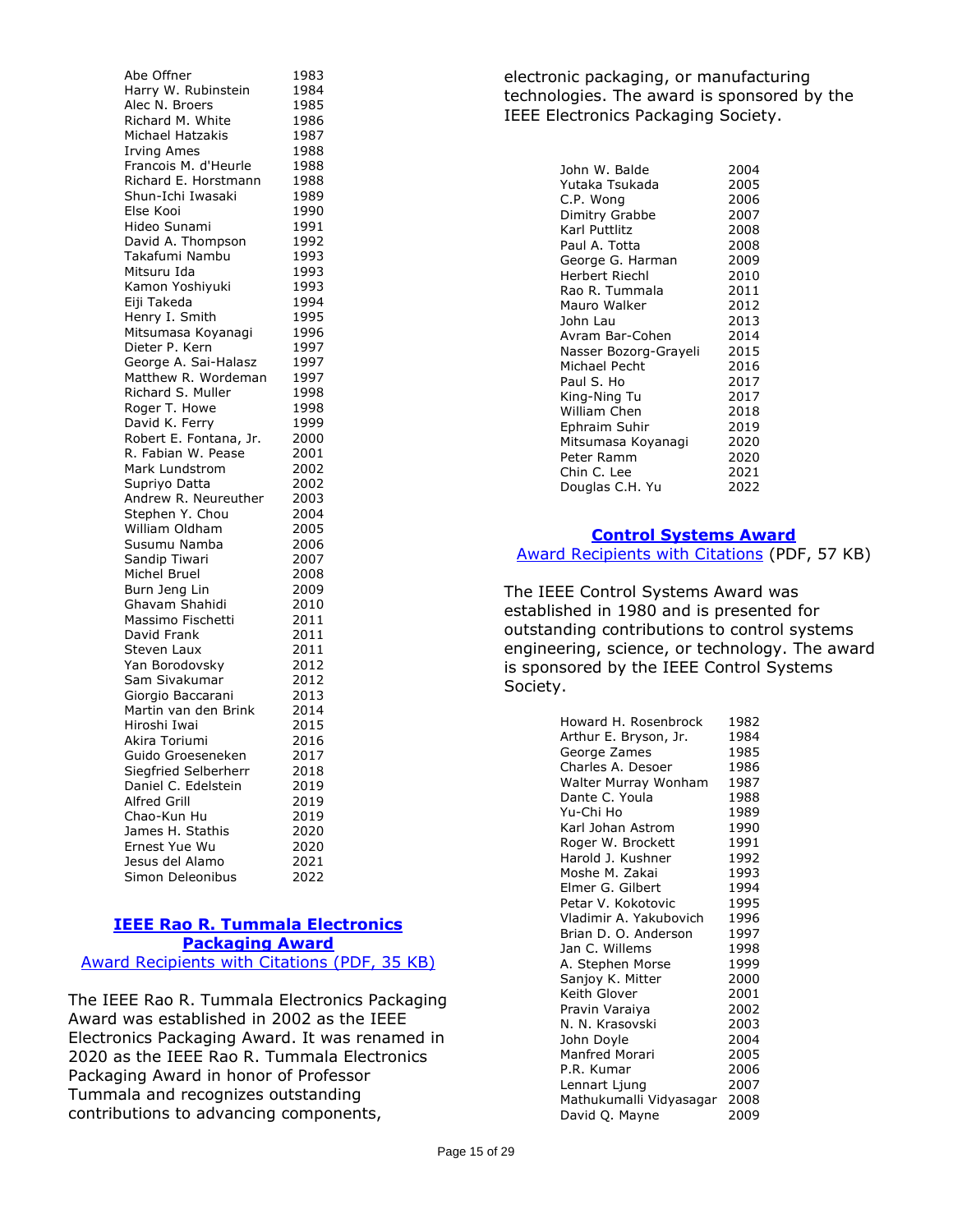| Graham Clifford Goodwin | 2010 |
|-------------------------|------|
| Eduardo D. Sontag       | 2011 |
| Alberto Isidori         | 2012 |
| Stephen P. Boyd         | 2013 |
| Tamer Basar             | 2014 |
| <b>Bruce Francis</b>    | 2015 |
| Arthur J. Krener        | 2016 |
| Richard M. Murray       | 2017 |
| John Tsitsiklis         | 2018 |
| Pramod Khargonekar      | 2019 |
| Anders Lindquist        | 2020 |
| Hidenori Kimura         | 2021 |
| Dimitri Bertsekas       | 2022 |
|                         |      |

#### **Harry Diamond Memorial Award**

The IEEE Harry Diamond Memorial Award was presented for outstanding technical contributions in the field of government service in any country, as evidenced by publication in professional society journals. This award was discontinued as an IEEE-level award in 1992, it is currently being offered as an IEEE-USA Technical Achievement Award.

| A. V. Haeff             | 1950 |
|-------------------------|------|
| M. J. E. Golay          | 1951 |
| Newbern Smith           | 1952 |
| R. M. Page              | 1953 |
| <b>Harold Zahl</b>      | 1954 |
| <b>Bernard Salzberg</b> | 1955 |
| W. S. Hinman, Jr.       | 1956 |
| Georg Goubau            | 1957 |
| E. W. Allen, Jr.        | 1958 |
| J. W. Herbstreit        | 1959 |
| K. A. Norton            | 1960 |
| H. L. Brueckmann        | 1961 |
| William Culshaw         | 1962 |
| Allen H. Schooley       | 1963 |
| James R. Wait           | 1964 |
| George J. Thaler        | 1965 |
| John J. Egli            | 1966 |
| Rudolf A. Stampfl       | 1967 |
| Harry I. Davis          | 1968 |
| Maurice Apstein         | 1969 |
| Allen V. Astin          | 1970 |
| Arthur H. Guenther      | 1971 |
| William B. McLean       | 1972 |
| Harold Jacobs           | 1973 |
| Chester H. Page         | 1974 |
| Louis Costrell          | 1975 |
| Maxime A. Faget         | 1976 |
| Jacob Rabinow           | 1977 |
| David M. Kerns          | 1978 |
| Henry P. Kalmus         | 1979 |
| Martin Greenspan        | 1980 |
| George Abraham          | 1981 |
| Jules Aarons            | 1982 |
| Merrill I. Skolnik      | 1983 |
| Sydney R. Parker        | 1984 |
| Howard S. Jones, Jr.    | 1985 |
| Thomas G. Giallorenzi   | 1986 |
| Carl E. Baum            | 1987 |
| Richard J. Doviak       | 1988 |
| Dusan S. Zmic           | 1988 |
| William F. Utlaut       | 1989 |

| Robert E. Hebner, Jr. | 1990 |
|-----------------------|------|
| Harold L. Hughes      | 1991 |
| Robert J. Mailloux    | 1992 |

#### **[Electromagnetics Award](https://corporate-awards.ieee.org/corporate-awards/#field-awards)**

[Award Recipients with Citations](https://www.ieee.org/content/dam/ieee-org/ieee/web/org/about/awards/recipients/electromagnetics-rl.pdf) (PDF, 39 KB)

The IEEE Electromagnetics Award was established in 1996 and is presented for outstanding contributions to the theory and/or application of electromagnetics. The award is sponsored by the IEEE Antennas and Propagation, Microwave Theory and Techniques, Geoscience and Remote Sensing, and Electromagnetic Compatibility Societies.

| Robert E. Collin       | 1999 |
|------------------------|------|
| Roger F. Harrington    | 2000 |
| Fawwaz T. Ulaby        | 2001 |
| Robert C. Hansen       | 2002 |
| Leopold B. Felsen      | 2003 |
| Jin Au Kong            | 2004 |
| Clayton R. Paul        | 2005 |
| Raj Mittra             | 2006 |
| Carl Edward Baum       | 2007 |
| Werner Wiesbeck        | 2008 |
| Kenneth K. Mei         | 2009 |
| Thomas B. A. Senior    | 2010 |
| Yahya Rahmat-Samii     | 2011 |
| Nader Engheta          | 2012 |
| Leung Tsang            | 2013 |
| Allen Taflove          | 2014 |
| Donald Wilton          | 2015 |
| Giorgio Franceschetti  | 2016 |
| Weng Cho Chew          | 2017 |
| Tatsuo Itoh            | 2018 |
| Richard W. Ziolkowski  | 2019 |
| Tapan Kumar Sarkar     | 2020 |
| Constantine A. Balanis | 2021 |
| Arthur D. Yaghjian     | 2022 |

## **[James L. Flanagan Speech and Audio](https://corporate-awards.ieee.org/corporate-awards/#field-awards) [Processing Award](https://corporate-awards.ieee.org/corporate-awards/#field-awards)**

[Award Recipients with Citations](https://www.ieee.org/content/dam/ieee-org/ieee/web/org/about/awards/recipients/flanagan-rl.pdf) (PDF, 17 KB)

The IEEE James L. Flanagan Award was established in 2002 and is presented for an outstanding contribution to the advancement of speech and/or audio signal processing. The award is sponsored by Mitsubishi Electric Research Labs (MERL).

| Gunnar Fant        | 2004 |
|--------------------|------|
| Kenneth N. Stevens | 2004 |
| Frederick Jelinek  | 2005 |
| James D. Johnston  | 2006 |
| Allen Gersho       | 2007 |
| Raj Reddy          | 2008 |
| John Makhoul       | 2009 |
| Sadaoki Furui      | 2010 |
| Julia Hirschberg   | 2011 |
| James Baker        | 2012 |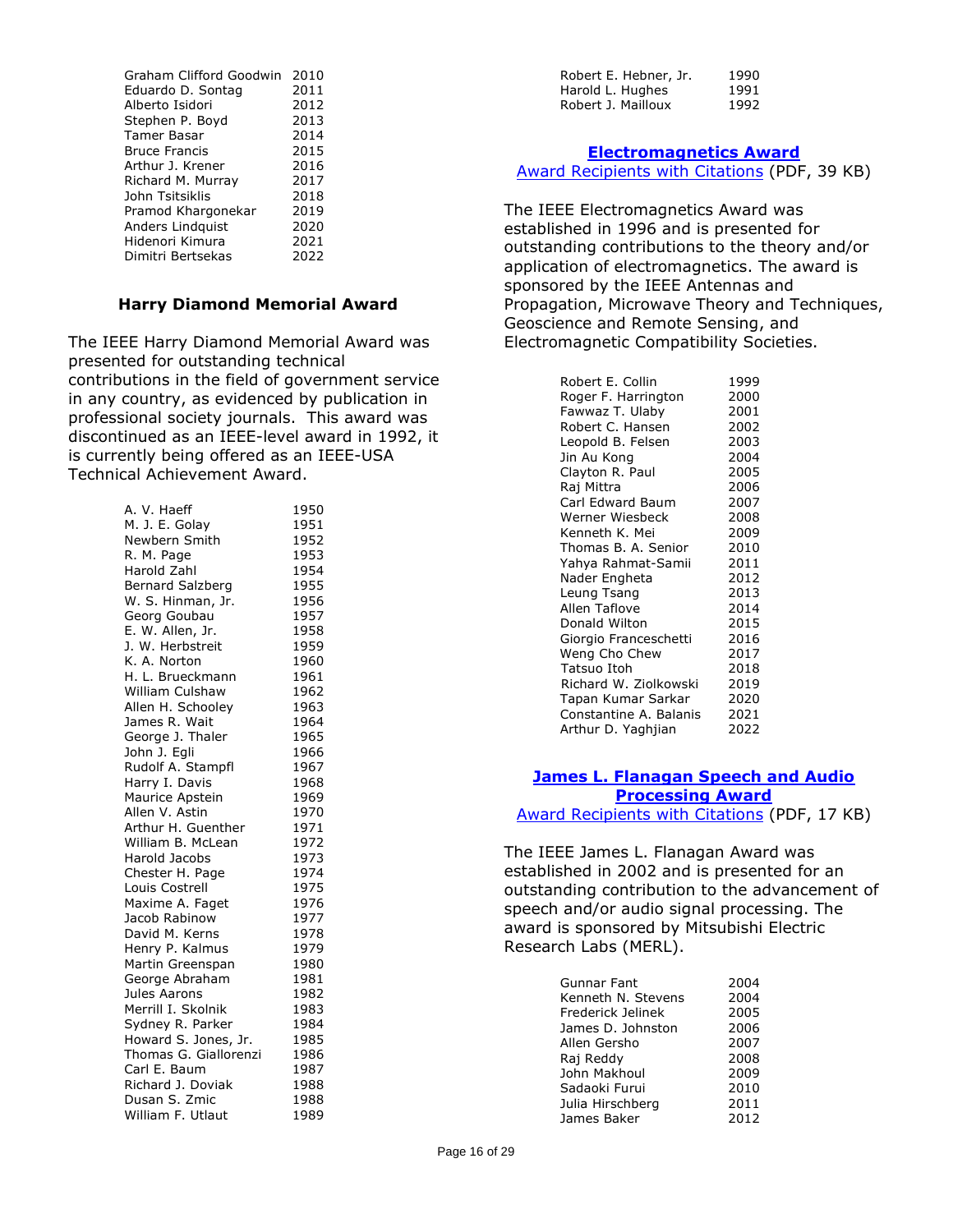| Janet Baker          | 2012 |
|----------------------|------|
| Victor Zue           | 2013 |
| Biing-Hwang Juang    | 2014 |
| Stephen John Young   | 2015 |
| Takehiro Moriya      | 2016 |
| Mark Yoffee Liberman | 2017 |
| Mari Ostendorf       | 2018 |
| Hermann Ney          | 2019 |
| Hynek Hermansky      | 2020 |
| David Nahamoo        | 2021 |
| Nelson Morgan        | 2022 |
| Herve Bourlard       | 2022 |

#### **[Fourier Award for Signal Processing](https://corporate-awards.ieee.org/corporate-awards/#field-awards)**

[Award Recipients with Citations](https://www.ieee.org/content/dam/ieee-org/ieee/web/org/about/awards/recipients/fourier-recipients.pdf) (PDF, 13 KB)

The IEEE Fourier Award was established in 2012 and is presented for an outstanding contribution to the advancement of signal processing, other than in the areas of speech and audio processing. The award is sponsored by Mitsubishi Electric Research Labs (MERL).

| Georgios B. Giannakis | 2015 |
|-----------------------|------|
| Bede Liu              | 2016 |
| Russ Mersereau        | 2017 |
| Peter Stoica          | 2018 |
| Alan C. Bovik         | 2019 |
| Alfred O. Hero, III   | 2020 |
| K. J. Ray Liu         | 2021 |
| Ali Sayad             | 2022 |
|                       |      |

#### **[Andrew S. Grove Award](https://corporate-awards.ieee.org/corporate-awards/#field-awards)**

[Award Recipients with Citations](https://www.ieee.org/content/dam/ieee-org/ieee/web/org/about/awards/recipients/grove-rl.pdf) (PDF, 39 KB)

The IEEE Andrew S. Grove Award was established in 1999 and is presented for outstanding contributions to solid-state devices and technology. The award is sponsored by the IEEE Electron Devices Society.

| Wolfgang Fichtner     | 2000 |
|-----------------------|------|
| Al F. Tasch           | 2001 |
| Dimitri A. Antoniadis | 2002 |
| Mark T. Bohr          | 2003 |
| Krishna C. Saraswat   | 2004 |
| T. P. Ma              | 2005 |
| Chang-Gyu Hwang       | 2006 |
| James D. Plummer      | 2007 |
| Stefan K. Lai         | 2008 |
| Eric Fossum           | 2009 |
| Bijan Davari          | 2010 |
| Judy Hoyt             | 2011 |
| Eugene A. Fitzgerald  | 2011 |
| Jean-Pierre Colinge   | 2012 |
| Shinichi Takagi       | 2013 |
| Sanjay Banerjee       | 2014 |
| Masayoshi Esashi      | 2015 |
| Carlos Hernando Diaz  | 2016 |
| Sorin Cristoloveanu   | 2017 |
| Gurtej S. Sandhu      | 2018 |
| Digh Hisamoto         | 2019 |
| Evelyn L. Hu          | 2020 |

| Hideaki Aochi   | 2021 |
|-----------------|------|
| Ryota Katsumata | 2021 |
| Masaru Kito     | 2021 |
| Heike Riel      | 2022 |
|                 |      |

#### **William M. Habirshaw Award**

The William M. Habirshaw Award was presented for outstanding contributions in the field of the transmission and distribution of electric power. This award was discontinued after the 1986 Award and replaced by the IEEE Herman Halperin Electric Transmission and Distribution Award.

| William A. Del Mar     | 1959  |
|------------------------|-------|
| Selden B. Crary        | 1960  |
| Samuel B. Griscom      | 1961  |
| Herman Halperin        | 1962  |
| L. M. Robertson        | 1963  |
| C. S. Schifreen        | 1964  |
| Wilfred F. Skeats      | 1965  |
| I. Birger Johnson      | 1966  |
| Robert J. Wiseman      | 1967  |
| Eugene C. Starr        | 1968  |
| James A. Rawls         | 1969  |
| Fred J. Vogel          | 1970  |
| Gunnar Jancke          | 1971  |
| Lionel Cahill          | 1972  |
| J. J. Archambault      | 1972  |
| Eugene W. Boehne       | 1973  |
| Herbert R. Stewart     | 1974  |
| Everett J. Harrington  | 1975  |
| Francis J. Lane        | 1976  |
| Schedule revised       | 1977* |
| Martin H. McGrath      | 1978  |
| Howard C. Barnes       | 1979  |
| Theodore J. Nagel      | 1979  |
| Edward W. Kimbark      | 1980  |
| William R. Johnson     | 1981  |
| Peter L. Bellaschi     | 1982  |
| Andrew F. Corry        | 1983  |
| Ralph S. Gens          | 1984  |
| Harry M. Ellis         | 1985  |
| Harold N. Scherer, Jr. | 1986  |

(\*) Date of selection changed to date of presentation.

# **[Herman Halperin Electric Transmission and](https://corporate-awards.ieee.org/corporate-awards/#field-awards)  [Distribution Award](https://corporate-awards.ieee.org/corporate-awards/#field-awards)**

[Award Recipients with Citations](https://www.ieee.org/content/dam/ieee-org/ieee/web/org/about/awards/recipients/halperin-rl.pdf) (PDF, 48 KB)

The IEEE Herman Halperin Electric Transmission and Distribution Award was established in 1986 and is awarded for outstanding contributions to electric transmission and distribution. The award is sponsored by the Robert and Ruth Halperin Foundation, in memory of Herman and Edna Halperin, and the IEEE Power and Energy Society.

Robert F. Lawrence 1987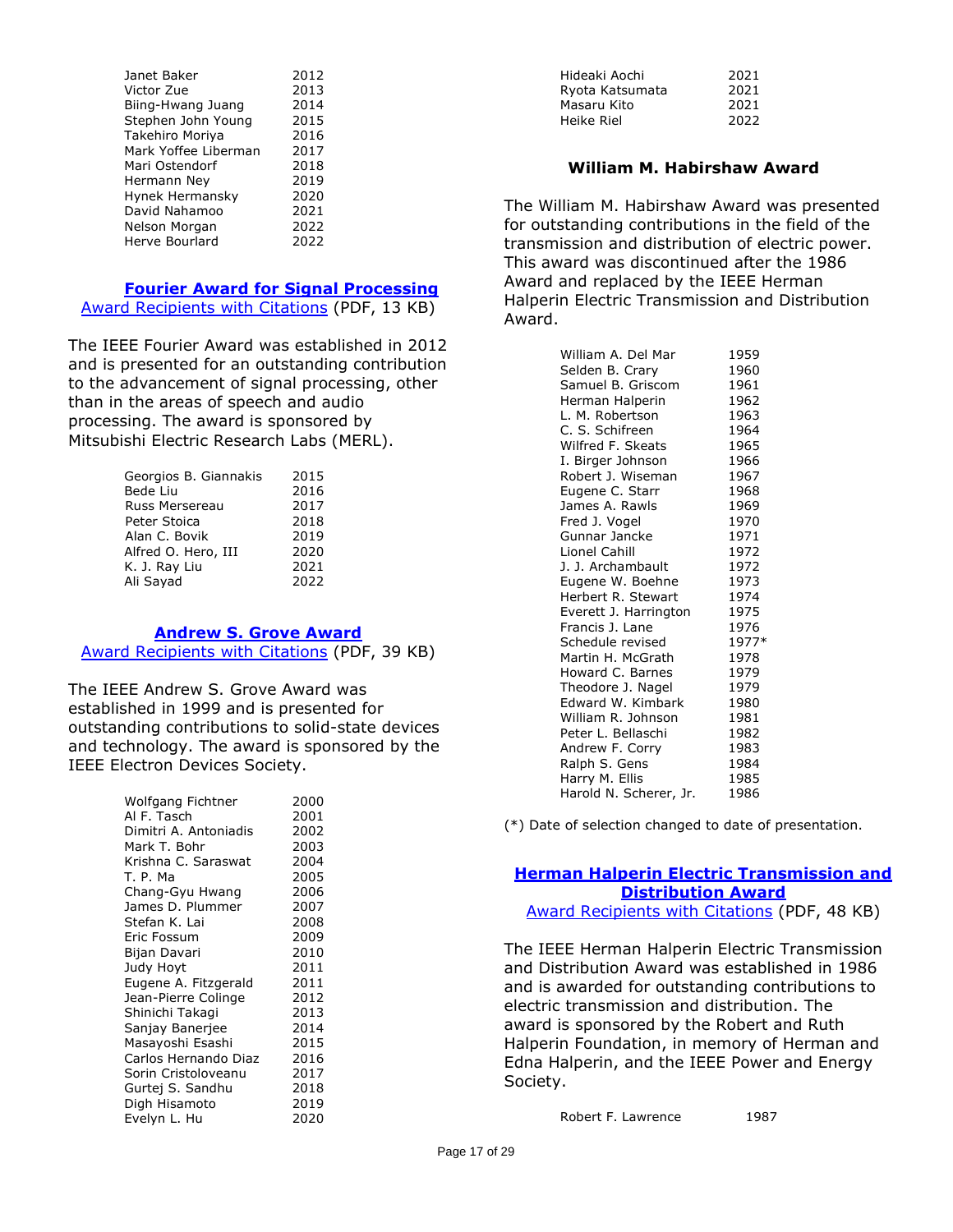| Luigi Paris                | 1988 |
|----------------------------|------|
| John J. Daugherty          | 1989 |
| John A. Casazza            | 1990 |
| John G. Anderson           | 1991 |
| Andrew R. Hileman          | 1992 |
| Mat Darveniza              | 1993 |
| Abdel-Aziz A Fouad         | 1994 |
| Vernon L. Chartier         | 1995 |
| Farouk A. M. Rizk          | 1996 |
| <b>B. Don Russell</b>      | 1997 |
| Vincent T. Morgan          | 1998 |
| Charles L. Wagner          | 1999 |
| Arun G. Phadke             | 2000 |
| Arthur C. Westrom          | 2001 |
| John J. Vithayathil        | 2002 |
| Sarma Maruvada             | 2003 |
| Andrew J. Eriksson         | 2004 |
| James J. Burke             | 2005 |
| Anjan Bose                 | 2006 |
| Eric B. Forsyth            | 2007 |
| Robert C. Degeneff         | 2008 |
| Carson W. Taylor           | 2009 |
| Carlos Katz                | 2010 |
| John H. Brunke             | 2011 |
| Michel Duval               | 2012 |
| Vijay Vittal               | 2013 |
| Willem Boone               | 2014 |
| <b>Wolfram Boeck</b>       | 2015 |
| George Anders              | 2016 |
| George Dorwart Rockefeller | 2017 |
| Jinliang He                | 2018 |
| Steven Boggs               | 2019 |
| Dusan Povh                 | 2020 |
| <b>Brian Stott</b>         | 2021 |
| John Undrill               | 2022 |

# **[Masaru Ibuka Consumer Electronics Award](https://corporate-awards.ieee.org/corporate-awards/#field-awards)**

[Award Recipients with Citations \(](https://www.ieee.org/content/dam/ieee-org/ieee/web/org/about/awards/recipients/ibuka-rl.pdf)PDF, 48 KB)

The IEEE Masaru Ibuka Consumer Electronics Award was established in 1987 and is presented for outstanding contributions in the field of consumer electronics technology. The award is sponsored by Sony Group Corporation.

| Heitaro Nakajima               | 1989 |
|--------------------------------|------|
| Johannes Petrus Sinjou         | 1989 |
| Norman L. Stauffer             | 1990 |
| Gilbert F. Amelio              | 1991 |
| Isamu Washizuka                | 1992 |
| George L. Brantingham          | 1993 |
| Paul S. Breedlove              | 1993 |
| Richard H. Wiggins             | 1993 |
| Carl G. Eilers                 | 1994 |
| Irving S. Reed                 | 1995 |
| Gustave Solomon                | 1995 |
| Kees A. Schouhamer Immink 1996 |      |
| Ray M. Dolby                   | 1997 |
| Jerrold A. Heller              | 1998 |
| Leonardo Chiariglione          | 1999 |
| Marvin H. White                | 2000 |
| Ulrich Reimers                 | 2001 |
| Takashi Fujio                  | 2002 |
| Kozo Hayashi                   | 2002 |
| Masao Sugimoto                 | 2002 |
| Masahiko Morizono              | 2002 |

| Yuichi Ninomiya          | 2002 |
|--------------------------|------|
| Richard H. Small         | 2003 |
| Neville Thiele           | 2003 |
| Karl Heinz Brandenburg   | 2004 |
| No Award                 | 2005 |
| <b>Wayne Bretl</b>       | 2006 |
| <b>Richard Citta</b>     | 2006 |
| Wayne Luplow             | 2006 |
| <b>Tomlinson Holman</b>  | 2007 |
| Ralph H. Baer            | 2008 |
| Eugene J. Polley         | 2009 |
| James Barton             | 2010 |
| Joan Laverne Mitchell    | 2011 |
| Gisle Bjontegaard        | 2012 |
| Gary J. Sullivan         | 2012 |
| Thomas Wiegand           | 2012 |
| Martin Dietz             | 2013 |
| Kristofer Kjörling       | 2013 |
| Lars Liljeryd            | 2013 |
| No award                 | 2014 |
| Martin Cooper            | 2015 |
| Steven Sasson            | 2016 |
| John O'Sullivan          | 2017 |
| David Skellern           | 2017 |
| <b>Terence Pericival</b> | 2017 |
| Linus Benedict Torvalds  | 2018 |
| Tomonori Aoyama          | 2019 |
| Takashi Hayasaka         | 2019 |
| Eben C. Upton            | 2020 |
| <b>Steve Wozniak</b>     | 2021 |
| Peter Dillon             | 2022 |
| <b>Albert Brault</b>     | 2022 |

# **Award in International Communication**

The IEEE Award in International Communication was established in 1966 and is awarded for outstanding contributions to international communication. The award was discontinued in November 2007.

| E. Maurice Deloraine      | 1966  |
|---------------------------|-------|
| Leonard Jaffe             | 1967  |
| Edward W. Allen           | 1968  |
| Henri Busignies           | 1969  |
| Herre Rinia               | 1970  |
| Eugene F. O'Neill         | 1971  |
| Johannes A. Greefkes      | 1972  |
| Frank de Jager            | 1972  |
| Vladimir A. Kotelnikov    | 1973  |
| Leslie H. Bedford         | 1974  |
| John G. Puente            | 1975  |
| Sidney Metzger            | 1976  |
| No Award                  | 1977* |
| F. Louis H. M. Stumpers   | 1978  |
| A. Nejat Ince             | 1979  |
| Armig B. Kandoian         | 1980  |
| Richard C. Kirby          | 1981  |
| Hiroshi Inose             | 1982  |
| Lynn W. Ellis             | 1983  |
| No Award                  | 1984  |
| Frederick T. Andrews, Jr. | 1985  |
| Richard B. Nichols        | 1986  |
| Ken-Ichi Miya             | 1987  |
| John S. Ryan              | 1988  |
| Theodor Irmer             | 1989  |
| Samuel J. Campanella      | 1990  |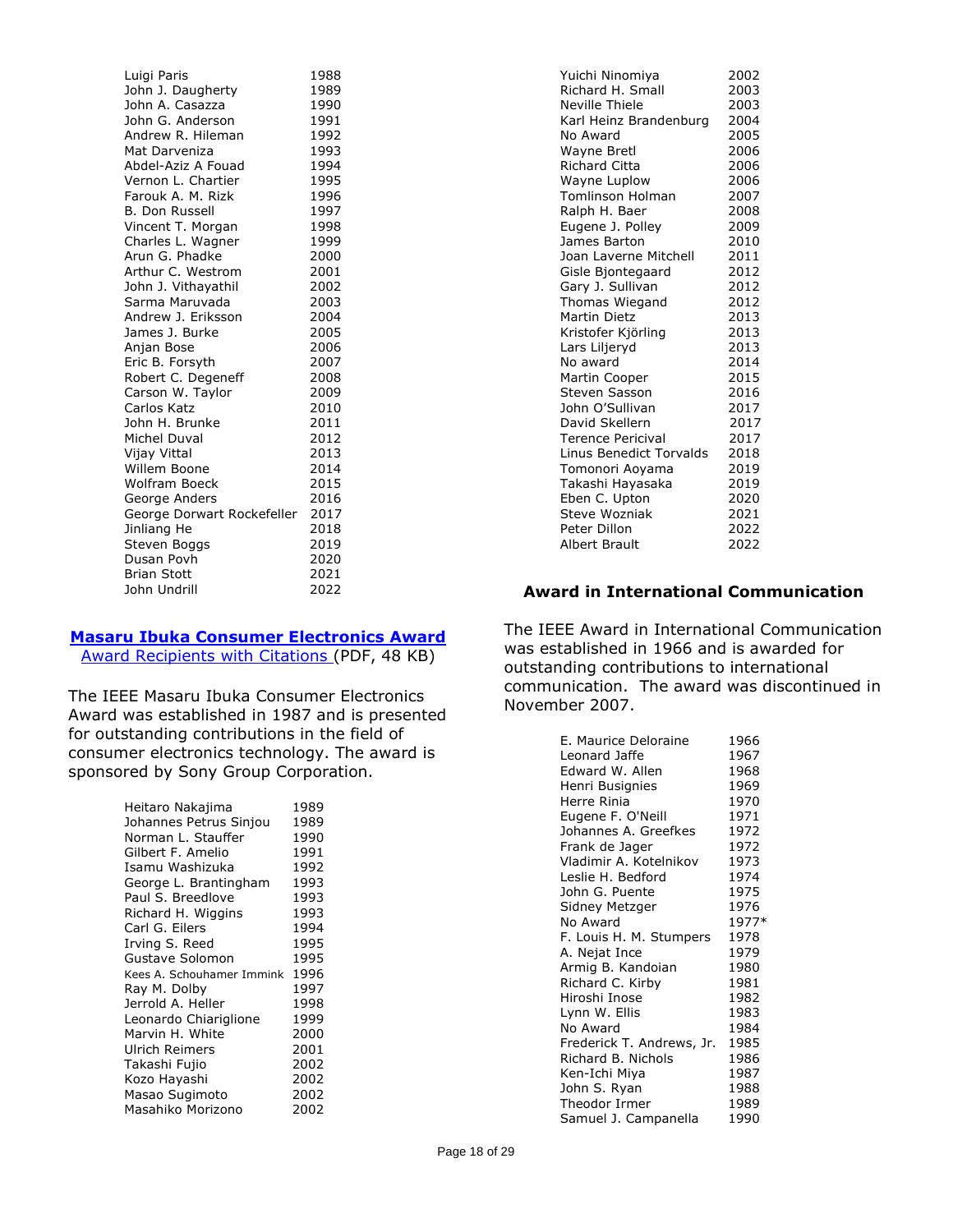| Jack M. Sipress       | 1991 |
|-----------------------|------|
| Francesco Carassa     | 1992 |
| Pekka J. Tarjanne     | 1993 |
| Stephen Robin Temple  | 1994 |
| David D. Clark        | 1995 |
| Kunishi Nosaka        | 1996 |
| Maurizio Decina       | 1997 |
| No Award              | 1998 |
| Hisashi Kaneko        | 1999 |
| No Award              | 2000 |
| Sogo Okamura          | 2001 |
| Karl Heinz Rosenbrock | 2002 |
| No Award              | 2003 |
| Victor B. Lawrence    | 2004 |
| Lawrence H. Landweber | 2005 |
| Yasuo Hirata          | 2006 |
|                       |      |

(\*) Date of selection changed to date of presentation.

#### **[Internet](https://corporate-awards.ieee.org/corporate-awards/#field-awards) Award**

[Award Recipients with Citations](https://www.ieee.org/content/dam/ieee-org/ieee/web/org/about/awards/recipients/internet-rl.pdf) (PDF, 19 KB)

The IEEE Internet Award was established in 1999 and is presented for exceptional contributions to the advancement of Internet technology for network architecture, mobility and/or end-use applications. The award is sponsored by Nokia Corporation**.**

| Paul Baran             | 2000 |
|------------------------|------|
| Donald W. Davies       | 2000 |
| Leonard Kleinrock      | 2000 |
| Lawrence G. Roberts    | 2000 |
| Louis Pouzin           | 2001 |
| Stephen D. Crocker     | 2002 |
| Paul V. Mockapetris    | 2003 |
| Raymond Tomlinson      | 2004 |
| David H. Crocker       | 2004 |
| Sally Floyd            | 2005 |
| <b>Scott Shenker</b>   | 2006 |
| No Award               | 2007 |
| Michael (Mike) Brescia | 2008 |
| Virginia Travers       | 2008 |
| Robert M. Hinden       | 2008 |
| Lixia Zhang            | 2009 |
| Stephen Deering        | 2010 |
| Jun Murai              | 2011 |
| Mark Handley           | 2012 |
| David Mills            | 2013 |
| Jon Crowcroft          | 2014 |
| <b>KC Claffy</b>       | 2015 |
| Vern Paxson            | 2015 |
| Henning Schulzrinne    | 2016 |
| Deborah Estrin         | 2017 |
| Ramesh Govindan        | 2018 |
| Jennifer Rexford       | 2019 |
| Stephen L. Casner      | 2020 |
| Eve M. Schooler        | 2020 |
| No Award               | 2021 |
| No Award               | 2022 |

#### **Reynold B. Johnson Data Storage Device Technology Award**

The IEEE Reynold B. Johnson Data Storage Device Technology Award was established in 2004 and is presented for outstanding contributions to the advancement of information storage with emphasis on technical contributions in computer data storage device technology. The award was discontinued in February 2011.

| Eliyahou Harari   | 2006 |
|-------------------|------|
| Sanjay Mehrotra   | 2006 |
| Jack Yuan         | 2006 |
| Mason L. Williams | 2007 |
| Stanley H. Charap | 2008 |
| Kinam Kim         | 2009 |
| David B. Bogy     | 2010 |
| No Award          | 2011 |
|                   |      |

#### **Reynold B. Johnson Information Storage Systems Award**

The IEEE Reynold B. Johnson Information Storage Systems Award was established in 1992 and is presented for outstanding contributions to information storage, with emphasis on computer storage systems. The award was sponsored by the IEEE Reynold B. Johnson Information Storage Systems Award Fund. The award was discontinued in 2016.

| John M. Harker         | 1993 |
|------------------------|------|
| C. Denis Mee           | 1994 |
| James U. Lemke         | 1995 |
| Nobutake Imamura       | 1996 |
| Alan F. Shugart        | 1997 |
| Jean-Pierre Lazzari    | 1998 |
| David Patterson        | 1999 |
| Randy Katz             | 1999 |
| Garth Gibson           | 1999 |
| Mark H. Kryder         | 2000 |
| Tu Chen                | 2001 |
| Christopher H. Bajorek | 2002 |
| H. Neal Bertram        | 2003 |
| Virgil S. Speriosu     | 2004 |
| Bruce A. Gurney        | 2004 |
| Francois Dolivo        | 2005 |
| Jaishankar M. Menon    | 2006 |
| Dave Hitz              | 2007 |
| James Lau              | 2007 |
| Alan Jay Smith         | 2008 |
| Marshall Kirk McKusick | 2009 |
| Moshe Yanai            | 2010 |
| No Award               | 2011 |
| Naoya Takahashi        | 2012 |
| Michael Kazar          | 2013 |
| John K. Ousterhout     | 2014 |
| Mendel Rosenblum       | 2014 |
| Dov Moran              | 2015 |
| Amir Ban               | 2015 |
| Simon Litsyn           | 2015 |

## **[Richard Harold Kaufmann Award](https://corporate-awards.ieee.org/corporate-awards/#field-awards)**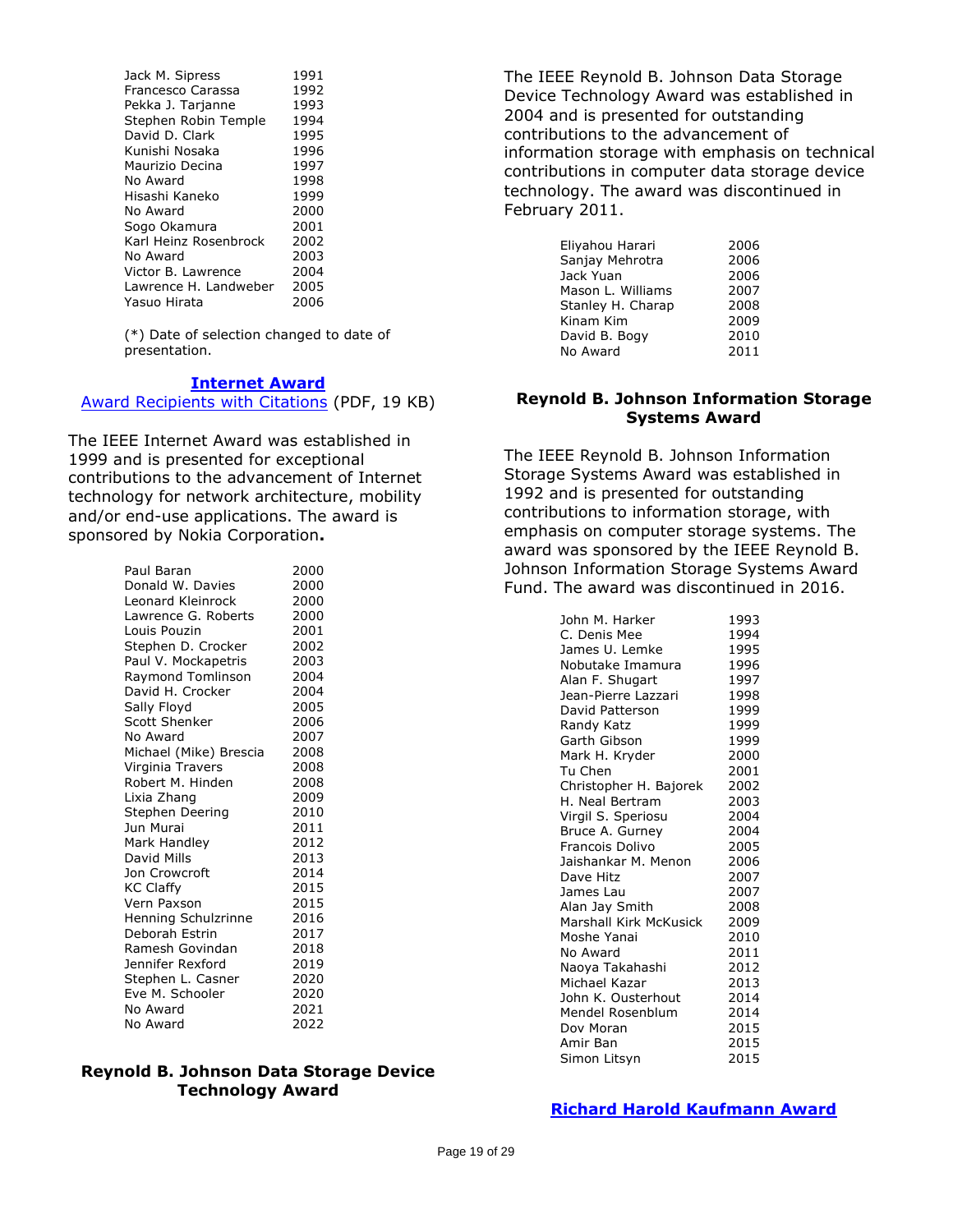#### [Award Recipients with Citations](https://www.ieee.org/content/dam/ieee-org/ieee/web/org/about/awards/recipients/kaufmann-rl.pdf) (PDF, 25 KB)

The IEEE Richard Harold Kaufmann Award was established in 1986 and is presented for outstanding contributions in industrial systems engineering. The award is sponsored by the IEEE Industry Applications Society.

> Walter C. Huening, Jr. 1988 Bernard W. Whittington 1989 Rene Castenschiold 1990 John R. Dunki-Jacobs 1991 Kao Chen 1992 George W. Walsh 1993 Daniel J. Love 1994 N. Shan Griffith 1995 Marcus O. Durham 1996<br>Thomas E. Sparling 1997 Thomas E. Sparling James A. Oliver 1998 Baldwin Bridger, Jr. 1999<br>Alton Dewitt Patton 2000 Alton Dewitt Patton 2000<br>
> Louie J. Powell 2001 Louie J. Powell H. Landis Floyd, II 2002 Edward L. Owen 2003 Richard L. Nailen 2004 A. P. Meliopoulos 2005 George Younkin 2006 Md. Azizur Rahman 2007 Hirofumi Akagi 2008 Ronald G. Harley 2009 Gerald T. Heydt 2010 David Doyle 2011 John Nelson 2012 Kaushik Rajashekara 2013 Robert D. Lorenz 2014 Charles J. Mozina 2015 G.S. Peter Castle 2016 Erling Hesla 2017 Greg Charles Stone 2018 Susumu Tadakuma 2019 Kouki Matsuse 2020 Stephen D. J. McArthur 2021 Paresh C. Sen 2022

## **[Joseph F. Keithley Award in](https://corporate-awards.ieee.org/corporate-awards/#field-awards)  [Instrumentation and Measurement](https://corporate-awards.ieee.org/corporate-awards/#field-awards)**

[Award Recipients with Citations](https://www.ieee.org/content/dam/ieee-org/ieee/web/org/about/awards/recipients/keithley-rl.pdf) (PDF, 22 KB)

The IEEE Joseph F. Keithley Award in Instrumentation and Measurement was established in 2000 for outstanding contributions in electrical measurement. The award is sponsored by Keithley Instruments, a Tektronix company and the IEEE Instrumentation and Measurement Society.

| No Award              | 2003 |
|-----------------------|------|
| Henry P. Hall         | 2004 |
| Clark A. Hamilton     | 2005 |
| Alessandro M. Ferrero | 2006 |
| Douglas Kent Rytting  | 2007 |
| Robert G. Fulks       | 2008 |
| Bryan P. Kibble       | 2009 |
| No Award              | 2010 |
|                       |      |

| 2011 |
|------|
| 2012 |
| 2013 |
| 2014 |
| 2015 |
| 2016 |
| 2017 |
| 2018 |
| 2019 |
| 2020 |
| 2021 |
| 2021 |
| 2022 |
|      |

#### **Mervin J. Kelly Award**

The IEEE Mervin J. Kelly Award was bestowed in recognition of outstanding contributions in the field of telecommunication. This award was discontinued in 1975.

| Mervin J. Kelly          | 1960 |
|--------------------------|------|
| Harry Nyguist            | 1961 |
| Claude E. Shanon         | 1962 |
| W. L. Everitt            | 1963 |
| Harald T. Friis          | 1964 |
| Stephen O. Rice          | 1965 |
| Murray G. Crosby         | 1966 |
| Harry F. Olson           | 1967 |
| William R. Bennett       | 1968 |
| Hendrik C. A. Van Duuren | 1969 |
| David A. McLean          | 1970 |
| Harold A. Rosen          | 1971 |
| Roger A. Sykes           | 1972 |
| Leon S. Nergaard         | 1973 |
| Harold M. Barlow         | 1974 |
| Alton C. Dickieson       | 1975 |

## **[Gustav Robert Kirchhoff Award](https://corporate-awards.ieee.org/corporate-awards/#field-awards)**

[Award Recipients with Citations](https://www.ieee.org/content/dam/ieee-org/ieee/web/org/about/awards/recipients/kirchhoff-rl.pdf) (PDF, 17 KB)

The IEEE Gustav Robert Kirchhoff Award was established in 2003 and is presented for outstanding contribution to the fundamentals of any aspect of electronic circuits and systems that has a long-term significance or impact. The award is sponsored by the IEEE Circuits and Systems Society.

| Leon O. Chua       | 2005 |
|--------------------|------|
| Gabor Temes        | 2006 |
| Yannis P. Tsividis | 2007 |
| Alfred Fettweis    | 2008 |
| Ernest S. Kuh      | 2009 |
| Hitoshi Watanabe   | 2010 |
| Charles A. Desoer  | 2011 |
| Ronald A, Rohrer   | 2012 |
| Sanjit Kumar Mitra | 2013 |
| Chung Laung Liu    | 2014 |
| Yosiro Oono        | 2015 |
| P.P. Vaidyanathan  | 2016 |
| Marcel Pelgrom     | 2017 |
| Alan Willson, Jr.  | 2018 |
| Kenneth W. Martin  | 2019 |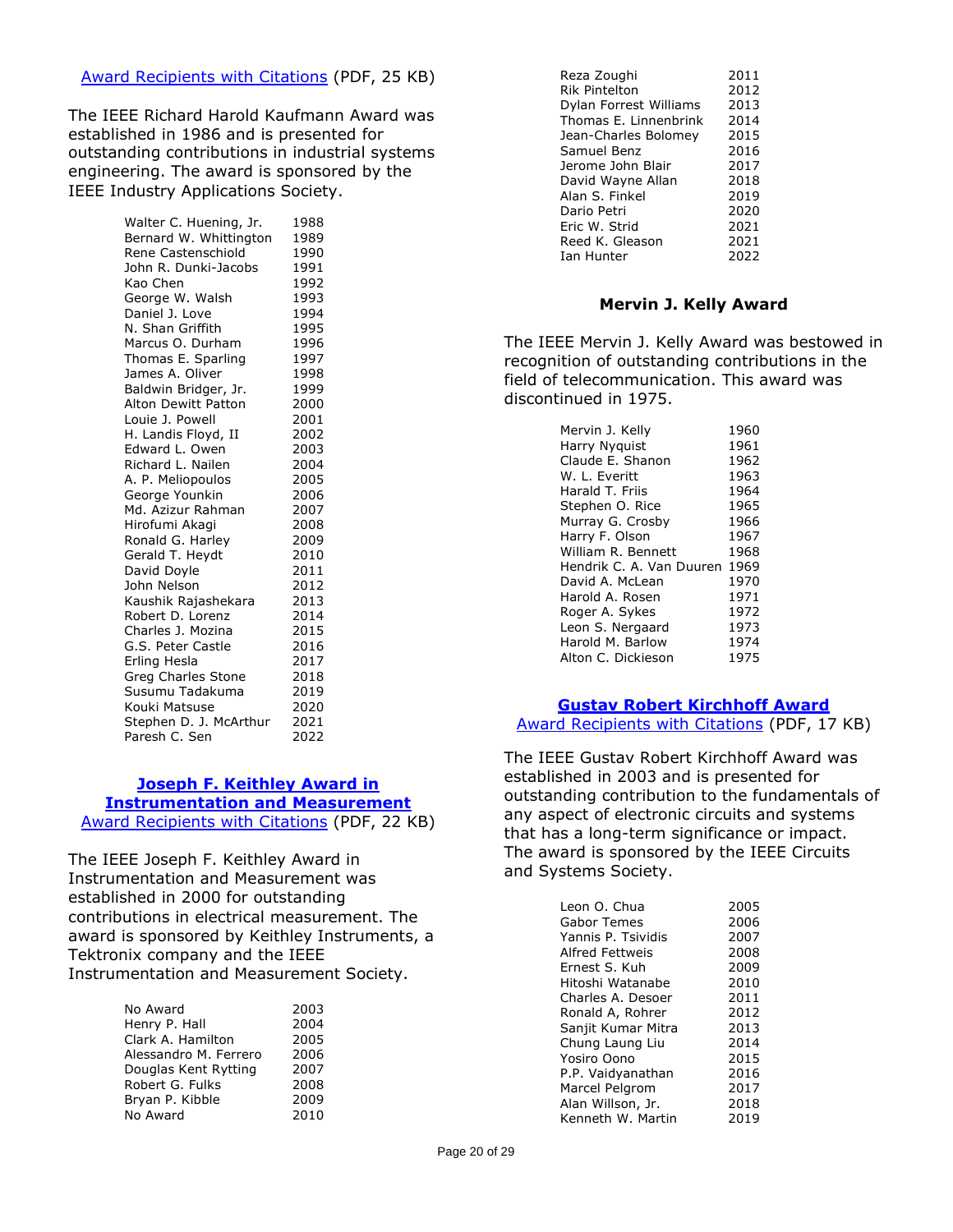| Martin Hasler   | 2020 |
|-----------------|------|
| Thomas Lee      | 2021 |
| Joos Vandewalle | 2022 |

# **[Leon K. Kirchmayer Graduate](https://corporate-awards.ieee.org/corporate-awards/#field-awards) [Teaching Award](https://corporate-awards.ieee.org/corporate-awards/#field-awards)**

[Award Recipients with Citations](https://www.ieee.org/content/dam/ieee-org/ieee/web/org/about/awards/recipients/graduate-rl.pdf) (PDF, 25 KB)

The IEEE Leon K. Kirchmayer Graduate Teaching Award was established in 1990 and is awarded for inspirational teaching of graduate students in the IEEE fields of interest. The award was renamed in 2002 in honor of Leon K. Kirchmayer. The award is sponsored by the Leon K. Kirchmayer Memorial Fund.

| James H. Mulligan, Jr.          | 1992 |
|---------------------------------|------|
| <b>Rudolf Saal</b>              | 1993 |
| Thomas K. Gaylord               | 1994 |
| Alberto Sangiovanni-Vincentelli | 1995 |
| Sung-Mo (Steve) Kang            | 1996 |
| Ronold W. P. King               | 1997 |
| Gabor C. Temes                  | 1998 |
| Lester Fuess Eastman            | 1999 |
| Weng Cho Chew                   | 2000 |
| H. Vincent Poor                 | 2001 |
| Vijay K. Bhargava               | 2002 |
| Robert G. Meyer                 | 2003 |
| Simon Haykin                    | 2004 |
| Jagdishkumar Aggarwal           | 2005 |
| <b>Toby Berger</b>              | 2006 |
| Michael Shur                    | 2007 |
| Supriyo Datta                   | 2008 |
| Roger W. Brockett               | 2009 |
| Alan N. Willson, Jr.            | 2010 |
| John D. Cressler                | 2011 |
| Anthony Constantinides          | 2012 |
| Hidenori Akiyama                | 2013 |
| John Mathew Cioffi              | 2014 |
| Daniel J. Costello              | 2015 |
| K.J. Ray Liu                    | 2016 |
| Chung-Chieh Jay Kuo             | 2017 |
| Mark S. Lundstrom               | 2018 |
| Gregory Wornell                 | 2019 |
| Shu Lin                         | 2020 |
| Andrea Goldsmith                | 2021 |
| Marilyn Wolf                    | 2022 |

#### **[Koji Kobayashi Computers and](https://corporate-awards.ieee.org/corporate-awards/#field-awards)  [Communications Award](https://corporate-awards.ieee.org/corporate-awards/#field-awards)** [Award Recipients with Citations](https://www.ieee.org/content/dam/ieee-org/ieee/web/org/about/awards/recipients/kobayashi-rl.pdf) (PDF, 27 KB)

The IEEE Koji Kobayashi Computers and Communications Award was established in 1986 and is awarded for outstanding contributions to the integration of computers and communications. The award is sponsored by NEC Corporation.

| <b>Stuart Wecker</b> | 1988 |
|----------------------|------|
| Alexander G. Fraser  | 1989 |
| Elwyn R. Berlekamp   | 1990 |
| Stephen S. Lavenberg | 1991 |
|                      |      |

| Martin Reiser           | 1991 |
|-------------------------|------|
| Vinton G. Cerf          | 1992 |
| Robert E. Kahn          | 1992 |
| Gottfried Ungerboeck    | 1993 |
| Jonathan Shields Turner | 1994 |
| Norman Abramson         | 1995 |
| K. Mani Chandy          | 1996 |
| <b>Tim Berners-Lee</b>  | 1997 |
| Jack Keil Wolf          | 1998 |
| Whitfield Diffie        | 1999 |
| Martin E. Hellman       | 1999 |
| Ralph Charles Merkle    | 1999 |
| Ronald L. Rivest        | 2000 |
| Adi Shamir              | 2000 |
| <b>Leonard Adleman</b>  | 2000 |
| John M. Cioffi          | 2001 |
| Van Jacobson            | 2002 |
| <b>Bruce Hajek</b>      | 2003 |
| No Award                | 2004 |
| Frank Kelly             | 2005 |
| Nicholas F. Maxemchuk   | 2006 |
| Donald F. Towsley       | 2007 |
| Don Coppersmith         | 2008 |
| Nick McKeown            | 2009 |
| Larry Peterson          | 2010 |
| Thomas J. Richardson    | 2011 |
| Rüdiger L. Urbanke      | 2011 |
| Jean Walrand            | 2012 |
| Thomas Edward Anderson  | 2013 |
| George Varghese         | 2014 |
| Albert Greenberg        | 2015 |
| Leandros Tassiulas      | 2016 |
| Kannan Ramchandran      | 2017 |
| <b>Victor Bahl</b>      | 2018 |
| Rayadurgam Srikant      | 2019 |
| Balaji Prabhakar        | 2020 |
| Hari Balakrishnan       | 2021 |
| Muriel Medard           | 2022 |

#### **Eli Lilly Award in Medical and Biological Engineering**

The IEEE Eli Lilly Medical and Biological Engineering Award was established in 1992 and is presented for outstanding achievement in, and contribution to, the field of medical and biological engineering. The award was discontinued in 2000.

| Max Anliker    | 1993 |
|----------------|------|
| Earl E. Bakken | 1994 |
| No Award       | 1995 |
| No Award       | 1996 |
| No Award       | 1997 |
| No Award       | 1998 |
| No Award       | 1999 |
|                |      |

#### **Morris E. Leeds Award**

The IEEE Morris E. Leeds Award was established in 1958 and is presented for outstanding contributions in the field of electrical measurement. Special consideration is given to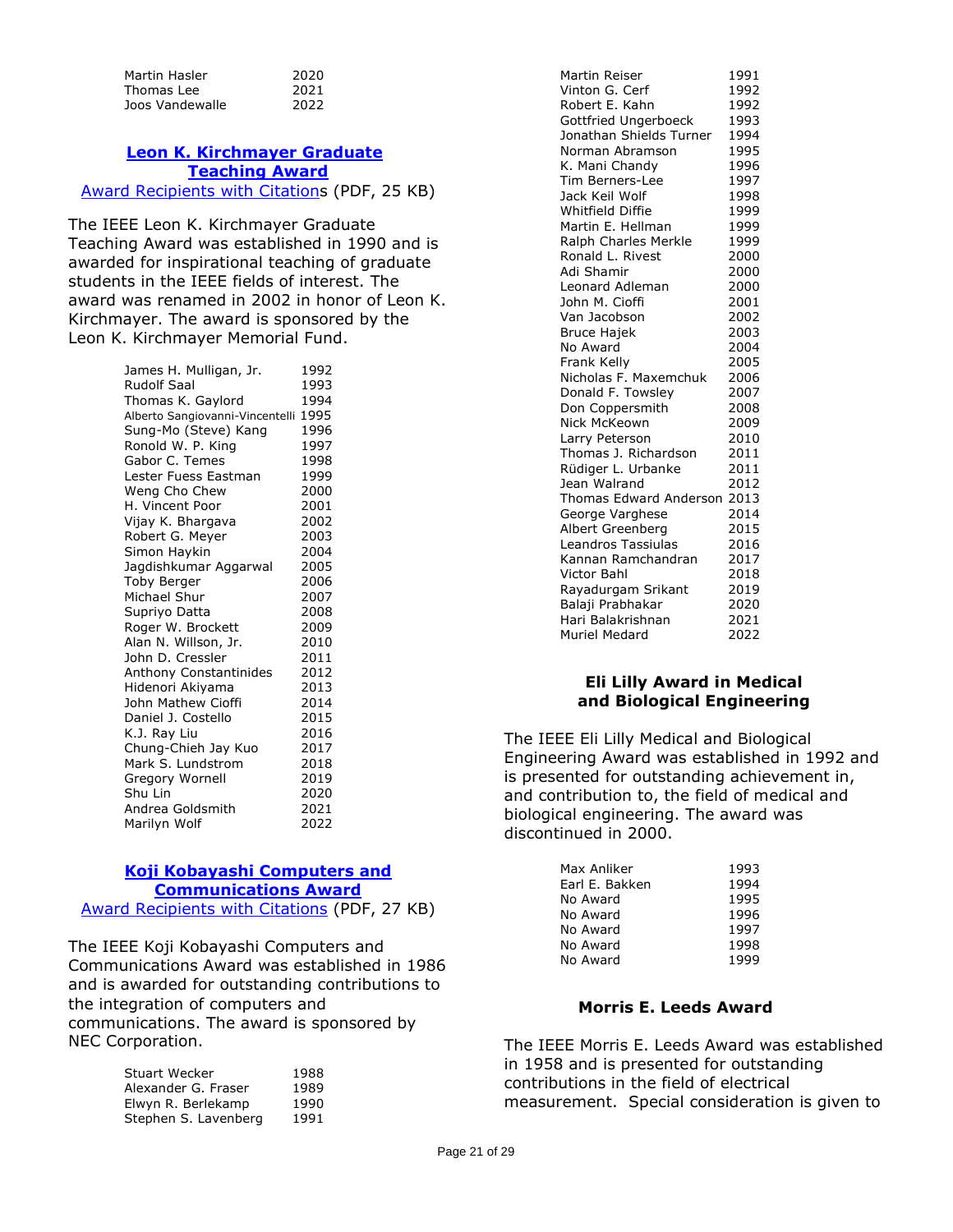contributions made before the candidate's thirty-sixth birthday. The award was discontinued in 2000.

> Herbert B. Brooks 1959 Perry A. Borden 1960 Theodore A. Rich 1961 Bernard E. Lenehan 1962 Francis B. Silsbee 1963 John G. Ferguson 1964 Harold E. Edgerton 1965 William W. Mumford 1966 Henry R. Chope 1967 Albert J. Williams, Jr. 1968 Harry W. Houck 1969 Harold I. Ewen 1970 Martin E. Packard 1971 Forest K. Harris 1972 C. Howard Vollum 1973 Norbert L. Kusters 1974 No Award 1975 Francis L. Hermach 1976 Arthur M. Thompson 1977 Thomas M. Dauphinee 1978 Robert D. Cutkosky 1979 Wallace H. Coulter 1980 Frank C. Creed 1981<br>
> Lothar Rohde 1982 Lothar Rohde 1982<br>Erich P. Ippen 1983 Erich P. Ippen Charles V. Shank 1983<br>Leonard S. Cutler 1984 Leonard S. Cutler 1984<br>Donald C. Cox 1985 Donald C. Cox Ian Kay Harvey 1986<br>William J. Moore 1987 William J. Moore David V. Lang 1988 Ray Bartnikas 1989 Ryszard A. Malewski 1990 David H. Auston 1991 H. Kumar Wickramasinghe1992 No Award 1993 Oliver C. Wells 1994 Roger B. Marks 1995 Dylan F. Williams 1995 Mark B. Ketchen 1996 Malvin C. Teich 1997 No Award 1998 No Award 1999

# **Morris N. Liebmann Memorial Award**

[Award Recipients with Citations \(PDF, 27 KB\)](https://corporate-awards.ieee.org/wp-content/uploads/liebmann_rl.pdf)

The IEEE Morris N. Liebmann Memorial Award was established in 1919 and is awarded for important contributions to emerging technologies recognized within recent years. This award was discontinued after the 2000 award and replaced by the IEEE Daniel E. Noble Award for Emerging Technologies.

| L. F. Fuller   | 1919 |
|----------------|------|
| R. A. Weagant  | 1920 |
| R. A. Heising  | 1921 |
| C. S. Franklin | 1922 |
| H. H. Beverage | 1923 |
| J. R. Carson   | 1924 |
| Frank Conrad   | 1925 |

| Ralph Bown               | 1926 |
|--------------------------|------|
| A. H. Taylor             | 1927 |
| W. G. Cady               | 1928 |
| E. V. Appleton           | 1929 |
| A. W. Hull               | 1930 |
| <b>Stuart Ballantine</b> | 1931 |
| <b>Edmond Bruce</b>      | 1932 |
| Heinrich Barkhausen      | 1933 |
| V. K. Zworykin           | 1934 |
|                          | 1935 |
| F. B. Llewellyn          |      |
| B. J. Thompson           | 1936 |
| W. H. Doherty            | 1937 |
| G. C. Southworth         | 1938 |
| H. T. Friis              | 1939 |
| H. A. Wheeler            | 1940 |
| P. T. Farnsworth         | 1941 |
| S. A. Schelkunoff        | 1942 |
| W. L. Barrow             | 1943 |
| W. H. Hansen             | 1944 |
| P. C. Goldmark           | 1945 |
| Albert Rose              | 1946 |
| J. R. Pierce             | 1947 |
| S. W. Seeley             | 1948 |
|                          |      |
| C. E. Shannon            | 1949 |
| O. H. Schade             | 1950 |
| R. B. Dome               | 1951 |
| William Shockley         | 1952 |
| J. A. Pierce             | 1953 |
| R. R. Warnecke           | 1954 |
| A. V. Loughren           | 1955 |
| Kenneth Bullington       | 1956 |
| O. G. Villard, Jr.       | 1957 |
| E. L. Ginzton            | 1958 |
| Nicolaas Bloembergen     | 1959 |
| C. H. Townes             | 1959 |
| J. A. Rajchman           | 1960 |
| Leo Esaki                | 1961 |
| Victor H. Rumsey         | 1962 |
| Ian Munro Ross           | 1963 |
|                          |      |
| Arthur L. Schawlow       | 1964 |
| William R. Bennett, Jr.  | 1965 |
| Paul K. Weimer           | 1966 |
| No Award                 | 1967 |
| Emmett N. Leith          | 1968 |
| John B. Gunn             | 1969 |
| John A. Copeland         | 1970 |
| Martin Ryle              | 1971 |
| Stewart E. Miller        | 1972 |
| Nick Holonyak, Jr.       | 1973 |
| Willard S. Boyle         | 1974 |
| George E. Smith          | 1974 |
| A. H. Bobeck             | 1975 |
| P. C. Michaelis          | 1975 |
| H. E. D. Scovil          | 1975 |
| Herbert J. Shaw          |      |
|                          | 1976 |
| Horst H. Berger          | 1977 |
| Siegfried K. Wiedmann    | 1977 |
| Kuen C. Kao              | 1978 |
| Robert D. Maurer         | 1978 |
| John B. MacChesney       | 1978 |
| Ping King Tien           | 1979 |
| A. J. DeMaria            | 1980 |
| Calvin F. Quate          | 1981 |
| John R. Arthur, Jr.      | 1982 |
| Alfred Y. Cho            | 1982 |
| Robert W. Brodersen      | 1983 |
| Paul R. Gray             | 1983 |
| David A. Hodges          | 1983 |
| David E. Carlson         | 1984 |
| Christopher R. Wronski   | 1984 |
|                          |      |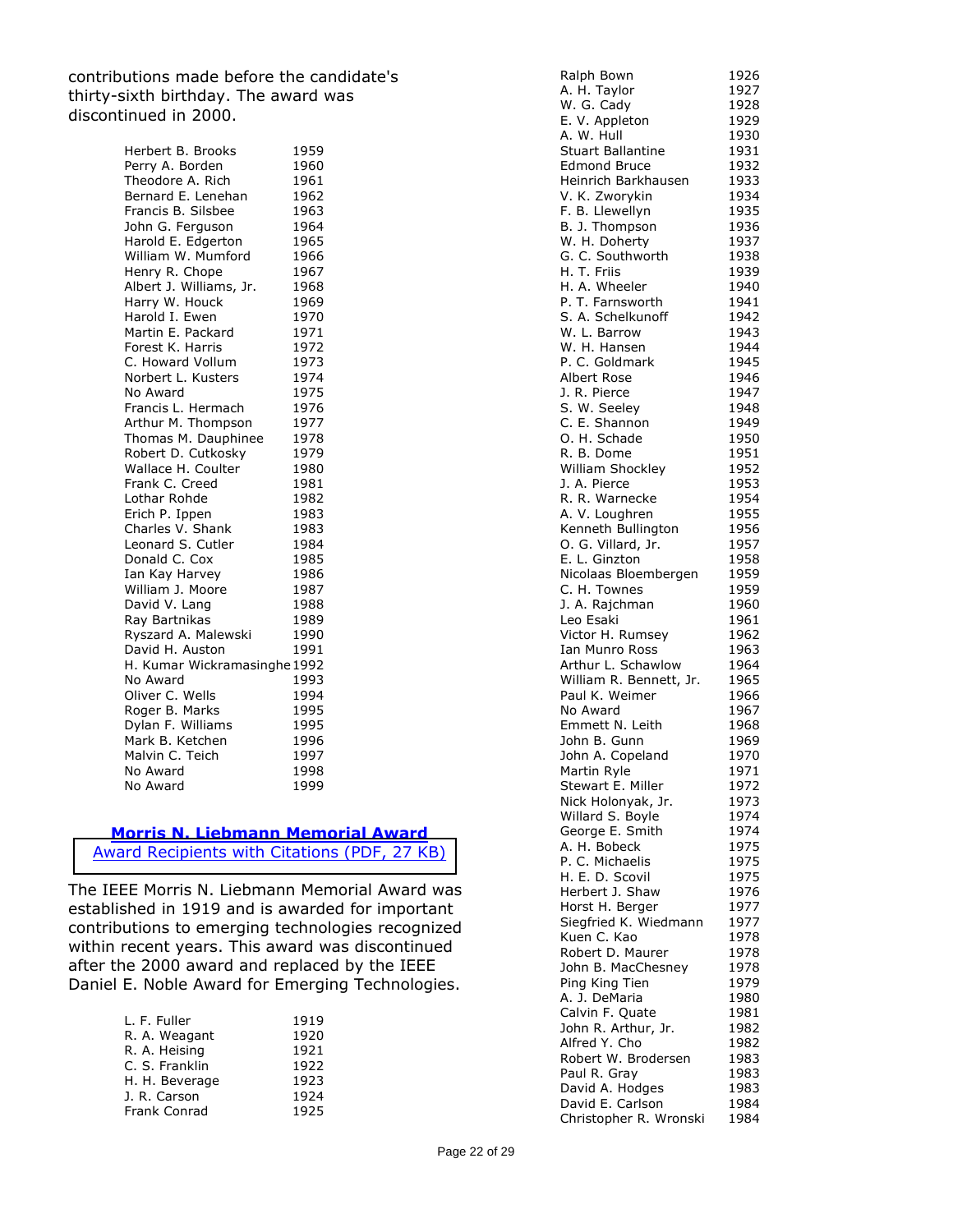| Russell D. Dupuis   | 1985 |
|---------------------|------|
| Harold M. Manasevit | 1985 |
| Bishnu S. Atal      | 1986 |
| Fumitada Itakura    | 1986 |
| No Award            | 1987 |
| James R. Boddie     | 1988 |
| Richard A. Pedersen | 1988 |
| Takanori Okoshi     | 1989 |
| Satoshi Hiyamizu    | 1990 |
| Takashi Mimura      | 1990 |
| Morton B. Panish    | 1991 |
| Praveen Chaudhari   | 1992 |
| Jerome J. Cuomo     | 1992 |
| Richard J. Gambino  | 1992 |
| B. Jayant Baliga    | 1993 |
| Lubomyr T. Romankiw | 1994 |
| M. George Craford   | 1995 |
| Seiki Ogura         | 1996 |
| Fujio Masuoka       | 1997 |
| Naoki Yokoyama      | 1998 |
| No Award            | 1999 |
| James S. Harris     | 2000 |

## **Jack A. Morton Award**

The IEEE Jack A. Morton Award was established in 1974 and is presented for outstanding contributions in the field of solid-state devices. This award was discontinued after the 1999 Award and replaced by the [IEEE Andrew S.](http://www.ieee.org/about/awards/tfas/grove.html)  [Grove Award.](http://www.ieee.org/about/awards/tfas/grove.html)

| Robert N. Hall          | 1976 |
|-------------------------|------|
| Morgan Sparks           | 1977 |
| Juri Matisoo            | 1978 |
| Martin P. Lepselter     | 1979 |
| James F. Gibbons        | 1980 |
| Nick Holonyak, Jr.      | 1981 |
| D. Frohman-Bentchkowsky | 1982 |
| Jun-ichi Nishizawa      | 1983 |
| Hans S. Rupprecht       | 1984 |
| Jerry M. Woodall        | 1984 |
| Robert D. Burnham       | 1985 |
| Donald Scifres          | 1985 |
| <b>William Streifer</b> | 1985 |
| Herbert Kroemer         | 1986 |
| Dennis D. Buss          | 1987 |
| Richard A. Chapman      | 1987 |
| Michael A. Kinch        | 1987 |
| <b>Frank Stern</b>      | 1988 |
| Chi-Tang Sah            | 1989 |
| Gregory E. Stillman     | 1990 |
| Charles M. Wolfe        | 1990 |
| Tak H. Ning             | 1991 |
| Hwa N. Yu               | 1991 |
| Takuo Sugano            | 1992 |
| Toshihisa Tsukada       | 1993 |
| Robert E. Kerwin        | 1994 |
| Donald E. Klein         | 1994 |
| John C. Sarace          | 1994 |
| Yoshio Nishi            | 1995 |
| Robert W. Dutton        | 1996 |
| Chenming Hu             | 1997 |
| Isamu Akasaki           | 1998 |
| Shuji Nakamura          | 1998 |
| Charles H. Henry        | 1999 |
|                         |      |

#### **[William E. Newell Power Electronics Award](https://corporate-awards.ieee.org/corporate-awards/#field-awards)**

[Award Recipients with Citations](https://www.ieee.org/content/dam/ieee-org/ieee/web/org/about/awards/recipients/newell-rl.pdf) (PDF, 13 KB)

The IEEE William E. Newell Power Electronics Award was established in 2005 and is awarded for outstanding contributions to power electronics. The award is sponsored by the IEEE Power Electronics Society.

| Deepakraj M. Divan   | 2006 |
|----------------------|------|
| Dushan Boroyevich    | 2007 |
| Istvan Nagy          | 2008 |
| Tadashi Fukao        | 2009 |
| Akio Nakagawa        | 2010 |
| Praveen Jain         | 2011 |
| Leo Lorenz           | 2012 |
| Rik W. De Doncker    | 2013 |
| Frede Blaabjerg      | 2014 |
| Shu Yuen Ron Hui     | 2015 |
| Johann W. Kolar      | 2016 |
| Seung-Ki Sul         | 2017 |
| Rainer Marquardt     | 2018 |
| Patrizio Vinciarelli | 2019 |
| Ivo Barbi            | 2020 |
| Robert W. Erickson   | 2021 |
| Fang Zheng Peng      | 2022 |

# **[Daniel E. Noble Award for Emerging](https://corporate-awards.ieee.org/corporate-awards/#field-awards)  [Technologies](https://corporate-awards.ieee.org/corporate-awards/#field-awards)**

[Award Recipients with Citations](https://corporate-awards.ieee.org/wp-content/uploads/noble-rlmm.pdf) (PDF, 19 KB)

The IEEE Daniel E. Noble Award for Emerging Technologies was established in 2000 and is awarded for outstanding contributions to emerging technologies recognized within recent years. The award is sponsored by the IEEE Daniel E. Noble Award fund.

| Katsutoshi Izumi        | 2001 |
|-------------------------|------|
| Masataka Nakazawa       | 2002 |
| Kenichi Iga             | 2003 |
| Larry J. Hornbeck       | 2004 |
| David L. Harame         | 2005 |
| Carlos A. Paz de Araujo | 2006 |
| Stephen R. Forrest      | 2007 |
| Richard H. Friend       | 2007 |
| Ching Tang              | 2007 |
| James M. Daughton       | 2008 |
| Stuart Parkin           | 2008 |
| Saied Tehrani           | 2008 |
| Larry F. Weber          | 2009 |
| Shinichi Abe            | 2010 |
| Shoichi Sasaki          | 2010 |
| Takehisa Yaegashi       | 2010 |
| Mark Burgener           | 2011 |
| Ronald E. Reedy         | 2011 |
| Subramanian S. Iyer     | 2012 |
| Jan P. Allebach         | 2013 |
| Gabriel Michel Rebeiz   | 2014 |
| Khalil Najafi           | 2015 |
| Mark G. Allen           | 2016 |
| Miguel A. L. Nicolelis  | 2017 |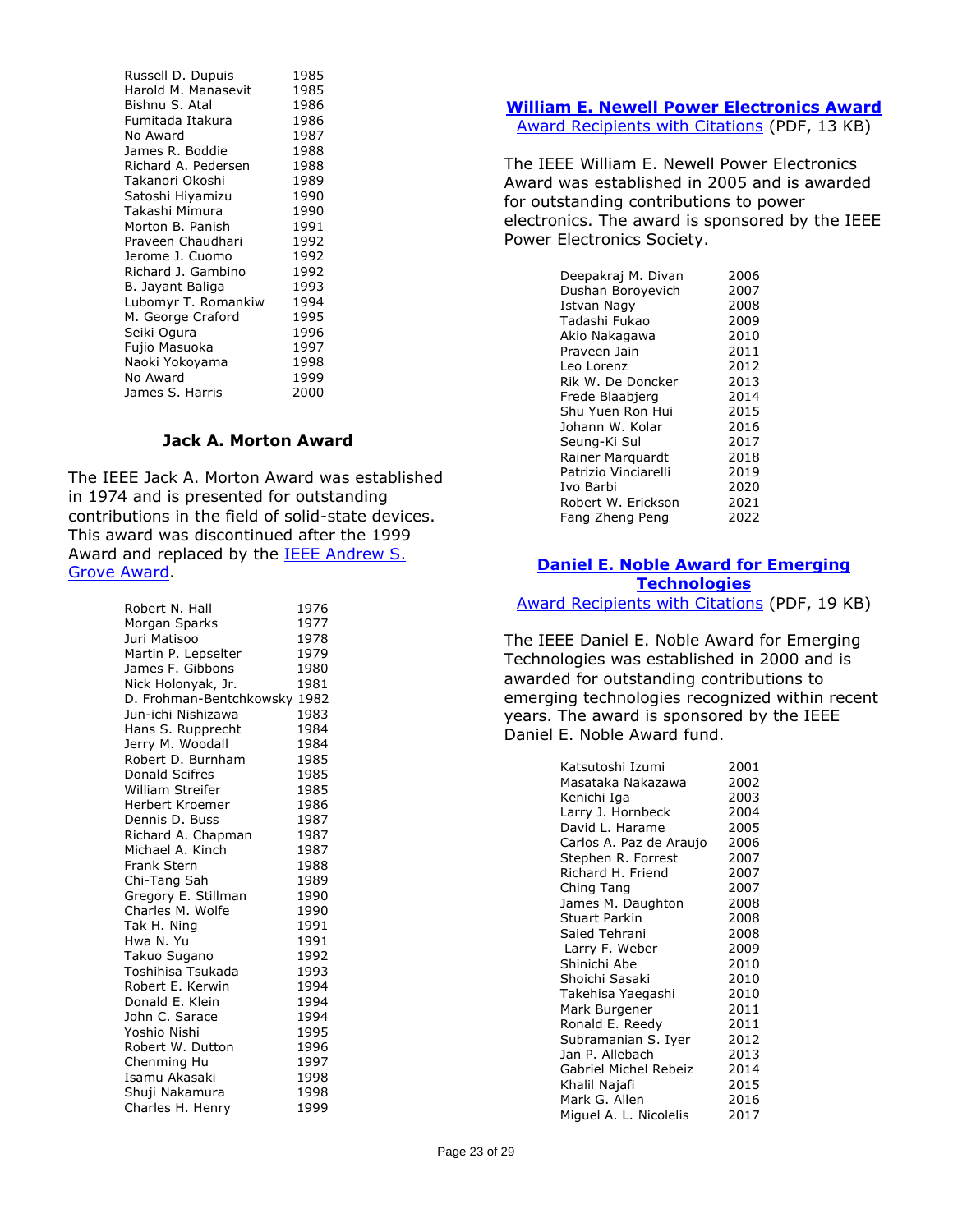| Rajiv V. Joshi   | 2018 |
|------------------|------|
| Thomas Kenny     | 2019 |
| Miroslav Micovic | 2020 |
| No Award         | 2021 |
| No Award         | 2022 |

#### **[Donald O. Pederson Award in](https://corporate-awards.ieee.org/corporate-awards/#field-awards)  [Solid-State Circuits](https://corporate-awards.ieee.org/corporate-awards/#field-awards)** [Award Recipients with Citations](https://www.ieee.org/content/dam/ieee-org/ieee/web/org/about/awards/recipients/pederson-rl.pdf) (PDF, 26 KB)

The IEEE Solid-State Circuits Award was established in 1987 and is presented for outstanding contributions to solid-state circuits. The award was renamed in 2005 in honor of Donald O. Pederson. The award is sponsored by the IEEE Solid-State Circuits Society.

> James D. Meindl 1989 Toshiaki Masuhara 1990 Frank Wanlass 1991 Barrie Gilbert 1992 Kiyoo Itoh 1993 Paul R. Gray 1994 Lewis M. Terman 1995 Rudy J. van de Plassche 1996 Robert W. Brodersen 1997 Nicky C. Lu 1998 Kensall D. Wise 1999 Robert H. Krambeck 2000 Hung-Fai (Stephen) Law 2000 No Award 2001 Chenming Calvin Hu 2002 Ping-Keung Ko 2002 Daniel Dobberpuhl 2003<br>Eric A. Vittoz 2004 Eric A. Vittoz <sup>2004</sup><br>Bruce A. Wooley 2005 Bruce A. Wooley Mark A. Horowitz 2006 Hugo De Man 2007<br>Asad A. Abidi 2008 Asad A. Abidi Teresa S. Meng 2009 Takayasu Sakurai 2010 Willy Sansen 2011 Behzad Razavi 2012 Anantha P. Chandrakasan 2013 Robert G. Mever Robert Whitlock Adams 2015 Miles Alexander Copeland 2016 Takao Nishitani 2017 John S. Thompson 2017 William S. Carter 2018 Stephen M. Trimberger 2018 Laurence W. Nagel 2019 Klaas Bult 2020 A. Paul Brokaw 2021 Akira Matsuzawa 2022

# **[Frederik Philips Award](https://corporate-awards.ieee.org/corporate-awards/#field-awards)**

[Award Recipients with Citations](https://www.ieee.org/content/dam/ieee-org/ieee/web/org/about/awards/recipients/philips-rl.pdf) (PDF, 33 KB)

The IEEE Frederik Philips Award was established in 1971 and is awarded for outstanding accomplishments in the management of research and development resulting in effective

innovation in the electrical and electronics industry. The award is sponsored by Royal Philips.

| Frederik J. Philips                      | 1971         |
|------------------------------------------|--------------|
| William O. Baker                         | 1972         |
| John H. Dessauer                         | 1973         |
| Chauncey Guy Suits                       | 1974         |
| C. Lester Hogan                          | 1975         |
| Koji Kobayashi                           | 1976         |
| No Award/schedule revised                | 1977*        |
| William E. Shoupp                        | 1978         |
| Gordon E. Moore                          | 1979         |
| William M. Webster                       | 1980         |
| Dean A. Watkins                          | 1981         |
| Werner J. Kleen                          | 1982         |
| Allen E. Puckett                         | 1983         |
| John K. Galt                             | 1984         |
| George Heilmeier                         | 1985         |
| William Hittinger                        | 1986         |
| Solomon J. Buchsbaum                     | 1987         |
|                                          |              |
| George F. Smith                          | 1988         |
| Klaus D. Bowers<br>Rajinder J. Khosla    | 1989         |
| Gene Strull                              | 1990         |
|                                          | 1991         |
| Alan Gerald Chynoweth                    | 1992         |
| Max Tibor Weiss                          | 1993         |
| Minoru Nagata                            | 1994         |
| James C. McGroddy                        | 1995         |
| Michiyuki Uenohara<br>Roland P. O. Hüber | 1996         |
| Larry W. Sumney                          | 1997         |
| William C. Holton                        | 1998<br>1998 |
| Robert M. Burger                         | 1998         |
| Roger J. Van Overstraeten                | 1999         |
| Gerald M. Borsuk                         | 2000         |
| Arun N. Netravali                        | 2001         |
| Toshiharu Aoki                           | 2002         |
| Thomas Rowbotham                         | 2003         |
| Youssef El-Mansy                         | 2004         |
| Hiroyoshi Komiya                         | 2005         |
| Louis C. Parrillo                        | 2006         |
| Yong-Kyung (Kenneth) Lee                 | 2007         |
| Gilbert J. Declerck                      | 2008         |
| Shojiro Asai                             | 2009         |
| John E. Kelly III                        | 2010         |
| Dim-Lee Kwong                            | 2011         |
| Chih-Yuan (C.Y.) Lu                      | 2012         |
| William M. Holt                          | 2013         |
| Henry T. Nicholas, III                   | 2014         |
| Benedetto Vigna                          | 2015         |
| Kelin Jo Kuhn                            | 2016         |
| Gary L. Patton                           | 2017         |
| Ian. A. Young                            | 2018         |
| Asad M. Madni                            | 2019         |
| Kazuo Yano                               | 2020         |
| Yuh-Jier (Y.J.) Mii                      | 2022         |
| Cliff Hou                                | 2022         |

(\*) Date of Selection changed to date of presentation.

# **[Photonics Award](https://corporate-awards.ieee.org/corporate-awards/#field-awards)**

[Award Recipients with](https://www.ieee.org/content/dam/ieee-org/ieee/web/org/about/awards/recipients/photonics-rl.pdf) Citations (PDF, 15 KB)

The IEEE Photonics Award was established in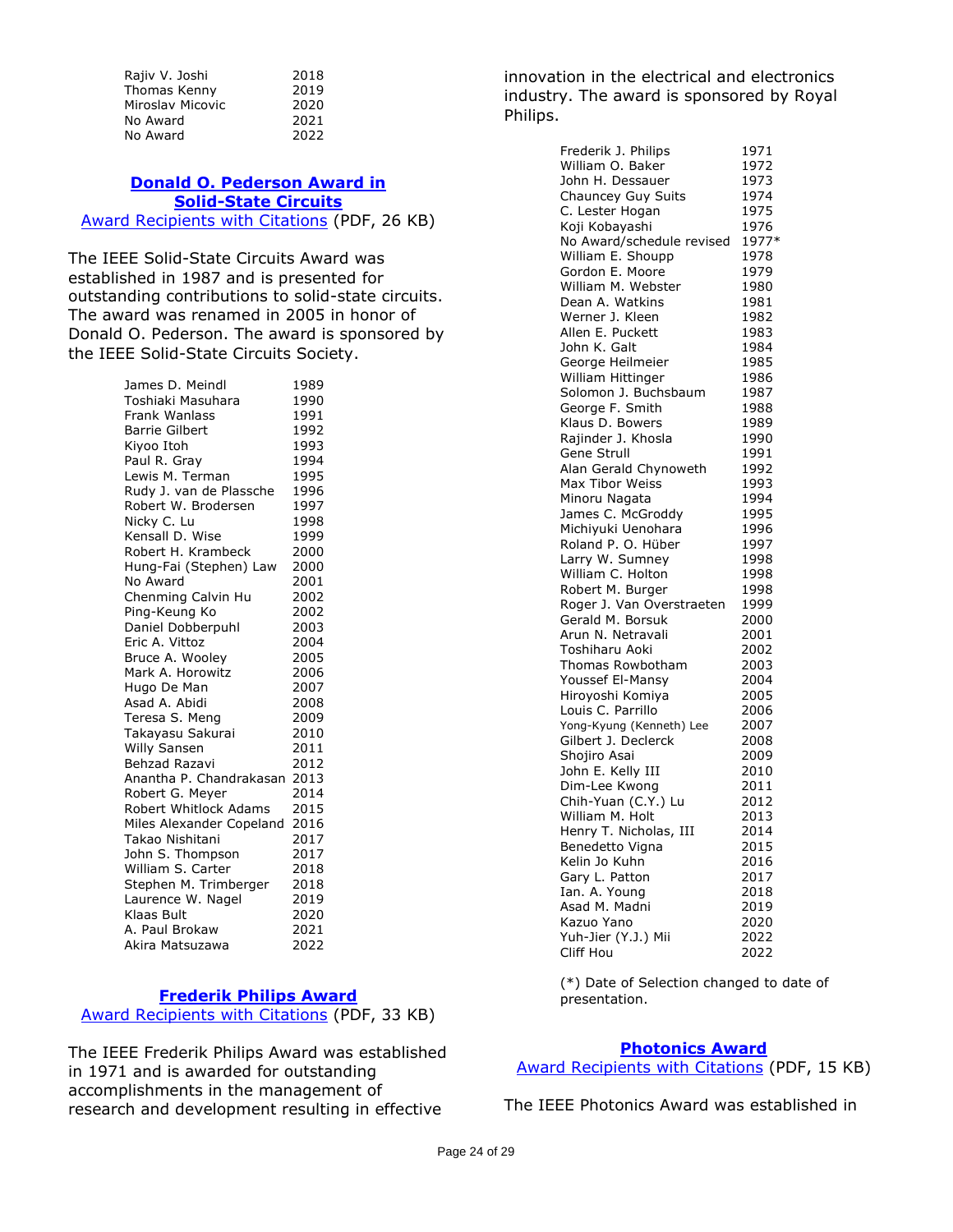2002 and awarded for outstanding achievement(s) in photonics. The award is sponsored by the IEEE Photonics Society.

| Tingye Li               | 2004 |
|-------------------------|------|
| Rod C. Alferness        | 2005 |
| Frederick J. Leonberger | 2006 |
| David Neil Payne        | 2007 |
| Joe C. Campbell         | 2008 |
| Robert L. Byer          | 2009 |
| Ivan Kaminow            | 2010 |
| Amnon Yariv             | 2011 |
| Eli Yablonovitch        | 2012 |
| Peter F. Moulton        | 2013 |
| James Fujimoto          | 2014 |
| Philip St. John Russell | 2015 |
| Mark Thompson           | 2016 |
| John Bowers             | 2017 |
| Ursula Keller           | 2018 |
| Michal Lipson           | 2019 |
| Christopher R. Doerr    | 2020 |
| Jack Jewell             | 2021 |
| Rodney S. Tucker        | 2022 |
|                         |      |

#### **Emanuel R. Piore Award**

The IEEE Emanuel R. Piore Award was established in 1976 and is presented for outstanding contributions in the field of information processing in relation to computer science. The award was discontinued in 2013.

> George R. Stibitz 1977 J. Presper Eckert 1978 John W. Mauchly 1978 Richard W. Hamming 1979 Lawrence R. Rabiner 1980 Ronald W. Schafer 1980 No Award 1981 Kenneth L. Thompson 1982 Dennis M. Ritchie 1982 Niklaus Wirth 1983 Harvey G. Cragon 1984 Azriel Rosenfeld 1985 David C. Evans 1986 Ivan E. Sutherland 1986 David J. Kuck 1987 Grace M. Hooper 1988 Peter A. Franaszek 1989<br>Allen Newell 1990 Allen Newell<br>
> Joseph F. Traub 1991 Joseph F. Traub Harold S. Stone 1992<br>Makota Nagao 1993 Makota Nagao 1993<br>John L. Hennessy 1994 John L. Hennessy Yale N. Patt<br>Edward J. McCluskey 1996 Edward J. McCluskey 1996<br>Shun-ichi Amari 1997 Shun-ichi Amari Janak H. Patel 1998 Narendra Ahuja 1999 William M. (Velvel) Kahan 2000 Ravishanker K. Iyer 2001 Brian Randell 2002 Giovanni De Micheli 2003 Leslie Lamport 2004 Jacob A. Abraham 2005 Robert K. Brayton 2006

| Randal E. Bryant  | 2007 |
|-------------------|------|
| Richard F. Rashid | 2008 |
| David J. Dewitt   | 2009 |
| Nancy Ann Lynch   | 2010 |
| Shafi Goldwasser  | 2011 |
| Fred B. Schneider | 2012 |
| No award          | 2013 |
|                   |      |

#### **Judith A. Resnik Award**

The IEEE Judith A. Resnik Award was established in 1986 and is awarded for outstanding contributions to space engineering, within the fields of interest of the IEEE. The award was discontinued in 2013.

| Peter Michael Bay     | 1989 |
|-----------------------|------|
| Douglas K. Waineo     | 1990 |
| Leslie J. Deutsch     | 1991 |
| No Award              | 1992 |
| Bonnie J. Dunbar      | 1993 |
| Johannes Dietrich     | 1994 |
| Leandre Pourcelot     | 1995 |
| Paul G. Steffes       | 1996 |
| Rodney S. Rougelot    | 1997 |
| Oliver M. Collins     | 1998 |
| Christopher S. Ruf    | 1999 |
| No Award              | 2000 |
| No Award              | 2001 |
| Yvonne C. Brill       | 2002 |
| Suresh M. Joshi       | 2003 |
| Anthony W. England    | 2004 |
| Marcos A. Bergamo     | 2005 |
| Kim M. Fss            | 2006 |
| Daniele Mortari       | 2007 |
| Meyya Meyyappan       | 2008 |
| Sudhakar Rao          | 2009 |
| Surendra Pal          | 2010 |
| Kamal Sarabandi       | 2011 |
| Pramod Kumar Varshney | 2012 |
| No award              | 2013 |

#### **[Robotics and Automation Award](https://corporate-awards.ieee.org/corporate-awards/#field-awards)**

[Award Recipients with Citations](https://www.ieee.org/content/dam/ieee-org/ieee/web/org/about/awards/recipients/robotics-rl.pdf) (PDF, 15 KB)

The IEEE Robotics & Automation Award was established in 2002 and awarded for outstanding contributions to robotics and automation. The award is sponsored by the IEEE Robotics and Automation Society.

| Joseph F. Engelberger | 2004 |
|-----------------------|------|
| Seiuemon Inaba        | 2005 |
| George A. Bekey       | 2006 |
| Gerd Hirzinger        | 2007 |
| Paul G. Backes        | 2008 |
| Larry H. Matthies     | 2008 |
| Eric T. Baumgartner   | 2008 |
| Antal Bejczy          | 2009 |
| Toshio Fukuda         | 2010 |
| Hirochika Inoue       | 2011 |
| Bernard Roth          | 2012 |
| Ruzena Bajcsy         | 2013 |
|                       |      |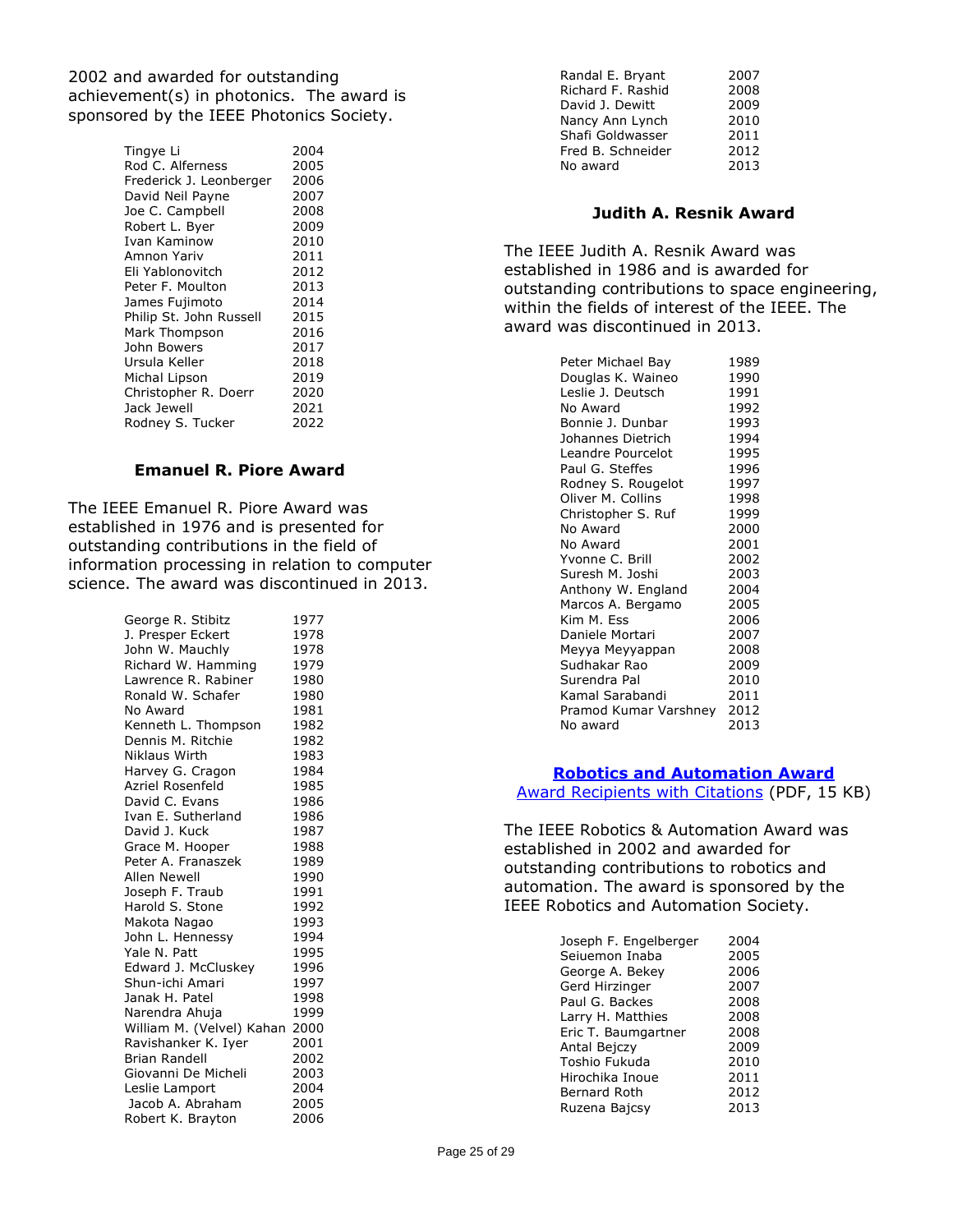| Shigeo Hirose       | 2014 |
|---------------------|------|
| Rodney Allen Brooks | 2015 |
| Raffaelo D'Andrea   | 2016 |
| Oussama Khatib      | 2017 |
| Matthew T. Mason    | 2018 |
| Zexiang Li          | 2019 |
| Frank Wang          | 2019 |
| Vijay Kumar         | 2020 |
| Tomas Lozano-Perez  | 2021 |
| Jean-Claude Latombe | 2021 |
| Wolfram Burgard     | 2022 |

#### **[Frank Rosenblatt Award](https://corporate-awards.ieee.org/corporate-awards/#field-awards)**

[Award Recipients with Citations](https://www.ieee.org/content/dam/ieee-org/ieee/web/org/about/awards/recipients/rosenblatt-rl.pdf) (PDF, 13 KB)

The IEEE Frank Rosenblatt Award was established in 2004 and awarded for outstanding contributions to biologically and linguistically motivated computational paradigms and systems. The award is sponsored by the IEEE Computational Intelligence Society.

| Lawrence J. Fogel     | 2006 |
|-----------------------|------|
| James C. Bezdek       | 2007 |
| Teuvo Kohonen         | 2008 |
| John J. Hopfield      | 2009 |
| Michio Sugeno         | 2010 |
| Hans-Paul Schwefel    | 2011 |
| Vladimir Vapnik       | 2012 |
| Terrence J. Sejnowski | 2013 |
| Geoffrey E. Hinton    | 2014 |
| Marco Dorigo          | 2015 |
| Ronald R. Yager       | 2016 |
| Stephen Grossberg     | 2017 |
| Enrigue Ruspini       | 2018 |
| Erkki Oja             | 2019 |
| Xin Yao               | 2020 |
| James M. Keller       | 2021 |
| Paul J. Werbos        | 2022 |

#### **David Sarnoff Award**

The IEEE David Sarnoff Award was established in 1959 and is presented for exceptional contributions to electronics. The award is sponsored by the IEEE Sarnoff Fund. This award is discontinued after 2016.

| David Sarnoff      | 1959 |
|--------------------|------|
| Rudolf Kompfner    | 1960 |
| Charles H. Townes  | 1961 |
| Harry B. Smith     | 1962 |
| Robert H. Hall     | 1963 |
| Henri G. Busignies | 1964 |
| Jack A. Morton     | 1965 |
| Jack S. Kilby      | 1966 |
| James Hillier      | 1967 |
| Walter P. Dyke     | 1968 |
| Robert H. Rediker  | 1969 |
| John B. Johnson    | 1970 |
| Alan L. McWhorter  | 1971 |
| Edward G. Ramberg  | 1972 |

| Max V. Mathews             | 1973 |
|----------------------------|------|
| F.L. J. Sangster           | 1974 |
| Bernard C. DeLoach, Jr.    | 1975 |
| George H. Heilmeier        | 1976 |
| Jack M. Manley             | 1977 |
| Harrison E. Rowe           | 1977 |
| Stephen E. Harris          | 1978 |
| A. Gardner Fox             | 1979 |
| Tingye Li                  | 1979 |
| Marshall I. Nathan         | 1980 |
| Cyril Hilsum               | 1981 |
| Nobutoshi Kihara           | 1982 |
| Hermann K. Gummel          | 1983 |
| Alan D. White              | 1984 |
| Jameson Dane Rigden        | 1984 |
| Henry Kressel              | 1985 |
| Yasuharu Suematsu          | 1986 |
| Frank F.                   | 1987 |
| Alan B. Fowler             | 1987 |
| Izuo Hayashi               | 1988 |
| Herwig Kogelnik            | 1989 |
| Charles V. Shank           | 1989 |
| Leroy L. Chang             | 1990 |
| Federico Capasso           | 1991 |
| Jim Hsieh                  | 1992 |
| Rao R. Tummala             | 1993 |
| Won-Tien Tsang             | 1994 |
| Karl Hess                  | 1995 |
| Hiroyuki Sakaki            | 1996 |
| Milton Feng                | 1997 |
| Tatsuo Izawa               | 1998 |
| Gerard Albert Mourou       | 1999 |
| Alastair Malcolm Glass     | 2000 |
| P. Daniel Dapkus           | 2001 |
| Young-Kai Chen             | 2002 |
| Peter Asbeck               | 2003 |
| Frederick A. Kish, Jr.     | 2004 |
| Pierre Tournois            | 2005 |
| Mau-Chung F. Chang         | 2006 |
| Umesh K. Mishra            | 2007 |
| James J. Coleman           | 2008 |
| Yasuhiko Arakawa           | 2009 |
| Kam-Yin Lau                | 2009 |
| Kerry J. Vahala            | 2009 |
| Mark Rodwell               | 2010 |
| Constance J. Chang-Hasnain | 2011 |
| Hideo Ohno                 | 2012 |
| Sajeev John                | 2013 |
| Larry A. Coldren           | 2014 |
| Pallab Bhattacharya        | 2015 |
|                            |      |

# **[Marie Sklodowska-Curie Award](https://corporate-awards.ieee.org/corporate-awards/#field-awards)**

[Award Recipients with Citations](https://www.ieee.org/content/dam/ieee-org/ieee/web/org/about/awards/recipients/curie-rl.pdf) (PDF, 13 KB)

The IEEE Marie Sklodowska-Curie Award was established in 2008 and is presented for outstanding contributions to the field of nuclear and plasma sciences and engineering. The award is sponsored by the IEEE Nuclear and Plasma Sciences Society.

| Charles Kennedy    | 2011 |
|--------------------|------|
| Gennady Andreevich | 2012 |
| Veljko Radeka      | 2013 |
| Malcolm H. Hudson  | 2014 |
| Brian F. Hutton    | 2014 |
|                    |      |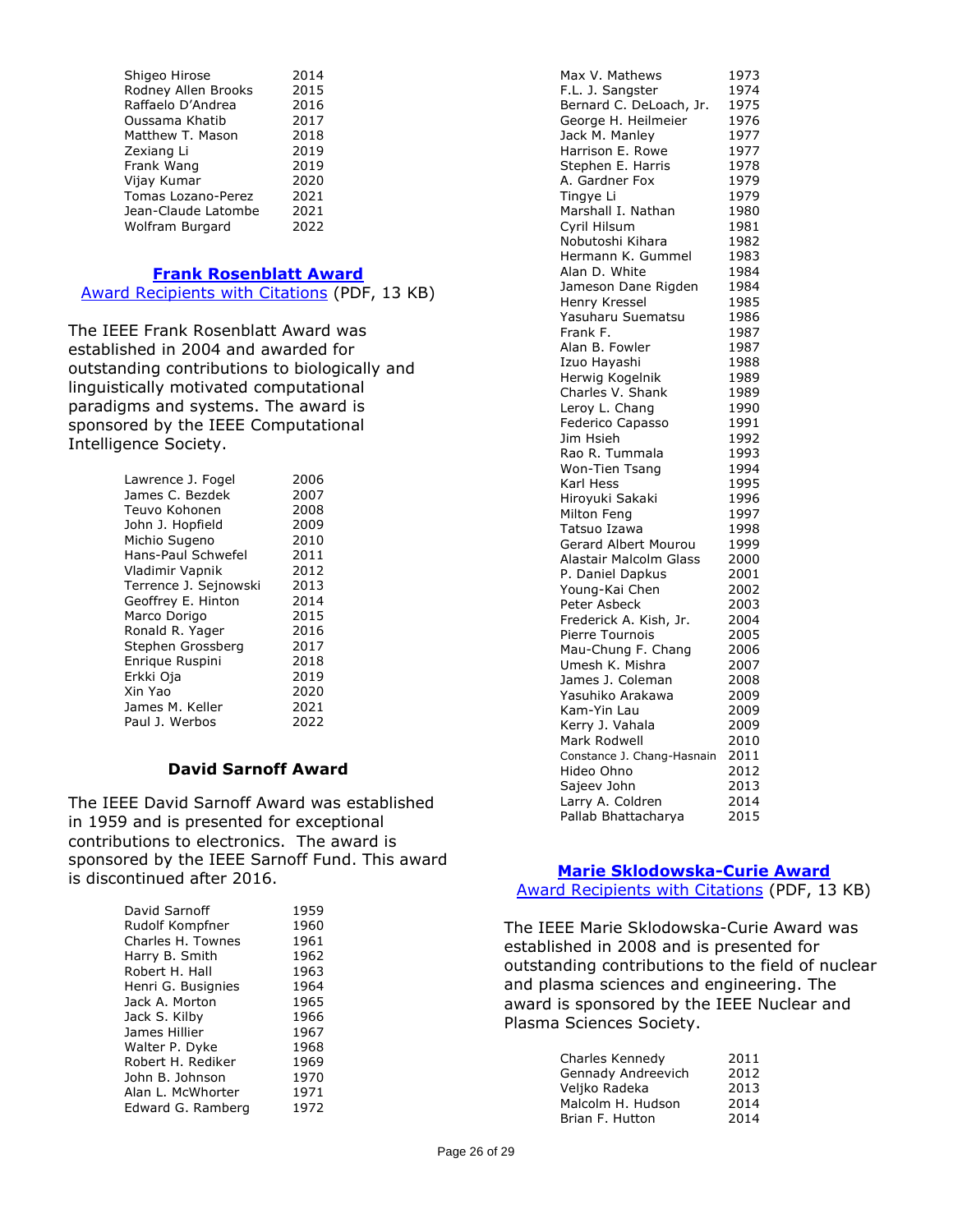| Lawrence A. Shepp       | 2014 |
|-------------------------|------|
| Glenn Knoll             | 2015 |
| Simon Cherry            | 2016 |
| Chandrashekhar Joshi    | 2017 |
| David Robert Nygren     | 2018 |
| Sanjiv Gambhir          | 2019 |
| Michael A. Lieberman    | 2020 |
| Michel Defrise          | 2021 |
| Thomas M. Antonsen, Jr. | 2022 |
|                         |      |

#### **[Innovation in Societal Infrastructure](https://corporate-awards.ieee.org/corporate-awards/#field-awards)  [Award](https://corporate-awards.ieee.org/corporate-awards/#field-awards)** [Award Recipients with Citations](https://www.ieee.org/content/dam/ieee-org/ieee/web/org/about/awards/recipients/societal-infrastructure-recipients.pdf) (PDF, 13 KB)

The IEEE Innovation in societal Infrastructure Award was established in 2011 and is presented for significant technological achievements and contributions to the establishment, development, and proliferation of innovative societal infrastructure systems through the application of information technology with an emphasis on distributed computing systems. The award is sponsored by Hitachi, Ltd. and the IEEE Computer Society.

| Balaji Prabhakar       | 2014 |
|------------------------|------|
| Takemochi Ishii        | 2015 |
| Hirokazu Ihara         | 2015 |
| Atsunobu Ichikawa      | 2015 |
| William H. Sanders     | 2016 |
| Antonello (Anto) Monti | 2017 |
| David F. Ferraiolo     | 2018 |
| D. Richard Kuhn        | 2018 |
| Ravi Sandu             | 2018 |
| Andy Vidan             | 2019 |
| Paul Breimyer          | 2019 |
| Gregory Hogan          | 2019 |
| Masaru Kitsuregawa     | 2020 |
| Elisa Bertino          | 2021 |
| M. Tamer Özsu          | 2022 |
|                        |      |

# **[Charles Proteus Steinmetz Award](https://corporate-awards.ieee.org/corporate-awards/#field-awards)**

[Award Recipients with Citations](https://www.ieee.org/content/dam/ieee-org/ieee/web/org/about/awards/recipients/steinmetz-rl.pdf) (PDF, 29 KB)

The IEEE Charles Proteus Steinmetz Award was established in 1979 and is presented for exceptional contributions to the development and/or advancement of standards in electrical and electronics engineering. The award is sponsored by the IEEE Standards Association.

| Leon Podolsky        | 1980 |
|----------------------|------|
| No Award             | 1981 |
| Ralph M. Showers     | 1982 |
| William A. McAdams   | 1983 |
| H. Baron Whitaker    | 1984 |
| Charles L. Wagner    | 1985 |
| Chester H. Page      | 1986 |
| Bruce B. Barrow      | 1987 |
| Joseph L. Koepfinger | 1989 |
| Warren H. Cook       | 1990 |

| Fletcher J. Buckley     | 1991 |
|-------------------------|------|
| Donald C. Fleckenstein  | 1992 |
| Ivan G. Easton          | 1993 |
| Clayton H. Griffin      | 1994 |
| L. Bruce McClung        | 1995 |
| Marco W. Migliaro       | 1996 |
| Donald N. Heirman       | 1997 |
| L. John Rankine         | 1997 |
| William J. McNutt       | 1998 |
| Dennis Bodson           | 1999 |
| Hiroshi Yasuda          | 2000 |
| <b>Stanley Baron</b>    | 2001 |
| Ben C. Johnson          | 2002 |
| Donald C. Loughry       | 2003 |
| Julian Forster          | 2004 |
| Wallace S. Read         | 2005 |
| Steven Mark Halpin      | 2006 |
| Vic Hayes               | 2007 |
| Roy Billinton           | 2008 |
| James Thomas Carlo      | 2009 |
| <b>Richard DeBlasio</b> | 2010 |
| James W. Moore          | 2011 |
| Daleep C. Mohla         | 2012 |
| Mohindar Sachdev        | 2013 |
| Mark McGranaghan        | 2014 |
| <b>Steven Mills</b>     | 2015 |
| Hermann Koch            | 2016 |
| David John Law          | 2017 |
| Craig M. Wellman        | 2018 |
| Innocent Kamwa          | 2019 |
| Solveig M. Ward         | 2020 |
| Haran C. Karmaker       | 2021 |
| Kenneth E. Martin       | 2022 |

# **[Eric E. Sumner Award](https://corporate-awards.ieee.org/corporate-awards/#field-awards)**

[Award Recipients with Citations](https://www.ieee.org/content/dam/ieee-org/ieee/web/org/about/awards/recipients/sumner-rl.pdf) (PDF, 21 KB)

The IEEE Eric E. Sumner Award was established in 1995 and is presented for outstanding contributions to communications technology. The award is sponsored by Nokia Bell Labs.

| Jean-Pierre Coudreuse | 1997 |
|-----------------------|------|
| Donald L. Duttweiler  | 1998 |
| Debasis Mitra         | 1998 |
| Man Mohan Sondhi      | 1998 |
| Howard Frank          | 1999 |
| Ivan T. Frisch        | 1999 |
| No Award              | 2000 |
| No Award              | 2001 |
| John E. Midwinter     | 2002 |
| Tsuneo Nakahara       | 2002 |
| Werner Bux            | 2003 |
| Hans R. Mueller       | 2003 |
| Gerard J. Foschini    | 2004 |
| Krishan Sabnani       | 2005 |
| Robert A. Scholtz     | 2006 |
| Moe Z. Win            | 2006 |
| Michael G. Luby       | 2007 |
| Amin Shokrollahi      | 2007 |
| Thomas L. Koch        | 2008 |
| Roberto Padovani      | 2009 |
| Reinaldo Valenzuela   | 2010 |
| H. Vincent Poor       | 2011 |
| Jack H. Winters       | 2012 |
| Andreas F. Molisch    | 2012 |
| Siavash Alamouti      | 2013 |
|                       |      |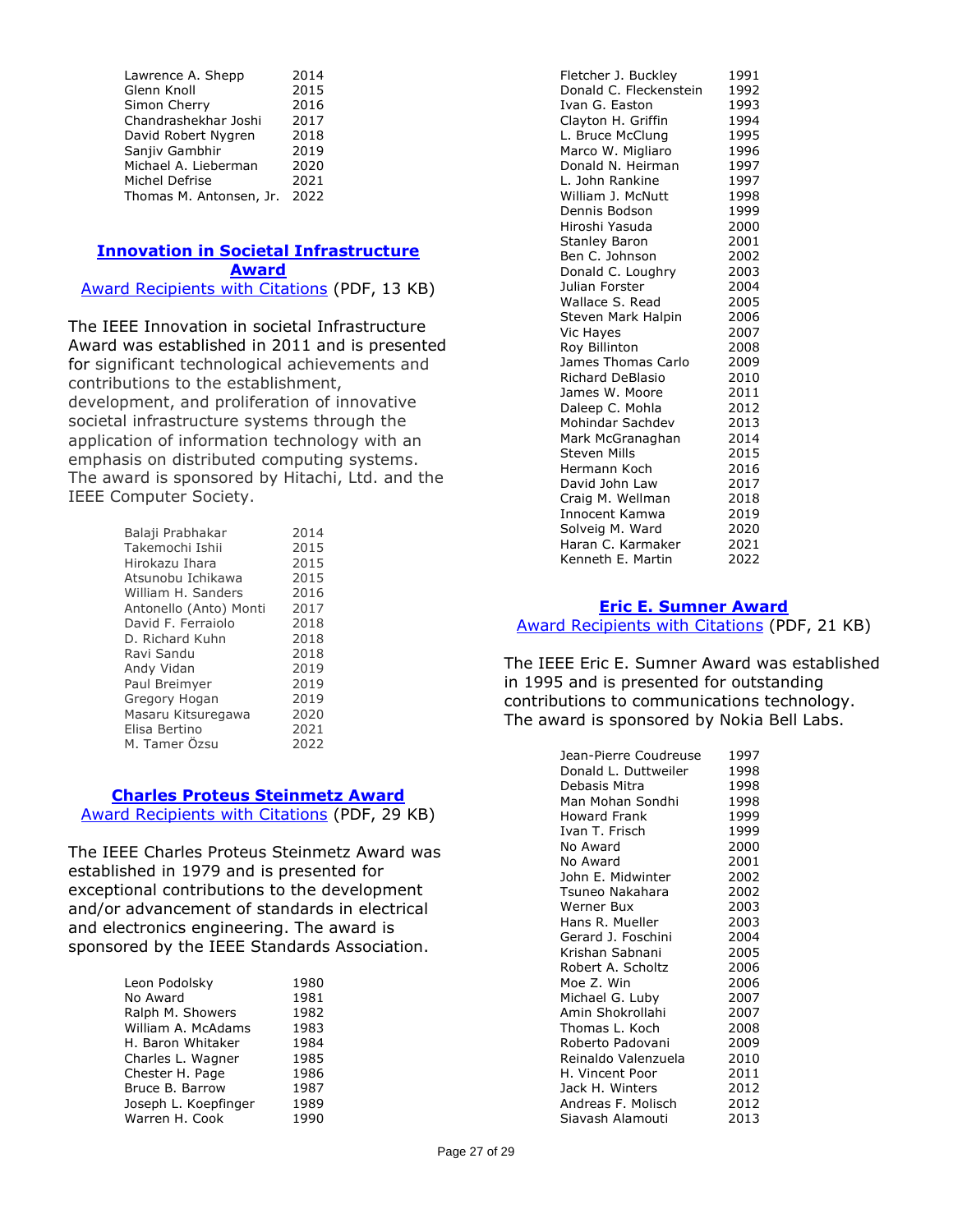| Hamid Jafarkhani      | 2013 |
|-----------------------|------|
| Vahid Tarokh          | 2013 |
| Alan Eli Willner      | 2014 |
| Sanjoy Mitter         | 2015 |
| Shuo-Yen Robert Li    | 2016 |
| Raymond W. Yeung      | 2016 |
| Ning Cai              | 2016 |
| William C. Lindsey    | 2017 |
| Peter W. Shor         | 2018 |
| Andrea J. Goldsmith   | 2019 |
| Theodore S. Rappaport | 2020 |
| En-Hui Yang           | 2021 |
| Lajos Hanzo           | 2022 |

#### **[Nikola Tesla Award](https://corporate-awards.ieee.org/corporate-awards/#field-awards)**

[Award Recipients with Citations](https://www.ieee.org/content/dam/ieee-org/ieee/web/org/about/awards/recipients/tesla-rl.pdf) (PDF, 33 KB)

The IEEE Nikola Tesla Award was established in 1975 and is presented for outstanding contributions to the generation and utilization of electric power. The award is sponsored by Wolong Electric, the IEEE Industry Applications Society, and the IEEE Power and Energy Society.

| Leon T. Rosenberg         | 1976 |
|---------------------------|------|
| Cyril G. Veinott          | 1977 |
| Charles H. Holley         | 1978 |
| John W. Batchelor         | 1979 |
| Philip H. Trickey         | 1980 |
| Dean B. Harrington        | 1981 |
| Sakae Yamamura            | 1982 |
| No Award                  | 1983 |
| Herbert H. Woodson        | 1984 |
| Eugene C. Whitney         | 1985 |
| Eric R. Laithwaite        | 1986 |
| J. Coleman White          | 1987 |
| Edward I. King            | 1988 |
| Dietrich R. Lambrecht     | 1989 |
| Gordon R. Slemon          | 1990 |
| Michel E. Poloujadoff     | 1991 |
| Thomas H. Barton          | 1992 |
| Madabushi V. K. Chari     | 1993 |
| Carl Flick                | 1994 |
| Thomas A. Lipo            | 1995 |
| John A. Tegopoulos        | 1996 |
| Prabha Kundur             | 1997 |
| Paul L. Dandeno           | 1998 |
| Nabeel Aly Omar Demerdash | 1999 |
| Syed A. Nasar             | 2000 |
| Steve Williamson          | 2001 |
| James L. Kirtley          | 2002 |
| Austin H. Bonnett         | 2003 |
| Sheppard J. Salon         | 2004 |
| Thomas M Jahns            | 2005 |
| Konrad Reichert           | 2006 |
| Thomas W. Nehl            | 2007 |
| T. J. E. Miller           | 2008 |
| Donald Wayne Novotny      | 2009 |
| Paul C. Krause            | 2010 |
| Nady Boules               | 2011 |
| Manoj R. Shah             | 2012 |
| Norio Takahashi           | 2013 |
| Hamit A. Toliyat          | 2014 |
| Ion Georghe Boldea        | 2015 |
| Bruno Lequesne            | 2016 |

| Adel Razek     | 2017 |
|----------------|------|
| Longya Xu      | 2018 |
| Tomy Sebastian | 2019 |
| Akira Chiba    | 2020 |
| Zi-Qiang Zhu   | 2021 |
| Peter W. Sauer | 2022 |
|                |      |

#### **[Kiyo Tomiyasu Award](https://corporate-awards.ieee.org/corporate-awards/#field-awards)**

**[Award Recipients with Citations](https://www.ieee.org/content/dam/ieee-org/ieee/web/org/about/awards/recipients/tomiyasu-rl.pdf) (PDF, 16 KB)** 

The IEEE Kiyo Tomiyasu Award was established in 2000 and is awarded for outstanding early to mid-career contributions to technologies holding the promise of innovative applications. The award is sponsored by Dr. Kiyo Tomiyasu, the IEEE Geoscience and Remote Sensing Society, and the IEEE Microwave Theory and Techniques Societies.

| 2002 |
|------|
| 2003 |
| 2004 |
| 2005 |
| 2006 |
| 2007 |
| 2008 |
| 2009 |
| 2010 |
| 2011 |
| 2012 |
| 2013 |
| 2014 |
| 2015 |
| 2015 |
| 2016 |
| 2017 |
| 2018 |
| 2019 |
| 2019 |
| 2020 |
| 2021 |
| 2022 |
|      |

#### **[Transportation Technologies Award](https://corporate-awards.ieee.org/corporate-awards/#field-awards)**

[Award Recipients with Citations](https://www.ieee.org/content/dam/ieee-org/ieee/web/org/about/awards/recipients/transportation-technologies-recipients.pdf) (PDF, 13 KB)

The IEEE Transportation Technologies Award was established in 2011 and is awarded for advances in technologies within the fields of interest to the IEEE as applied in transportation systems. The award is sponsored by the IEEE Industry Applications, Industrial Electronics, Intelligent Transportation Systems, Microwave Theory and Techniques, Power Electronics, Power & Energy, and Vehicular Technology Societies.

| Linos J. Jacovides | 2014 |
|--------------------|------|
| Robert Dean King   | 2015 |
| Petros Ioannou     | 2016 |
| Claire Tomlin      | 2017 |
|                    |      |